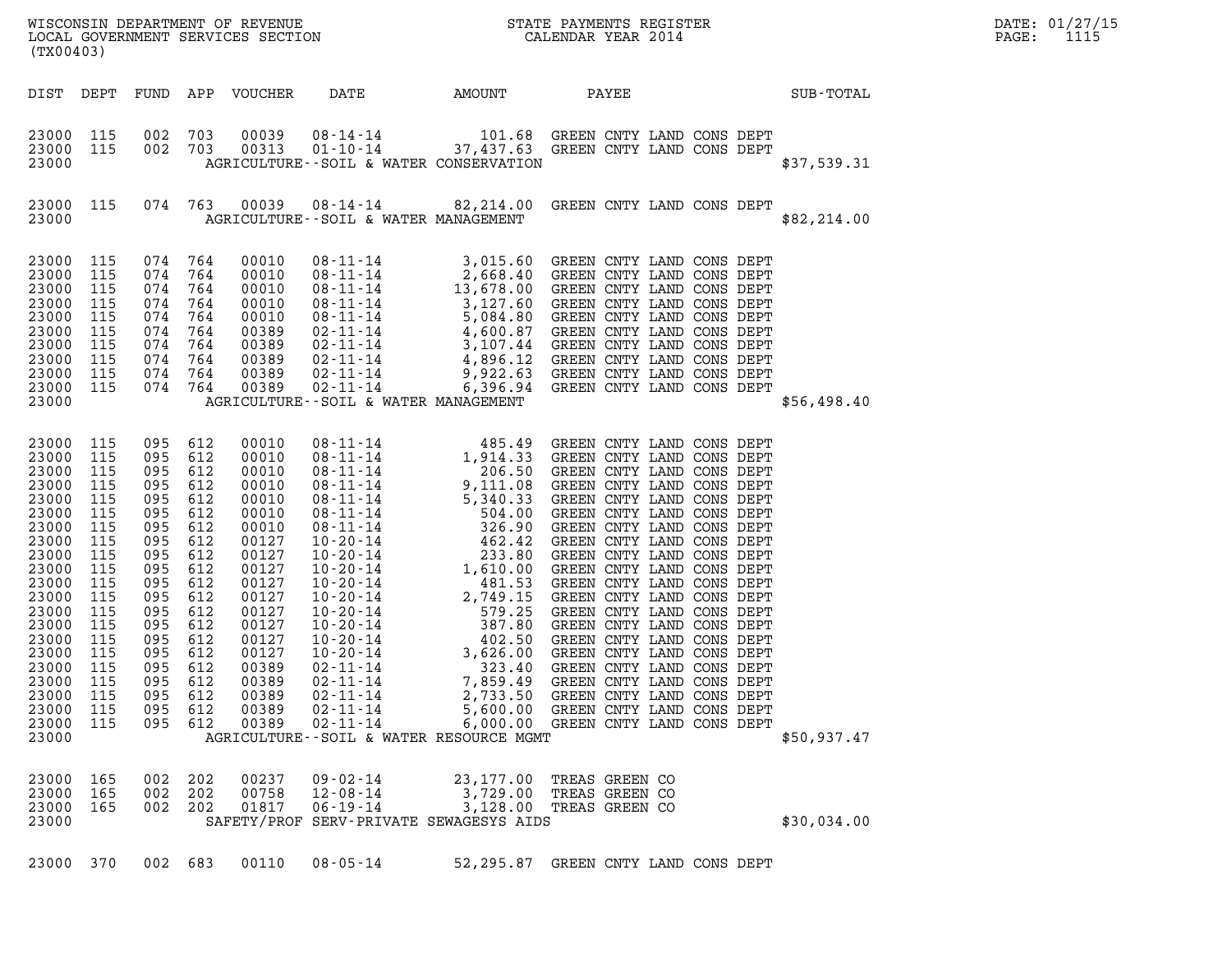| (TX00403)                                                                                                                     |                                                               |                                                                                                                      |                   |                                                                                                          |                                                    |                                                                     | WISCONSIN DEPARTMENT OF REVENUE<br>LOCAL GOVERNMENT SERVICES SECTION<br>(TWO0403)                                                                                                                                                                                                     |              | DATE: 01/27/15<br>$\mathtt{PAGE:}$<br>1116 |  |
|-------------------------------------------------------------------------------------------------------------------------------|---------------------------------------------------------------|----------------------------------------------------------------------------------------------------------------------|-------------------|----------------------------------------------------------------------------------------------------------|----------------------------------------------------|---------------------------------------------------------------------|---------------------------------------------------------------------------------------------------------------------------------------------------------------------------------------------------------------------------------------------------------------------------------------|--------------|--------------------------------------------|--|
|                                                                                                                               |                                                               |                                                                                                                      |                   |                                                                                                          |                                                    |                                                                     | DIST DEPT FUND APP VOUCHER DATE AMOUNT PAYEE SUB-TOTAL                                                                                                                                                                                                                                |              |                                            |  |
|                                                                                                                               |                                                               |                                                                                                                      |                   |                                                                                                          |                                                    |                                                                     | 23000 NAT RESOURCES-ENVIRONMENTAL AIDS-FEDERAL SERIES AND \$52,295.87                                                                                                                                                                                                                 |              |                                            |  |
| 23000                                                                                                                         |                                                               |                                                                                                                      |                   |                                                                                                          | NAT RESOURCES - WILDLIFE DAMAGE                    |                                                                     | 23000 370 012 549 00205 06-24-14 2,716.54 GREEN CNTY LAND CONS DEPT                                                                                                                                                                                                                   |              | \$2,716.54                                 |  |
| 23000                                                                                                                         |                                                               |                                                                                                                      |                   |                                                                                                          |                                                    | NAT RESOURCES--WILDLIFE DAMAGE CLAIMS                               | $\begin{array}{cccccc} 23000 & 370 & 012 & 553 & 00205 & 06-24-14 & & 1,209.99 & \text{GREEN CNTY LAND CONS DEPT} \\ 23000 & 370 & 012 & 553 & 00205 & 06-24-14 & & 44.05 & \text{GREEN CNTY LAND CONS DEPT} \end{array}$                                                             |              | \$1,254.04                                 |  |
| 23000                                                                                                                         |                                                               |                                                                                                                      |                   |                                                                                                          |                                                    |                                                                     | $\begin{array}{cccc} 23000 & 370 & 012 & 563 & 01209 & 12 \cdot 03 \cdot 14 & 2 \, , 563 \, .00 & \text{TREAS GREEN CO} \\ 23000 & 370 & 012 & 563 & 01300 & 01 \cdot 07 \cdot 14 & 1 \, , 563 \, .00 & \text{TREAS GREEN CO} \end{array}$<br>NAT RESOURCES--COUNTY CONSERVATION AIDS | \$4, 126.00  |                                            |  |
|                                                                                                                               |                                                               |                                                                                                                      |                   |                                                                                                          |                                                    | 23000 NAT RESOURCES - SNOWMOBILE TRAIL AIDS                         | 23000 370 012 574 00837 10-07-14 19,923.43 TREAS GREEN CNTY                                                                                                                                                                                                                           | \$19,923.43  |                                            |  |
|                                                                                                                               |                                                               |                                                                                                                      |                   |                                                                                                          |                                                    | 23000 NAT RESOURCES - POLLUTION CONTROL                             | 23000 370 095 517 00110 08-05-14 52,295.88 GREEN CNTY LAND CONS DEPT                                                                                                                                                                                                                  | \$52,295.88  |                                            |  |
|                                                                                                                               |                                                               |                                                                                                                      |                   |                                                                                                          |                                                    | 23000 TRANSPORTATION - - ELDERLY & DISABLED                         | 23000 395 011 168 14023 05-05-14 89,626.00 COUNTY OF GREEN                                                                                                                                                                                                                            | \$89,626.00  |                                            |  |
| 23000<br>23000<br>23000<br>23000<br>23000<br>23000<br>23000<br>23000 395<br>23000 395<br>23000 395<br>23000<br>23000<br>23000 | 395<br>395<br>395<br>395<br>395<br>395<br>395<br>395<br>- 395 | 011 185<br>011 185<br>011 185<br>011 185<br>011<br>011 185<br>011 185<br>011 185<br>011 185<br>011 185<br>011<br>011 | 185<br>185<br>185 | 01193<br>06701<br>07458<br>15697<br>16709<br>20378<br>21516<br>21516<br>22202<br>24342<br>27403<br>33740 | $10 - 14 - 14$<br>$12 - 15 - 14$                   | 1,782.21<br>1,338.72<br>TRANSPORTATION - - HIGHWAY SAFETY - FEDERAL | 01-21-14 942.88 TREAS GREEN CO<br>03-17-14 590.79 TREAS GREEN CO<br>03-24-14 208.88 TREAS GREEN CO<br>06-23-14 1,573.99 TREAS GREEN CO<br>07-02-14 2,115.49 TREAS GREEN CO<br>08-07-14 431.27 TREAS GREEN CO<br>08-18-14 1,464.90 TREAS GR<br>TREAS GREEN CO<br>TREAS GREEN CO        |              | \$12,890.31                                |  |
| 23000<br>23000<br>23000<br>23000                                                                                              | 395<br>395<br>395                                             | 011<br>011<br>011                                                                                                    | 190<br>190<br>190 | 02023<br>18023<br>28023                                                                                  | $01 - 06 - 14$<br>$07 - 07 - 14$<br>$10 - 06 - 14$ | 463,771.12<br>TRANSPORTATION - - GENERAL TRANSP AIDS - GTA          | 231,885.56 COUNTY OF GREEN<br>COUNTY OF GREEN<br>231,885.57 COUNTY OF GREEN                                                                                                                                                                                                           | \$927,542.25 |                                            |  |
| 23000<br>23000<br>23000                                                                                                       | 395<br>395<br>395                                             | 011<br>011<br>011                                                                                                    | 278<br>278<br>278 | 19253<br>31051<br>98964                                                                                  | $07 - 23 - 14$<br>$11 - 12 - 14$<br>$01 - 07 - 14$ | 4,206.34<br>80,000.00<br>4,098.52                                   | TREAS GREEN CO<br>TREAS GREEN CO<br>TREAS GREEN CO                                                                                                                                                                                                                                    |              |                                            |  |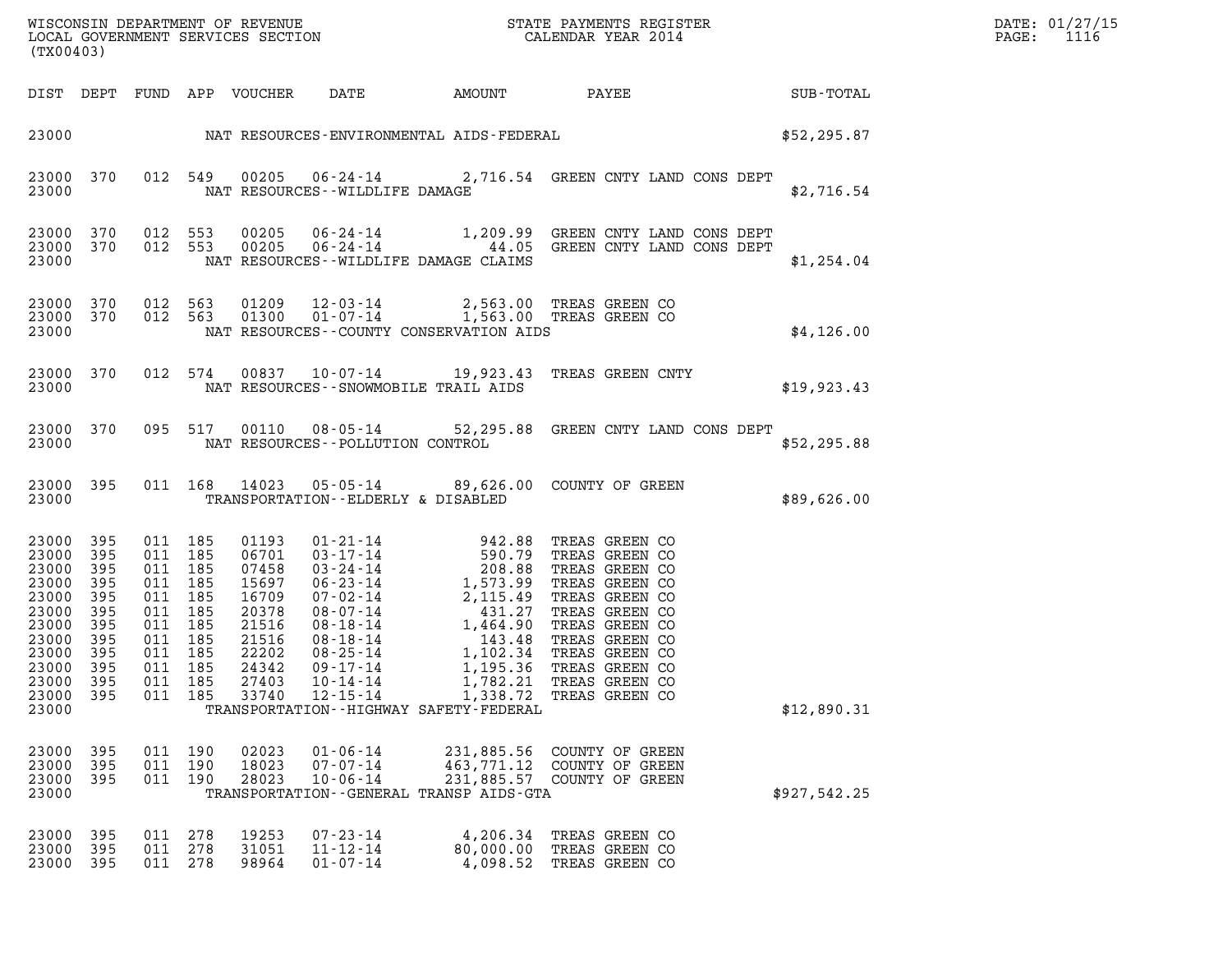| (TX00403)                                                                                                                                                                                          |                                                                                                                                                 |                                                                                                                                                 |                                                                                                                                                 | WISCONSIN DEPARTMENT OF REVENUE<br>LOCAL GOVERNMENT SERVICES SECTION                                                                                                                      | $\mathbf N$                                                                                                                                                                                                                                                                                                                                                                |                                                                                                                                                                                                                                                                                                            | STATE PAYMENTS REGISTER<br>CALENDAR YEAR 2014                                                                                                                                                                                                                                         |                  | DATE: 01/27/15<br>PAGE:<br>1117 |
|----------------------------------------------------------------------------------------------------------------------------------------------------------------------------------------------------|-------------------------------------------------------------------------------------------------------------------------------------------------|-------------------------------------------------------------------------------------------------------------------------------------------------|-------------------------------------------------------------------------------------------------------------------------------------------------|-------------------------------------------------------------------------------------------------------------------------------------------------------------------------------------------|----------------------------------------------------------------------------------------------------------------------------------------------------------------------------------------------------------------------------------------------------------------------------------------------------------------------------------------------------------------------------|------------------------------------------------------------------------------------------------------------------------------------------------------------------------------------------------------------------------------------------------------------------------------------------------------------|---------------------------------------------------------------------------------------------------------------------------------------------------------------------------------------------------------------------------------------------------------------------------------------|------------------|---------------------------------|
| DIST DEPT                                                                                                                                                                                          |                                                                                                                                                 | FUND                                                                                                                                            |                                                                                                                                                 | APP VOUCHER                                                                                                                                                                               | DATE                                                                                                                                                                                                                                                                                                                                                                       | AMOUNT                                                                                                                                                                                                                                                                                                     | PAYEE                                                                                                                                                                                                                                                                                 | SUB-TOTAL        |                                 |
| 23000                                                                                                                                                                                              |                                                                                                                                                 |                                                                                                                                                 |                                                                                                                                                 |                                                                                                                                                                                           | TRANSPORTATION - - LRIP/TRIP/MSIP GRANTS                                                                                                                                                                                                                                                                                                                                   |                                                                                                                                                                                                                                                                                                            |                                                                                                                                                                                                                                                                                       | \$88,304.86      |                                 |
| 23000<br>23000                                                                                                                                                                                     | 410                                                                                                                                             | 002 116                                                                                                                                         |                                                                                                                                                 | 11261                                                                                                                                                                                     | $11 - 05 - 14$<br>CORRECTIONS - - LOCAL AID                                                                                                                                                                                                                                                                                                                                |                                                                                                                                                                                                                                                                                                            | 30,344.16 TREAS GREEN CO                                                                                                                                                                                                                                                              | \$30,344.16      |                                 |
| 23000<br>23000<br>23000<br>23000<br>23000<br>23000<br>23000<br>23000<br>23000<br>23000<br>23000<br>23000<br>23000                                                                                  | 435<br>435<br>435<br>435<br>435<br>435<br>435<br>435<br>435<br>435<br>435<br>435                                                                | 005<br>005<br>005<br>005<br>005<br>005<br>005<br>005<br>005<br>005<br>005<br>005                                                                | 000<br>000<br>000<br>000<br>000<br>000<br>000<br>000<br>000<br>000<br>000<br>000                                                                | 90412<br>90415<br>90416<br>90417<br>90419<br>90420<br>90500<br>90502<br>90506<br>90508<br>90509<br>90510                                                                                  | $01 - 01 - 14$<br>$02 - 01 - 14$<br>$03 - 01 - 14$<br>$04 - 01 - 14$<br>$05 - 01 - 14$<br>$06 - 01 - 14$<br>$07 - 01 - 14$<br>$08 - 01 - 14$<br>$09 - 01 - 14$<br>$10 - 01 - 14$<br>$11 - 01 - 14$<br>$12 - 01 - 14$<br>HEALTH SERVICES - - STATE/FED AIDS                                                                                                                 | 133,300.00<br>273,722.00<br>236,659.00<br>355,075.00<br>193,819.00<br>193,081.00<br>709,860.00<br>244,669.00<br>131,567.00<br>244,294.00<br>188,860.00<br>206,837.00                                                                                                                                       | GREEN CO<br>GREEN CO<br>GREEN CO<br>GREEN CO<br>GREEN CO<br>GREEN CO<br>GREEN CO<br>GREEN CO<br>GREEN CO<br>GREEN CO<br>GREEN CO<br>GREEN CO                                                                                                                                          | \$3, 111, 743.00 |                                 |
| 23000<br>23000<br>23000<br>23000<br>23000<br>23000<br>23000<br>23000<br>23000<br>23000<br>23000<br>23000<br>23000<br>23000<br>23000<br>23000<br>23000<br>23000<br>23000<br>23000<br>23000<br>23000 | 437<br>437<br>437<br>437<br>437<br>437<br>437<br>437<br>437<br>437<br>437<br>437<br>437<br>437<br>437<br>437<br>437<br>437<br>437<br>437<br>437 | 005<br>005<br>005<br>005<br>005<br>005<br>005<br>005<br>005<br>005<br>005<br>005<br>005<br>005<br>005<br>005<br>005<br>005<br>005<br>005<br>005 | 000<br>000<br>000<br>000<br>000<br>000<br>000<br>000<br>000<br>000<br>000<br>000<br>000<br>000<br>000<br>000<br>000<br>000<br>000<br>000<br>000 | 00000<br>00000<br>00000<br>00000<br>00000<br>00000<br>00000<br>00000<br>00000<br>00000<br>00000<br>00000<br>00000<br>00000<br>00000<br>00000<br>00000<br>00000<br>00000<br>00000<br>00000 | $01 - 06 - 14$<br>$01 - 30 - 14$<br>$02 - 05 - 14$<br>$03 - 05 - 14$<br>04-07-14<br>04-30-14<br>$05 - 05 - 14$<br>$06 - 05 - 14$<br>$06 - 11 - 14$<br>$07 - 07 - 14$<br>$07 - 08 - 14$<br>$07 - 30 - 14$<br>$08 - 05 - 14$<br>$08 - 29 - 14$<br>$09 - 05 - 14$<br>$10 - 06 - 14$<br>$10 - 30 - 14$<br>$11 - 03 - 14$<br>$11 - 04 - 14$<br>$11 - 05 - 14$<br>$11 - 14 - 14$ | 25.65<br>74,950.85<br>27,340.00<br>10,067.85<br>25,628.90<br>93,773.14<br>589.48<br>139,635.18<br>1,084.00<br>10,500.22<br>4,217.75<br>89,956.09<br>13,652.12<br>306,571.20<br>3,245.53<br>13,262.23<br>75,150.05<br>3,023.00<br>4,975.23<br>34,895.00 GREEN<br>CHILDREN & FAMILIES - - STATE/FEDERAL AIDS | GREEN<br>GREEN CHILD SUPPORT<br>GREEN<br><b>GREEN</b><br>GREEN<br>GREEN CHILD SUPPORT<br>GREEN<br>GREEN<br>GREEN<br>GREEN<br>GREEN<br>GREEN CHILD SUPPORT<br>GREEN<br>GREEN<br>GREEN<br>GREEN<br>GREEN CHILD SUPPORT<br>GREEN CHILD SUPPORT<br>20,200.08 GREEN CHILD SUPPORT<br>GREEN | \$952,743.55     |                                 |
| 23000<br>23000                                                                                                                                                                                     | 455                                                                                                                                             | 002                                                                                                                                             | 202                                                                                                                                             | 00839                                                                                                                                                                                     | $01 - 07 - 14$                                                                                                                                                                                                                                                                                                                                                             | JUSTICE--LAW ENFORCEMENT TRAINING REIMB                                                                                                                                                                                                                                                                    | 1,708.84 TREAS GREEN CNTY                                                                                                                                                                                                                                                             | \$1,708.84       |                                 |
| 23000 455<br>23000                                                                                                                                                                                 |                                                                                                                                                 | 002 221                                                                                                                                         |                                                                                                                                                 | 13                                                                                                                                                                                        | 07-30-14<br>JUSTICE--LAW ENFORCEMENT SERVICES AID                                                                                                                                                                                                                                                                                                                          | 240.00                                                                                                                                                                                                                                                                                                     | TREAS GREEN CNTY                                                                                                                                                                                                                                                                      | \$240.00         |                                 |

23000 455 002 231 00839 01-07-14 1,118.40 TREAS GREEN CNTY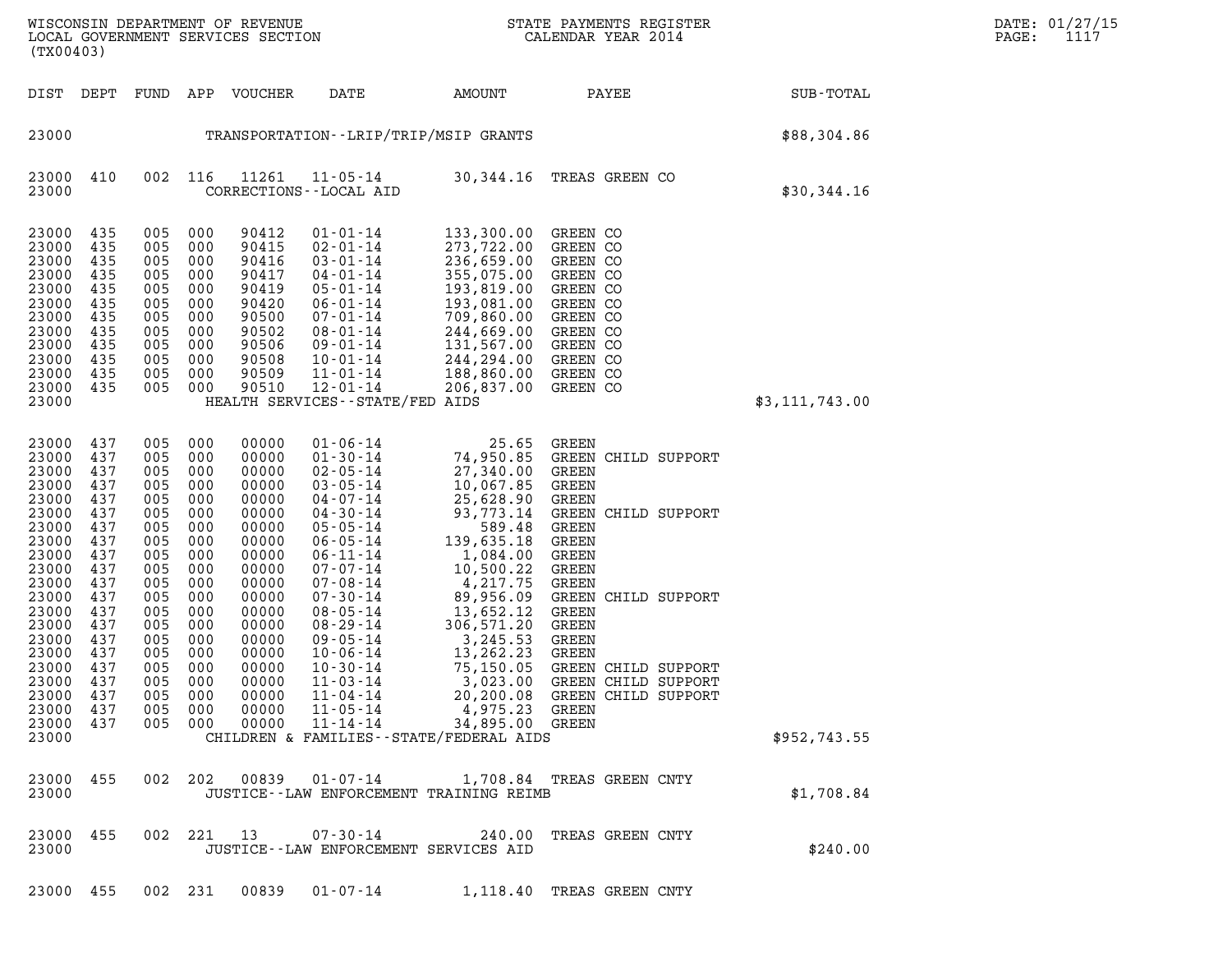| DATE: | 01/27/15 |
|-------|----------|
| PAGE: | 1118     |

| (TX00403)                                                                                          | ${\tt WISCOONSIM} \begin{tabular}{lcccc} \texttt{WE} & \texttt{WE} & \texttt{WE} & \texttt{WIC} & \texttt{WIC} & \texttt{S} \\ \texttt{NOCAL GOVERNMENT} \begin{tabular}{lcccc} \texttt{SE} & \texttt{RECTS} & \texttt{RECTION} & \texttt{S} & \texttt{CALENDAR} & \texttt{YEAR} & 2014 \\ \end{tabular} \end{tabular}$                                                                                 | DATE: 01/27/15<br>PAGE: 1118 |
|----------------------------------------------------------------------------------------------------|---------------------------------------------------------------------------------------------------------------------------------------------------------------------------------------------------------------------------------------------------------------------------------------------------------------------------------------------------------------------------------------------------------|------------------------------|
| DIST DEPT                                                                                          | DATE<br>FUND APP VOUCHER<br>AMOUNT<br>PAYEE<br>SUB-TOTAL                                                                                                                                                                                                                                                                                                                                                |                              |
| 23000 455<br>23000                                                                                 | 01426  02-19-14  8,000.00 TREAS GREEN CNTY<br>002 231<br>JUSTICE - - LAW ENFORCEMENT TRAINING<br>\$9,118.40                                                                                                                                                                                                                                                                                             |                              |
| 23000 455<br>23000<br>455<br>23000 455<br>23000                                                    | 08-20-14 8,500.00 TREAS GREEN CO<br>03-07-14 8,500.00 TREAS GREEN CO<br>002 523<br>00577<br>002 523<br>01996<br>002 523 02255<br>$11 - 04 - 14$<br>8,500.00 TREAS GREEN CO<br>DOJ--CHILD ADVOCACY CENTER GRANT<br>\$25,500.00                                                                                                                                                                           |                              |
| 23000 455<br>23000 455<br>23000                                                                    | 002 532<br>07-22-14 13,129.49 TREAS GREEN CO<br>14,046.06 TREAS GREEN CO<br>002 532 009<br>$03 - 10 - 14$<br>JUSTICE - - VICTIM/WITNESS ASSISTANCE SERV<br>\$27,175.55                                                                                                                                                                                                                                  |                              |
| 23000 465<br>23000 465<br>23000                                                                    | 002 305 01157 02-12-14 817.33 TREAS GREEN CO 002 305 01341 03-19-14 394.29 TREAS GREEN CO<br>MILITARY AFFAIRS-EMER MGMT-DISASTER RECO<br>\$1,211.62                                                                                                                                                                                                                                                     |                              |
| 23000 465<br>23000                                                                                 | 002 308 00122 08-26-14 3,885.00 TREAS GREEN CO<br>MILITARY AFFAIRS-EMER MGMT-RESPONSE EOMT<br>\$3,885.00                                                                                                                                                                                                                                                                                                |                              |
| 23000 465<br>23000 465<br>23000                                                                    | 00866  03-17-14  3,437.00 TREAS GREEN CO<br>01548  07-09-14  10,894.00 TREAS GREEN CO<br>002 337<br>002 337<br>MILITARY AFFAIRS-EMERGENCY MGMT PLANNING<br>\$14,331.00                                                                                                                                                                                                                                  |                              |
| 23000<br>465<br>23000<br>465<br>23000<br>465<br>23000<br>465<br>23000<br>465<br>23000 465<br>23000 | 002 342<br>01063<br>02-07-14 16,736.84 TREAS GREEN CO<br>02-12-14 4,904.00 TREAS GREEN CO<br>02-12-14 40.00 TREAS GREEN CO<br>03-19-14 2,365.71 TREAS GREEN CO<br>03-19-14 18,249.63 TREAS GREEN CO<br>07-11-14 18,249.63 TREAS GREEN CO<br>002 342<br>01157<br>002 342<br>01157<br>002 342<br>01341<br>002 342<br>01341<br>002 342<br>01613<br>MILITARY AFFAIRS-EMERGENCY MGMT-FED FUND<br>\$42,328.18 |                              |
| 23000 485<br>23000                                                                                 | 002 127<br>05697<br>05-22-14<br>1,000.00 TREAS GREEN CO<br>\$1,000.00<br>VETERANS AFFAIRS GRANTS                                                                                                                                                                                                                                                                                                        |                              |
| 23000<br>485<br>23000                                                                              | 082  267  05697  05-22-14  4,500.00 TREAS GREEN CO<br>VETERANS AFFAIRS -- GRANTS TO COUNTIES<br>\$4,500.00                                                                                                                                                                                                                                                                                              |                              |
| 23000<br>485<br>23000                                                                              | 083 370 05697 05-22-14 4,500.00 TREAS GREEN CO<br>VETERANS AFFAIRS -- GRANTS TO COUNTIES<br>\$4,500.00                                                                                                                                                                                                                                                                                                  |                              |
| 23000<br>505<br>23000<br>505<br>23000<br>505                                                       | 002 155<br>60003<br>07-23-14<br>2,893.00 TREAS GREEN CO<br>$07 - 23 - 14$<br>002 155<br>60003<br>745.00 TREAS GREEN CO<br>002 155<br>60040<br>$08 - 06 - 14$<br>110.00 TREAS GREEN CO                                                                                                                                                                                                                   |                              |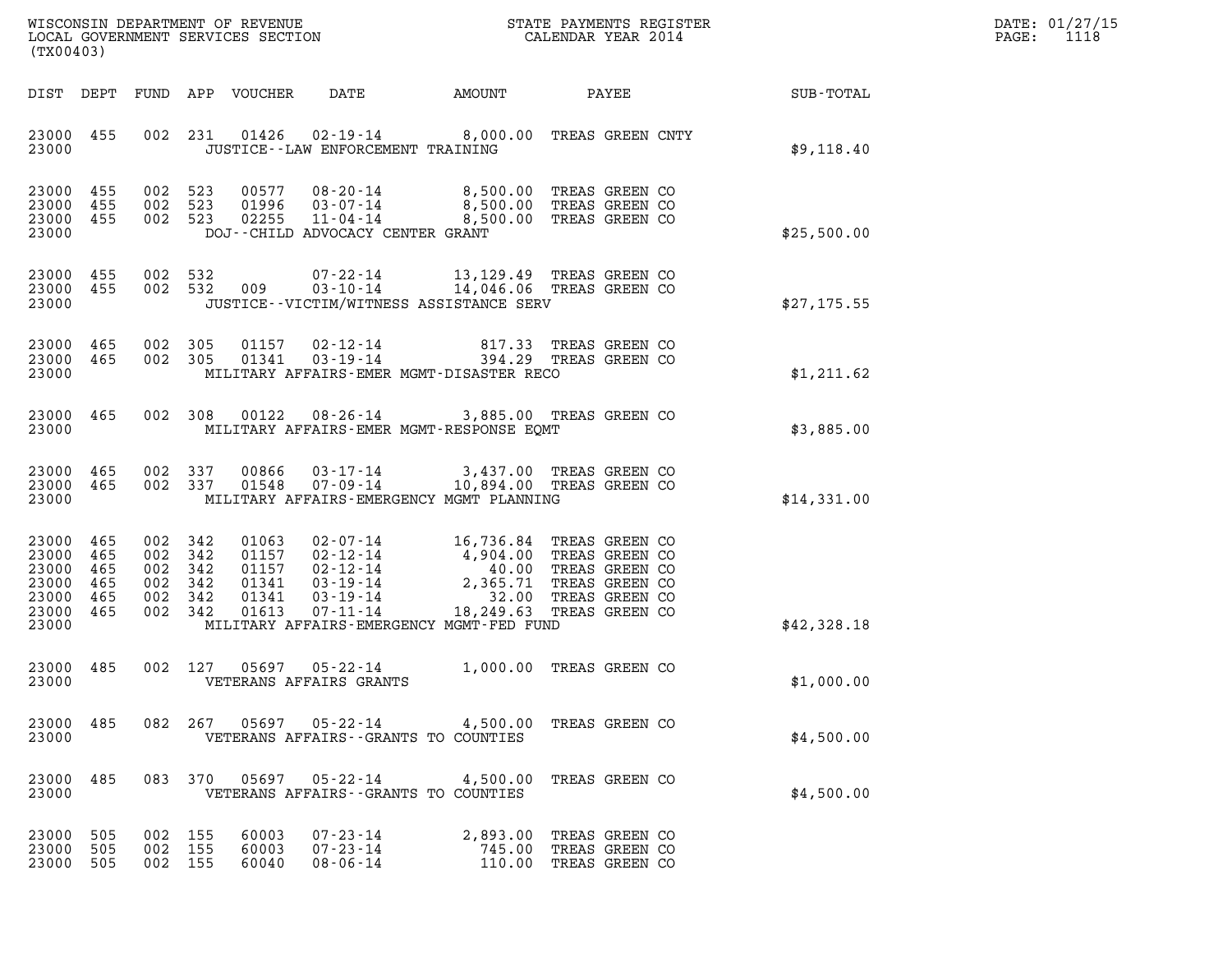| (TX00403)                                                                                                                                                                                 |                                                                                                                                          |                                                                                                                                          |                                                                                                                                          |                                                                                                                                                                                  |                                                                                                                                                                                                                                                                                                                                                                                                     |              |                                                                                                                                                                                                                                                                                                                                                                      |              |
|-------------------------------------------------------------------------------------------------------------------------------------------------------------------------------------------|------------------------------------------------------------------------------------------------------------------------------------------|------------------------------------------------------------------------------------------------------------------------------------------|------------------------------------------------------------------------------------------------------------------------------------------|----------------------------------------------------------------------------------------------------------------------------------------------------------------------------------|-----------------------------------------------------------------------------------------------------------------------------------------------------------------------------------------------------------------------------------------------------------------------------------------------------------------------------------------------------------------------------------------------------|--------------|----------------------------------------------------------------------------------------------------------------------------------------------------------------------------------------------------------------------------------------------------------------------------------------------------------------------------------------------------------------------|--------------|
| DIST                                                                                                                                                                                      | DEPT                                                                                                                                     | FUND APP                                                                                                                                 |                                                                                                                                          | VOUCHER                                                                                                                                                                          | DATE                                                                                                                                                                                                                                                                                                                                                                                                | AMOUNT PAYEE |                                                                                                                                                                                                                                                                                                                                                                      | SUB-TOTAL    |
| 23000<br>23000<br>23000<br>23000<br>23000<br>23000<br>23000<br>23000<br>23000<br>23000<br>23000<br>23000<br>23000<br>23000<br>23000<br>23000<br>23000                                     | 505<br>505<br>505<br>505<br>505<br>505<br>505<br>505<br>505<br>505<br>505<br>505<br>505<br>505<br>505<br>505                             | 002<br>002<br>002<br>002<br>002<br>002<br>002<br>002<br>002<br>002<br>002<br>002<br>002<br>002<br>002<br>002                             | 155<br>155<br>155<br>155<br>155<br>155<br>155<br>155<br>155<br>155<br>155<br>155<br>155<br>155<br>155<br>155                             | 60040<br>60115<br>60115<br>60197<br>60197<br>60310<br>60310<br>60505<br>60505<br>60569<br>60569<br>60648<br>60648<br>60648<br>60720<br>60720                                     | $\begin{array}{cccc} 08\text{-}06\text{-}14 & 372.00 \\ 09\text{-}08\text{-}14 & 198.00 \\ 09\text{-}08\text{-}14 & 783.00 \\ 11\text{-}25\text{-}14 & 4,000.00 \\ 11\text{-}25\text{-}14 & 1,114.00 \\ 12\text{-}11\text{-}14 & 2,578.00 \\ 12\text{-}11\text{-}14 & 3,961.00 \\ 03\text{-}11\text{-}14 & 4,871.00 \\ 04\text{-}08\text$<br>$05 - 07 - 14$<br>DOA-HOUSING ASSISTANCE-FEDERAL FUNDS |              | TREAS GREEN CO<br>TREAS GREEN CO<br>TREAS GREEN CO<br>TREAS GREEN CO<br>TREAS GREEN CO<br>TREAS GREEN CO<br>TREAS GREEN CO<br>TREAS GREEN CO<br>TREAS GREEN CO<br>TREAS GREEN CO<br>TREAS GREEN CO<br>TREAS GREEN CO<br>TREAS GREEN CO<br>TREAS GREEN CO<br>TREAS GREEN CO<br>TREAS GREEN CO                                                                         | \$34,404.00  |
| 23000<br>23000<br>23000<br>23000<br>23000<br>23000<br>23000<br>23000<br>23000<br>23000<br>23000<br>23000<br>23000<br>23000<br>23000<br>23000<br>23000<br>23000<br>23000<br>23000<br>23000 | 505<br>505<br>505<br>505<br>505<br>505<br>505<br>505<br>505<br>505<br>505<br>505<br>505<br>505<br>505<br>505<br>505<br>505<br>505<br>505 | 035<br>035<br>035<br>035<br>035<br>035<br>035<br>035<br>035<br>035<br>035<br>035<br>035<br>035<br>035<br>035<br>035<br>035<br>035<br>035 | 371<br>371<br>371<br>371<br>371<br>371<br>371<br>371<br>371<br>371<br>371<br>371<br>371<br>371<br>371<br>371<br>371<br>371<br>371<br>371 | 60003<br>60003<br>60040<br>60040<br>60115<br>60115<br>60197<br>60197<br>60197<br>60310<br>60310<br>60310<br>60505<br>60505<br>60569<br>60569<br>60648<br>60648<br>60720<br>60720 | $\begin{array}{cccc} 07\text{-}23\text{-}14 & 1,041.00 \\ 07\text{-}23\text{-}14 & 1,852.00 \\ 08\text{-}06\text{-}14 & 72.00 \\ 08\text{-}06\text{-}14 & 39.00 \\ 09\text{-}08\text{-}14 & 282.00 \\ 09\text{-}08\text{-}14 & 282.00 \\ 11\text{-}25\text{-}14 & 4,082.00 \\ 11\text{-}25\text{-}14 & 501.00 \\ 12\text{-}11\text{-}14 & $<br>DOA--PUBLIC BENEFITS FUND                            |              | TREAS GREEN CO<br>TREAS GREEN CO<br>TREAS GREEN CO<br>TREAS GREEN CO<br>TREAS GREEN CO<br>TREAS GREEN CO<br>TREAS GREEN CO<br>TREAS GREEN CO<br>TREAS GREEN CO<br>TREAS GREEN CO<br>TREAS GREEN CO<br>TREAS GREEN CO<br>TREAS GREEN CO<br>TREAS GREEN CO<br>TREAS GREEN CO<br>TREAS GREEN CO<br>TREAS GREEN CO<br>TREAS GREEN CO<br>TREAS GREEN CO<br>TREAS GREEN CO | \$24,687.00  |
| 23000<br>23000<br>23000                                                                                                                                                                   | 505<br>505                                                                                                                               | 089 166<br>089 166                                                                                                                       |                                                                                                                                          | 00157<br>05106                                                                                                                                                                   | DOA--LAND INFORMATION FUND                                                                                                                                                                                                                                                                                                                                                                          |              | 08-11-14 17,350.00 TREAS GREEN CNTY<br>01-28-14 1,000.00 TREAS GREEN CNTY                                                                                                                                                                                                                                                                                            | \$18,350.00  |
| 23000<br>23000<br>23000                                                                                                                                                                   | 835<br>835                                                                                                                               | 002 105<br>002                                                                                                                           | 105                                                                                                                                      | 43555<br>80658                                                                                                                                                                   | 07-28-14<br>11-17-14<br>REVENUE - - STATE SHARED REVENUES                                                                                                                                                                                                                                                                                                                                           |              | 51,856.46 TREAS GREEN CO<br>293,772.77 TREAS GREEN CO                                                                                                                                                                                                                                                                                                                | \$345,629.23 |

23000 835 002 109 01023 07-28-14 88,198.00 TREAS GREEN CO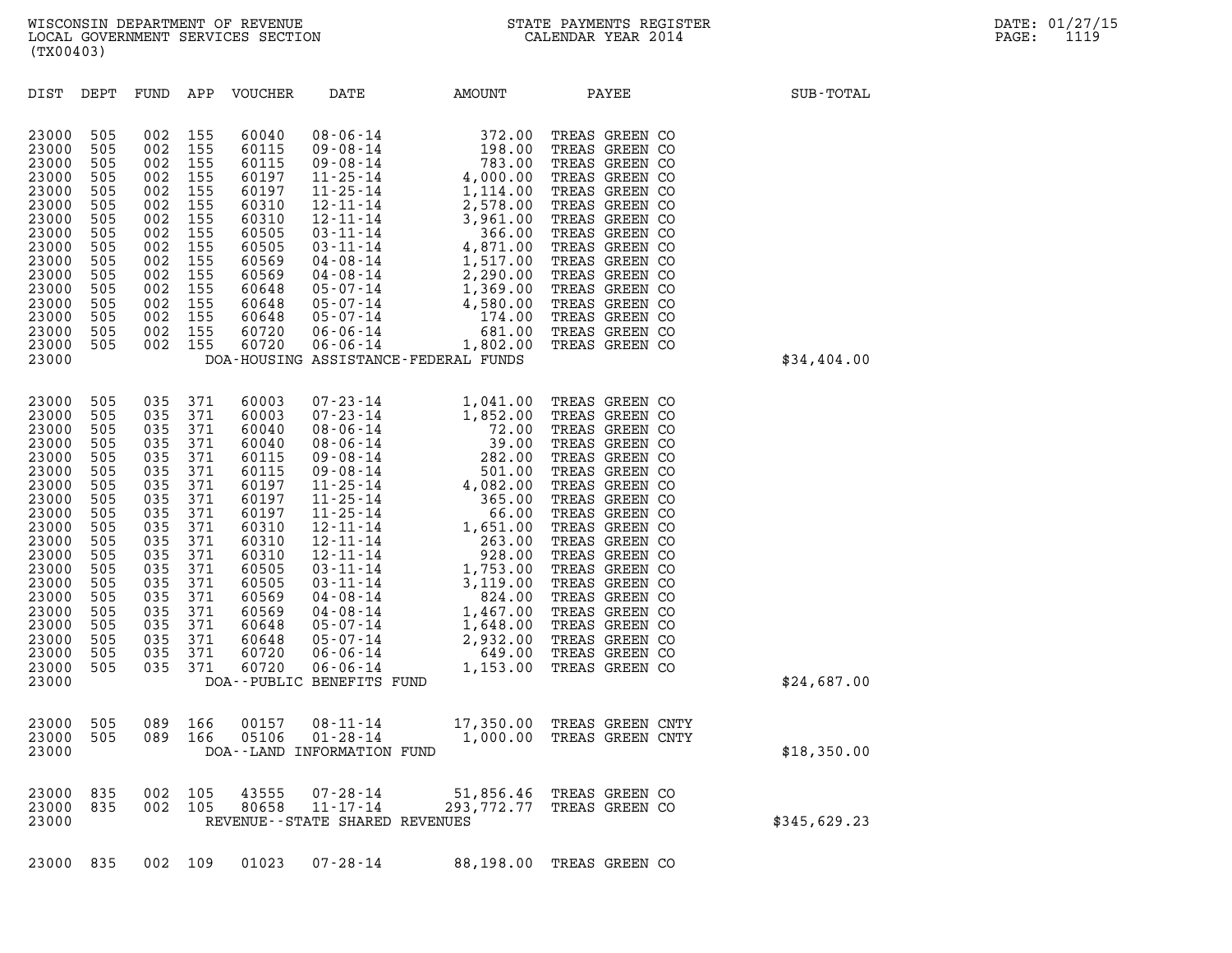| WISCONSIN DEPARTMENT OF REVENUE<br>LOCAL GOVERNMENT SERVICES SECTION<br>(TX00403) |            |            |                |                                     |                                                          | STATE PAYMENTS REGISTER<br>CALENDAR YEAR 2014 |                 | DATE: 01/27/15<br>PAGE:<br>1120 |
|-----------------------------------------------------------------------------------|------------|------------|----------------|-------------------------------------|----------------------------------------------------------|-----------------------------------------------|-----------------|---------------------------------|
| DIST<br>DEPT                                                                      | FUND       | APP        | VOUCHER        | DATE                                | AMOUNT                                                   | PAYEE                                         | SUB-TOTAL       |                                 |
| 23000                                                                             |            |            |                | REVENUE--EXEMPT COMPUTER AID        |                                                          |                                               | \$88,198.00     |                                 |
| 23000<br>835<br>23000<br>835<br>23000                                             | 002<br>002 | 302<br>302 | 10034<br>11034 | 07-28-14<br>07-28-14                | 4,625,067.53<br>REVENUE-FIRST DOLLAR/SCHOOL LEVY CREDITS | TREAS GREEN CO<br>1,098,333.53 TREAS GREEN CO | \$5,723,401.06  |                                 |
| 23000<br>835<br>23000                                                             | 021        | 363        | 37315          | 03-24-14<br>REVENUE--LOTTERY CREDIT | 1,360,465.93                                             | TREAS GREEN CO                                | \$1,360,465.93  |                                 |
| 23000                                                                             |            |            |                | DISTRICT TOTAL APPROPRIATIONS       |                                                          |                                               | \$13,333,662.88 |                                 |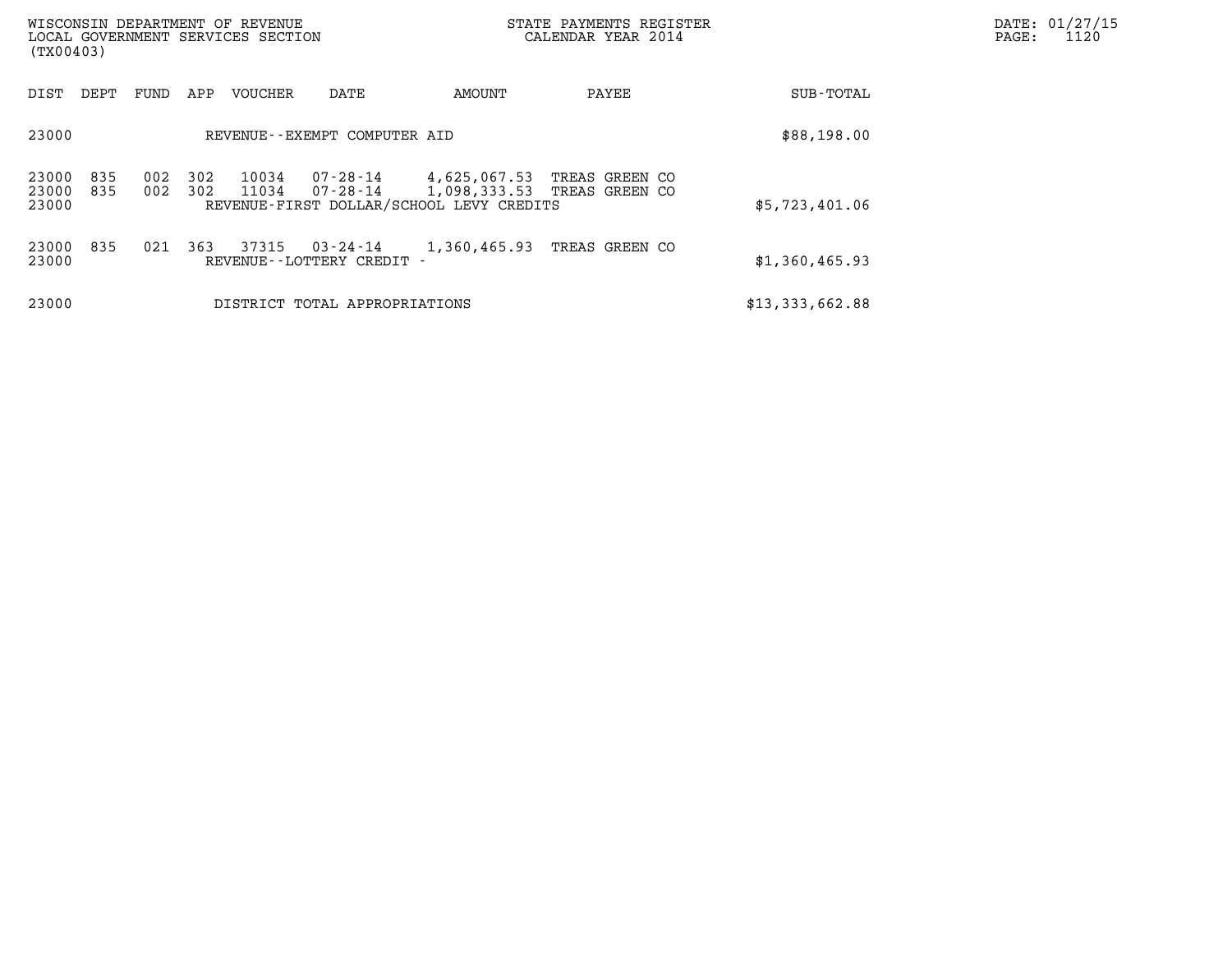| (TX00403)                                 |                          |                                  |            | WISCONSIN DEPARTMENT OF REVENUE<br>LOCAL GOVERNMENT SERVICES SECTION |                                   |                                                                                                                                                                   | STATE PAYMENTS REGISTER<br>CALENDAR YEAR 2014 |              | DATE: 01/27/15<br>$\mathtt{PAGE}$ :<br>1121 |
|-------------------------------------------|--------------------------|----------------------------------|------------|----------------------------------------------------------------------|-----------------------------------|-------------------------------------------------------------------------------------------------------------------------------------------------------------------|-----------------------------------------------|--------------|---------------------------------------------|
|                                           |                          |                                  |            | DIST DEPT FUND APP VOUCHER                                           | DATE                              | AMOUNT                                                                                                                                                            | PAYEE                                         | SUB-TOTAL    |                                             |
| 23002                                     | 23002 165                |                                  |            |                                                                      |                                   | 002 225 00613 06-30-14 1,743.05 TREAS TN ADAMS<br>SAFETY/PROF SERV--FIRE INSURANCE DUES                                                                           |                                               | \$1,743.05   |                                             |
| 23002                                     | 23002 370                | 012 571                          |            |                                                                      |                                   | 37584   06-16-14   127.95   TREAS TN ADAMS<br>NAT RESOURCES - - FOREST CROP/MFL/CO FOREST                                                                         |                                               | \$127.95     |                                             |
| 23002                                     | 23002 370                | 074 670                          |            |                                                                      | NAT RESOURCES--RU RECYCLING GRANT | 41560  05-23-14   1,638.31 TREAS TN ADAMS                                                                                                                         |                                               | \$1,638.31   |                                             |
| 23002<br>23002<br>23002<br>23002<br>23002 | 395<br>395<br>395<br>395 | 011 191<br>011<br>011<br>011 191 | 191<br>191 | 30611                                                                | 20611 07-07-14<br>10-06-14        | 04611  01-06-14  22,228.50  TOWN OF ADAMS<br>10611  04-07-14  22,228.50  TOWN OF ADAMS<br>22,228.50 TOWN OF ADAMS<br>TRANSPORTATION - - GENERAL TRANSP AIDS - GTA | 22,228.50 TOWN OF ADAMS                       | \$88,914.00  |                                             |
| 23002<br>23002<br>23002                   | 835<br>835               | 002<br>002                       | 105<br>105 | 80635                                                                | REVENUE--STATE SHARED REVENUES    | 43532 07-28-14 1,899.93 TREAS TN ADAMS<br>11-17-14 10,766.18 TREAS TN ADAMS                                                                                       |                                               | \$12,666.11  |                                             |
| 23002                                     |                          |                                  |            |                                                                      | DISTRICT TOTAL APPROPRIATIONS     |                                                                                                                                                                   |                                               | \$105,089.42 |                                             |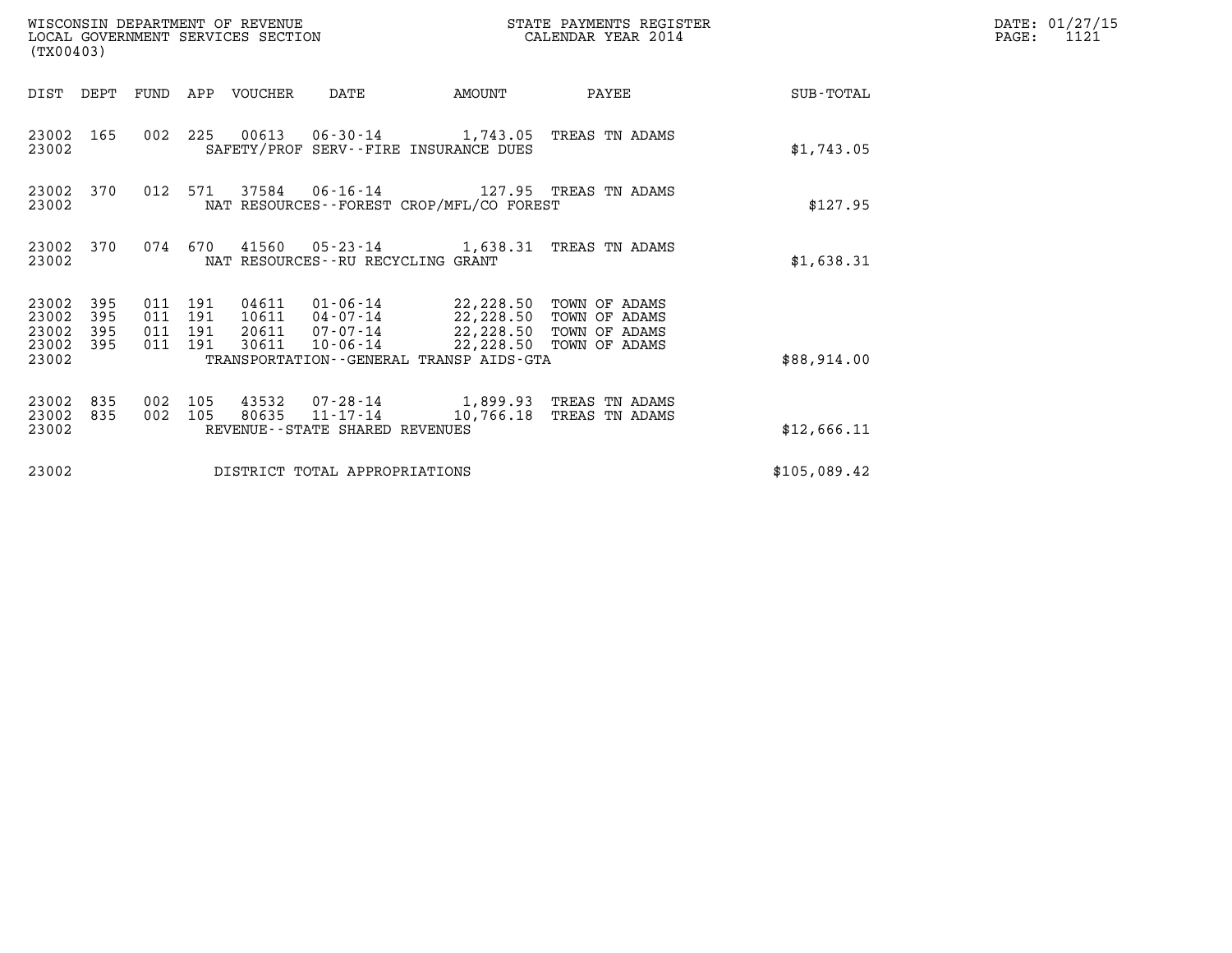| (TX00403)                                         |            |                                          |                                 | WISCONSIN DEPARTMENT OF REVENUE<br>LOCAL GOVERNMENT SERVICES SECTION | STATE PAYMENTS REGISTER<br>CALENDAR YEAR 2014 |                                                                                                                                                                 | DATE: 01/27/15<br>PAGE: 1122 |  |
|---------------------------------------------------|------------|------------------------------------------|---------------------------------|----------------------------------------------------------------------|-----------------------------------------------|-----------------------------------------------------------------------------------------------------------------------------------------------------------------|------------------------------|--|
|                                                   |            |                                          | DIST DEPT FUND APP VOUCHER DATE |                                                                      | AMOUNT PAYEE                                  |                                                                                                                                                                 | SUB-TOTAL                    |  |
| 23004 165<br>23004                                |            |                                          |                                 |                                                                      | SAFETY/PROF SERV--FIRE INSURANCE DUES         | 002 225 00614 06-30-14 3,504.06 TREAS TN ALBANY                                                                                                                 | \$3,504.06                   |  |
| 23004 370<br>23004                                |            |                                          |                                 |                                                                      | NAT RESOURCES--FOREST CROP/MFL/CO FOREST      | 012 571 37585 06-16-14 30.30 TREAS TN ALBANY                                                                                                                    | \$30.30                      |  |
| 23004 370<br>23004 370<br>23004 370<br>23004      |            | 012 579<br>012 579<br>012 579            |                                 |                                                                      | NAT RESOURCES--AIDS IN LIEU OF TAXES          | 19342  04-16-14   492.30 TREAS TN ALBANY<br>19342  04-16-14   32.76 TREAS TN ALBANY<br>19342  04-16-14   923.22 TREAS TN ALBANY                                 | \$1,448.28                   |  |
| 23004 395<br>23004<br>23004<br>23004 395<br>23004 | 395<br>395 | 011 191<br>011 191<br>011 191<br>011 191 | 30612                           | $10 - 06 - 14$                                                       | TRANSPORTATION - - GENERAL TRANSP AIDS - GTA  | 04612  01-06-14  19,682.80 TOWN OF ALBANY<br>10612  04-07-14  19,682.80 TOWN OF ALBANY<br>20612  07-07-14  19,682.80 TOWN OF ALBANY<br>19,682.83 TOWN OF ALBANY | \$78,731.23                  |  |
| 23004 395<br>23004                                |            |                                          |                                 |                                                                      | TRANSPORTATION - - LRIP/TRIP/MSIP GRANTS      | 011 278 30574 11-07-14 18,300.00 TREAS TN ALBANY                                                                                                                | \$18,300.00                  |  |
| 23004 835<br>23004 835<br>23004                   |            | 002 105<br>002 105                       |                                 | REVENUE - - STATE SHARED REVENUES                                    |                                               | 43533 07-28-14 1,302.06 TREAS TN ALBANY<br>80636 11-17-14 7,378.37 TREAS TN ALBANY                                                                              | \$8,680.43                   |  |
| 23004 835<br>23004                                |            |                                          |                                 | REVENUE--EXEMPT COMPUTER AID                                         |                                               | 002 109 02556 07-28-14 1.00 TREAS TN ALBANY                                                                                                                     | \$1.00                       |  |
| 23004                                             |            |                                          |                                 | DISTRICT TOTAL APPROPRIATIONS                                        |                                               |                                                                                                                                                                 | \$110,695.30                 |  |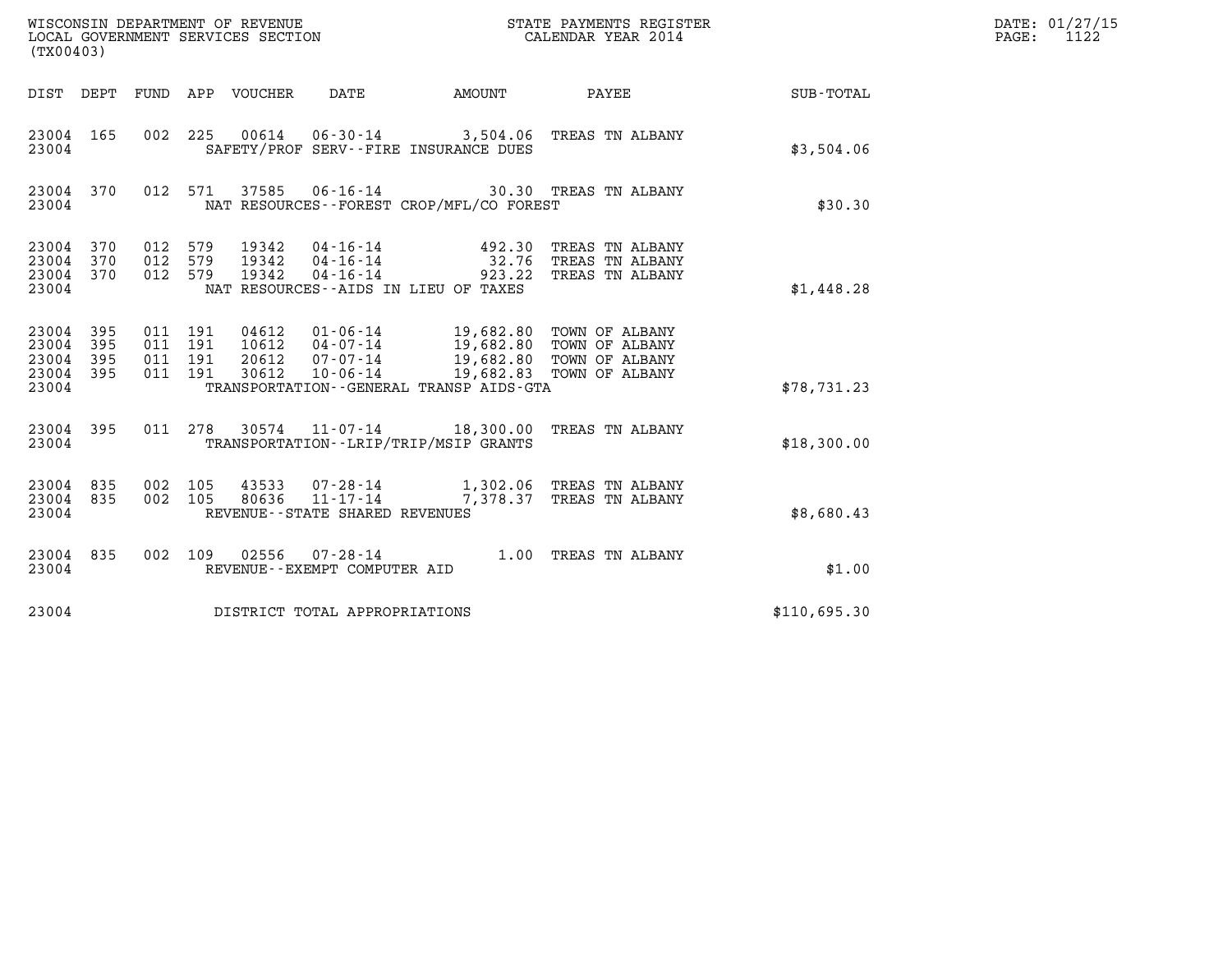| (TX00403)                                             |           |                               |         |                                                     |                                             |                                                                                                                                                                                                                                                                                  |              | DATE: 01/27/15<br>1123<br>$\mathtt{PAGE:}$ |
|-------------------------------------------------------|-----------|-------------------------------|---------|-----------------------------------------------------|---------------------------------------------|----------------------------------------------------------------------------------------------------------------------------------------------------------------------------------------------------------------------------------------------------------------------------------|--------------|--------------------------------------------|
|                                                       |           |                               |         |                                                     |                                             |                                                                                                                                                                                                                                                                                  |              |                                            |
| 23006                                                 | 23006 165 |                               |         |                                                     | SAFETY/PROF SERV--FIRE INSURANCE DUES       | 002 225 00615 06-30-14 4,474.42 TREAS TN BROOKLYN                                                                                                                                                                                                                                | \$4,474.42   |                                            |
| 23006                                                 |           |                               |         |                                                     | NAT RESOURCES-SEVERANCE/YIELD/WITHDRAWAL    | 23006 370 000 001 01DNR 06-19-14 1,018.72 TREAS TOWN BROOKLYN                                                                                                                                                                                                                    | \$1,018.72   |                                            |
|                                                       |           |                               |         |                                                     |                                             | 23006 370 002 503 16740 02-05-14 6,648.59 TREAS TN BROOKLYN<br>TOWN SHARE 837.01                                                                                                                                                                                                 |              |                                            |
| 23006                                                 |           |                               |         |                                                     | NAT RESOURCES--AIDS IN LIEU OF TAXES        |                                                                                                                                                                                                                                                                                  | \$6,648.59   |                                            |
| 23006                                                 |           |                               |         |                                                     | NAT RESOURCES - - FOREST CROP/MFL/CO FOREST | 23006 370 012 571 37586 06-16-14 95.40 TREAS TN BROOKLYN                                                                                                                                                                                                                         | \$95.40      |                                            |
| 23006                                                 |           |                               |         |                                                     | NAT RESOURCES--AIDS IN LIEU OF TAXES        | $\begin{array}{cccc} 23006 & 370 & 012 & 579 & 19343 & 04\text{-}16\text{-}14 & & & & 72.00 & \text{TREAS TN BROOKLYN} \\ 23006 & 370 & 012 & 579 & 19343 & 04\text{-}16\text{-}14 & & & & 579.22 & \text{TREAS TN BROOKLYN} \end{array}$                                        | \$651.22     |                                            |
| 23006                                                 |           |                               |         | NAT RESOURCES -- RU RECYCLING GRANT                 |                                             | 23006 370 074 670 41561 05-23-14 5,025.86 TREAS TN BROOKLYN                                                                                                                                                                                                                      | \$5,025.86   |                                            |
| 23006                                                 |           |                               |         |                                                     | NAT RESOURCES -- RU CONSOLIDATED GRANT      | 23006 370 074 673 41561 05-23-14 283.85 TREAS TN BROOKLYN                                                                                                                                                                                                                        | \$283.85     |                                            |
| 23006 395<br>23006<br>23006 395<br>23006 395<br>23006 | 395       | 011 191<br>011 191<br>011 191 | 011 191 |                                                     | TRANSPORTATION--GENERAL TRANSP AIDS-GTA     | $\begin{tabular}{c c c c c c c c c c c} \hline 04613 & 01-06-14 & 22,440.20 & TOWN OF BROOKLYN \\ 10613 & 04-07-14 & 22,440.20 & TOWN OF BROOKLYN \\ 20613 & 07-07-14 & 22,440.20 & TOWN OF BROOKLYN \\ 30613 & 10-06-14 & 22,440.20 & TOWN OF BROOKLYN \\ \hline \end{tabular}$ | \$89,760.80  |                                            |
| 23006 835<br>23006 835<br>23006                       |           | 002 105<br>002 105            |         | 80637 11-17-14<br>REVENUE - - STATE SHARED REVENUES |                                             | 43534 07-28-14 1,699.92 TREAS TN BROOKLYN<br>9,687.36 TREAS TN BROOKLYN                                                                                                                                                                                                          | \$11,387.28  |                                            |
| 23006 835<br>23006                                    |           | 002 109                       |         | REVENUE--EXEMPT COMPUTER AID                        |                                             | 12.00 TREAS TN BROOKLYN                                                                                                                                                                                                                                                          | \$12.00      |                                            |
| 23006                                                 |           |                               |         | DISTRICT TOTAL APPROPRIATIONS                       |                                             |                                                                                                                                                                                                                                                                                  | \$119,358.14 |                                            |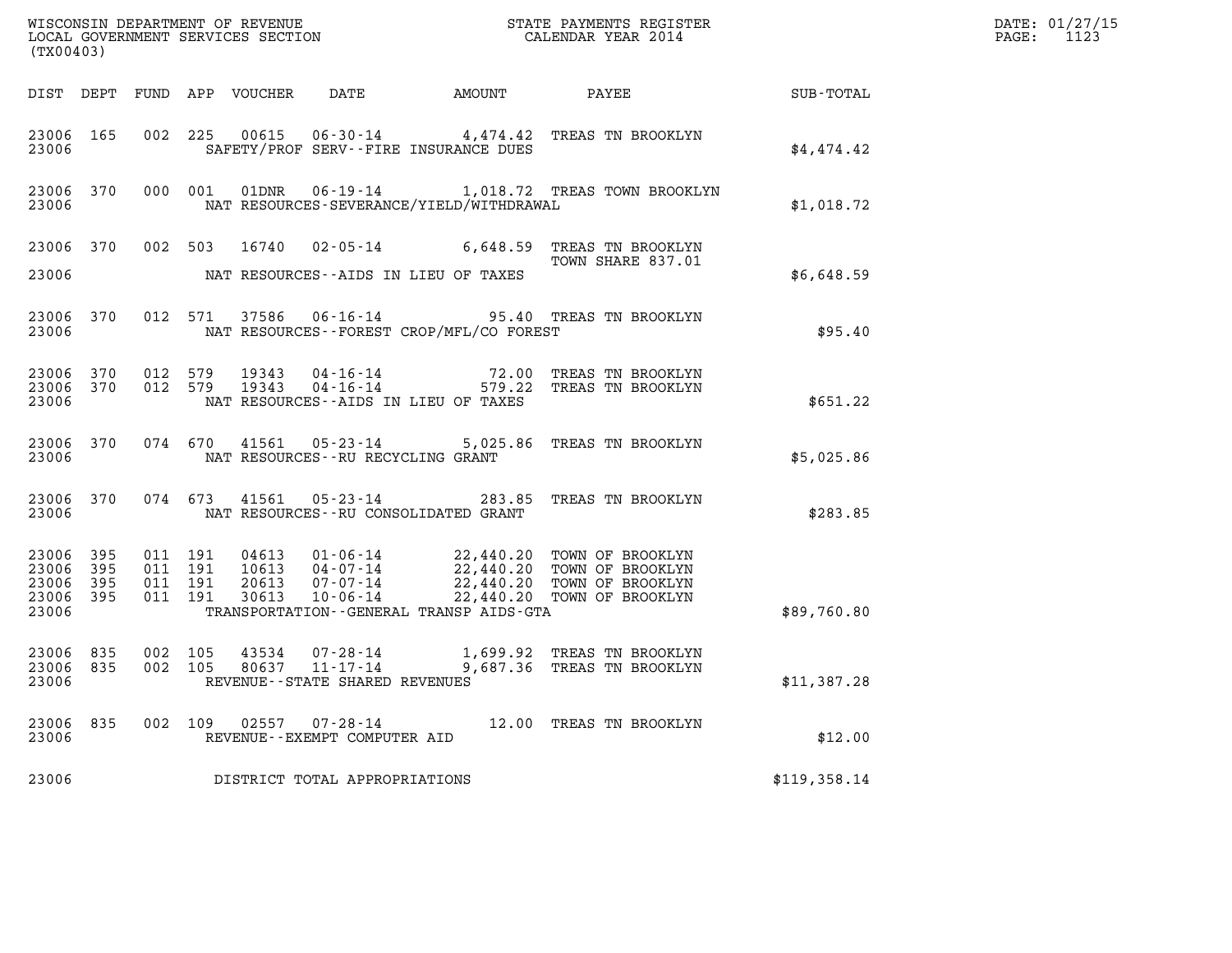| (TX00403)                                         |                   |                                          |         |                            |                                                     |                                                                                                                                   |                                                                                      |               | DATE: 01/27/15<br>$\mathtt{PAGE:}$<br>1124 |
|---------------------------------------------------|-------------------|------------------------------------------|---------|----------------------------|-----------------------------------------------------|-----------------------------------------------------------------------------------------------------------------------------------|--------------------------------------------------------------------------------------|---------------|--------------------------------------------|
|                                                   |                   |                                          |         | DIST DEPT FUND APP VOUCHER | DATE                                                |                                                                                                                                   | AMOUNT PAYEE                                                                         | SUB-TOTAL     |                                            |
| 23008 165<br>23008                                |                   |                                          |         |                            |                                                     | 002 225 00616 06-30-14 2,551.68 TREAS TN CADIZ<br>SAFETY/PROF SERV--FIRE INSURANCE DUES                                           |                                                                                      | \$2,551.68    |                                            |
| 23008 370<br>23008                                |                   | 23008 370 000 001                        | 000 001 |                            |                                                     | NAT RESOURCES-SEVERANCE/YIELD/WITHDRAWAL                                                                                          | 01DNR  06-19-14  804.98 TREAS TOWN CADIZ<br>02DNR  09-11-14  372.99 TREAS TOWN CADIZ | \$1,177.97    |                                            |
| 23008 370<br>23008                                |                   |                                          |         |                            |                                                     | 012 571 37587 06-16-14 80.46 TREAS TN CADIZ<br>NAT RESOURCES--FOREST CROP/MFL/CO FOREST                                           |                                                                                      | \$80.46       |                                            |
| 23008<br>23008<br>23008<br>23008 370<br>23008     | 370<br>370<br>370 | 012 579<br>012 579<br>012 579<br>012 579 |         |                            |                                                     | NAT RESOURCES -- AIDS IN LIEU OF TAXES                                                                                            |                                                                                      | \$448.02      |                                            |
| 23008                                             | 23008 370         |                                          |         | 074 670 41562              | NAT RESOURCES--RU RECYCLING GRANT                   | 05-23-14 1,338.24 TREAS TN CADIZ                                                                                                  |                                                                                      | \$1,338.24    |                                            |
| 23008 395<br>23008<br>23008<br>23008 395<br>23008 | 395<br>395        | 011 191<br>011 191<br>011 191<br>011 191 |         | 30614                      | 20614 07-07-14<br>$10 - 06 - 14$                    | 04614  01-06-14  29,246.35  TOWN OF CADIZ<br>10614  04-07-14  29,246.35  TOWN OF CADIZ<br>TRANSPORTATION--GENERAL TRANSP AIDS-GTA | 29,246.35 TOWN OF CADIZ<br>29,246.37 TOWN OF CADIZ                                   | \$116,985.42  |                                            |
| 23008 835<br>23008 835<br>23008                   |                   | 002 105<br>002 105                       |         | 43535<br>80638             | $11 - 17 - 14$<br>REVENUE - - STATE SHARED REVENUES | 07-28-14 4,603.01 TREAS TN CADIZ                                                                                                  | 26,083.73 TREAS TN CADIZ                                                             | \$30,686.74   |                                            |
| 23008 835<br>23008                                |                   |                                          |         |                            | REVENUE--EXEMPT COMPUTER AID                        | 002 109 02558 07-28-14 79.00 TREAS TN CADIZ                                                                                       |                                                                                      | \$79.00       |                                            |
| 23008 835<br>23008                                |                   |                                          |         | 002 501 00002              | $02 - 03 - 14$                                      | DOA-PAYMENT FOR MUNICIPAL SERVICES AID                                                                                            | 55.20 TREAS TN CADIZ                                                                 | \$55.20       |                                            |
| 23008 835<br>23008                                |                   |                                          |         | 021 363 36110              | 03-24-14<br>REVENUE--LOTTERY CREDIT -               |                                                                                                                                   | 873.50 TREAS TN CADIZ                                                                | \$873.50      |                                            |
| 23008                                             |                   |                                          |         |                            | DISTRICT TOTAL APPROPRIATIONS                       |                                                                                                                                   |                                                                                      | \$154, 276.23 |                                            |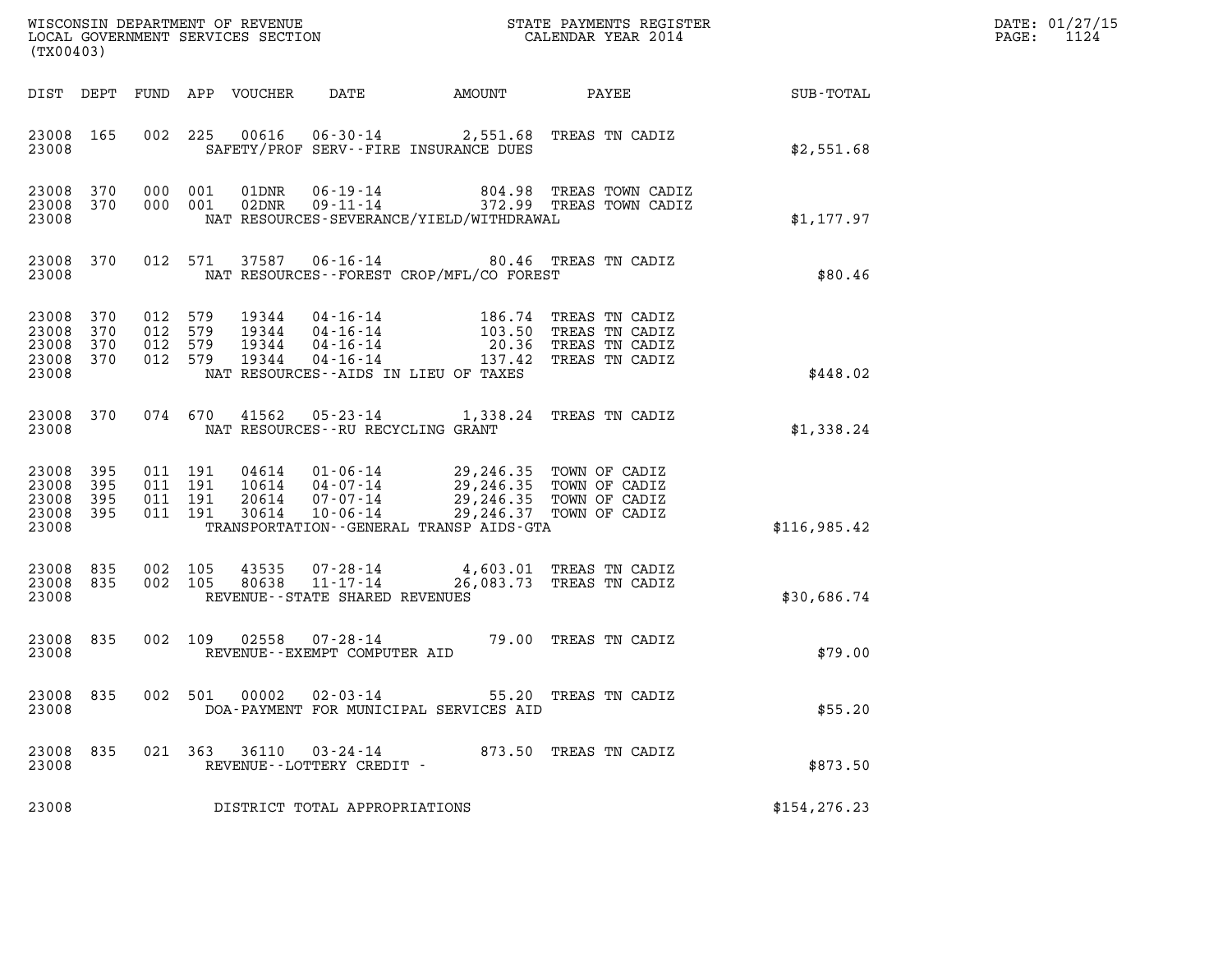| (TX00403)                                                          | WISCONSIN DEPARTMENT OF REVENUE<br>LOCAL GOVERNMENT SERVICES SECTION                                                                                                                                  | STATE PAYMENTS REGISTER<br>CALENDAR YEAR 2014        |               | DATE: 01/27/15<br>$\mathtt{PAGE:}$<br>1125 |
|--------------------------------------------------------------------|-------------------------------------------------------------------------------------------------------------------------------------------------------------------------------------------------------|------------------------------------------------------|---------------|--------------------------------------------|
| DIST DEPT                                                          | FUND APP VOUCHER<br>DATE                                                                                                                                                                              | AMOUNT PAYEE                                         | SUB-TOTAL     |                                            |
| 23010 165<br>23010                                                 | 06-30-14 3,557.97 TREAS TN CLARNO<br>00617<br>002 225<br>SAFETY/PROF SERV--FIRE INSURANCE DUES                                                                                                        |                                                      | \$3,557.97    |                                            |
| 23010 370<br>23010                                                 | 06-16-14 15.60 TREAS TN CLARNO<br>012 571<br>37588<br>NAT RESOURCES--FOREST CROP/MFL/CO FOREST                                                                                                        |                                                      | \$15.60       |                                            |
| 23010 370<br>23010                                                 | 074 670<br>41563<br>05-23-14 1,861.18 TREAS TN CLARNO<br>NAT RESOURCES - - RU RECYCLING GRANT                                                                                                         |                                                      | \$1,861.18    |                                            |
| 23010 395<br>23010<br>395<br>23010<br>395<br>395<br>23010<br>23010 | 011 191<br>04615<br>01-06-14 32,607.09 TOWN OF CLARNO<br>011 191<br>10615<br>$04 - 07 - 14$<br>011 191<br>$07 - 07 - 14$<br>20615<br>011 191<br>30615<br>TRANSPORTATION - - GENERAL TRANSP AIDS - GTA | 32,607.09 TOWN OF CLARNO<br>32,607.09 TOWN OF CLARNO | \$130, 428.37 |                                            |
| 23010 395<br>23010                                                 | 11-18-14 23,010.00 TREAS TN CLARNO<br>011 278 31585<br>TRANSPORTATION - - LRIP/TRIP/MSIP GRANTS                                                                                                       |                                                      | \$23,010.00   |                                            |
| 23010 835<br>23010<br>835<br>23010                                 | 002 105<br>43536 07-28-14 3,295.76 TREAS TN CLARNO<br>80639  11-17-14  18,676.00 TREAS TN CLARNO<br>002 105<br>REVENUE--STATE SHARED REVENUES                                                         |                                                      | \$21,971.76   |                                            |
| 23010 835<br>23010                                                 | $02559$ $07 - 28 - 14$<br>002 109<br>REVENUE--EXEMPT COMPUTER AID                                                                                                                                     | 52.00 TREAS TN CLARNO                                | \$52.00       |                                            |
| 23010 835<br>23010                                                 | 021 363 36111 03-24-14 109.03 TREAS TN CLARNO<br>REVENUE - - LOTTERY CREDIT -                                                                                                                         |                                                      | \$109.03      |                                            |
| 23010                                                              | DISTRICT TOTAL APPROPRIATIONS                                                                                                                                                                         |                                                      | \$181,005.91  |                                            |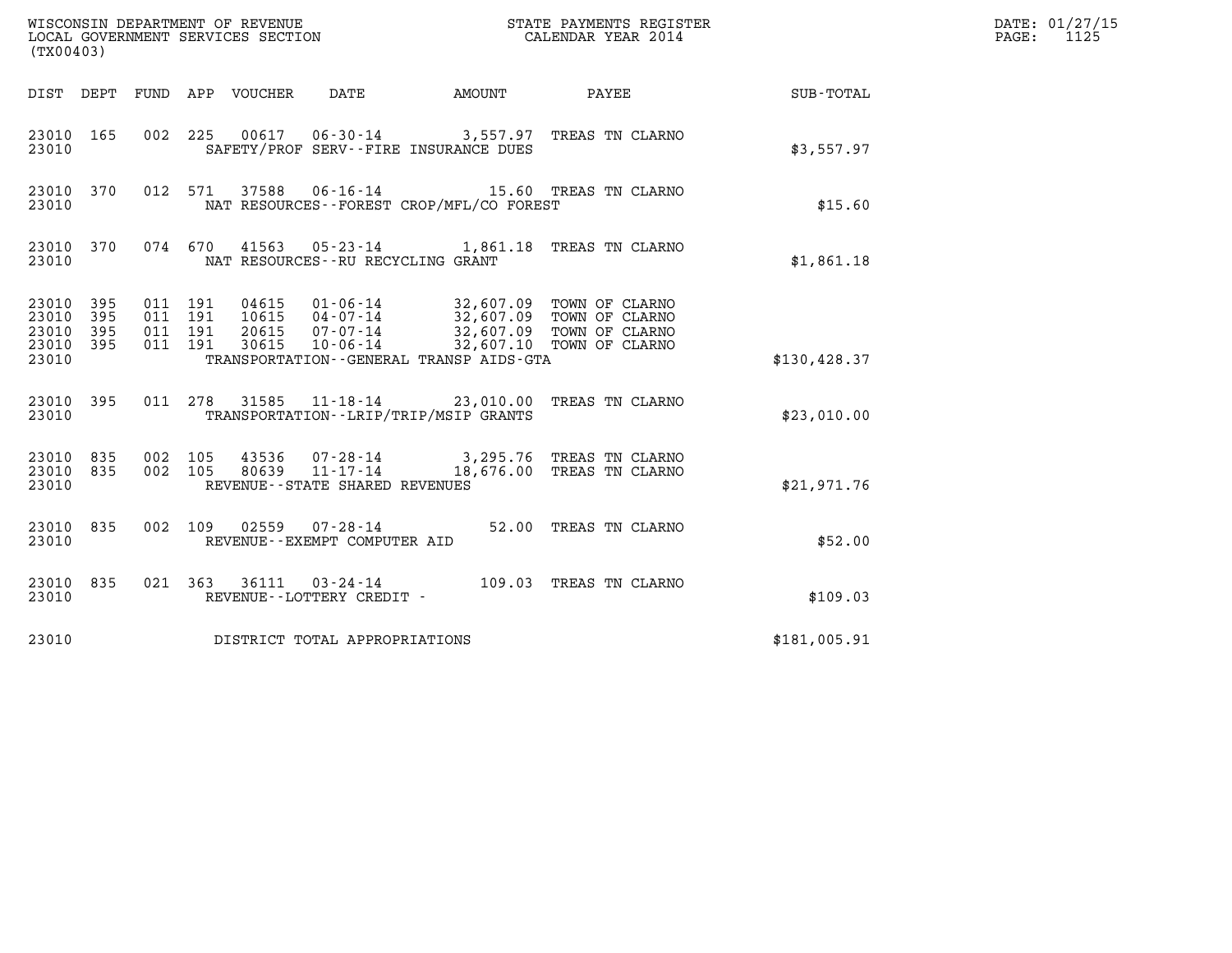| (TX00403)                                     |                     |  |                                   |                                                        |                                                                                                                                                                                                                                                                                                                                                                |                  | DATE: 01/27/15<br>PAGE: 1126 |
|-----------------------------------------------|---------------------|--|-----------------------------------|--------------------------------------------------------|----------------------------------------------------------------------------------------------------------------------------------------------------------------------------------------------------------------------------------------------------------------------------------------------------------------------------------------------------------------|------------------|------------------------------|
|                                               |                     |  |                                   | DIST DEPT FUND APP VOUCHER DATE      AMOUNT      PAYEE |                                                                                                                                                                                                                                                                                                                                                                | <b>SUB-TOTAL</b> |                              |
| 23012                                         |                     |  |                                   | SAFETY/PROF SERV--FIRE INSURANCE DUES                  | 23012 165 002 225 00618 06-30-14 5,947.92 TREAS TN DECATUR                                                                                                                                                                                                                                                                                                     | \$5,947.92       |                              |
|                                               |                     |  |                                   |                                                        | 23012 370 002 503 16567 01-30-14 6,045.11 TREAS TN DECATUR<br>TOWN SHARE 545.64                                                                                                                                                                                                                                                                                |                  |                              |
| 23012                                         |                     |  |                                   | NAT RESOURCES--AIDS IN LIEU OF TAXES                   |                                                                                                                                                                                                                                                                                                                                                                | \$6,045.11       |                              |
| 23012                                         |                     |  |                                   | NAT RESOURCES--FOREST CROP/MFL/CO FOREST               | 23012 370 012 571 37589 06-16-14 63.00 TREAS TN DECATUR                                                                                                                                                                                                                                                                                                        | \$83.00          |                              |
| 23012                                         |                     |  |                                   | NAT RESOURCES--AIDS IN LIEU OF TAXES                   | 23012 370 012 579 19345 04-16-14 31.44 TREAS TN DECATUR                                                                                                                                                                                                                                                                                                        | \$31.44          |                              |
| 23012                                         |                     |  | NAT RESOURCES--RU RECYCLING GRANT |                                                        | 23012 370 074 670 41564 05-23-14 1,656.76 TREAS TN DECATUR                                                                                                                                                                                                                                                                                                     | \$1,656.76       |                              |
| 23012 395<br>23012<br>23012<br>23012<br>23012 | - 395<br>395<br>395 |  |                                   | TRANSPORTATION--GENERAL TRANSP AIDS-GTA                | $\begin{array}{cccc} 011 & 191 & 04616 & 01\cdot 06\cdot 14 & 21,942.70 & \text{TOWN OF DECATIVE} \\ 011 & 191 & 10616 & 04\cdot 07\cdot 14 & 21,942.70 & \text{TOWN OF DECATIVE} \\ 011 & 191 & 20616 & 07\cdot 07\cdot 14 & 21,942.70 & \text{TOWN OF DECATIVE} \\ 011 & 191 & 30616 & 10\cdot 06\cdot 14 & 21,942.72 & \text{TOWN OF DECATIVE} \end{array}$ | \$87,770.82      |                              |
| 23012                                         |                     |  | REVENUE--STATE SHARED REVENUES    |                                                        | 23012 835 002 105 43537 07-28-14 2,449.26 TREAS TN DECATUR<br>23012 835 002 105 80640 11-17-14 13,891.84 TREAS TN DECATUR                                                                                                                                                                                                                                      | \$16,341.10      |                              |
| 23012                                         |                     |  | REVENUE--EXEMPT COMPUTER AID      |                                                        | 23012 835 002 109 02560 07-28-14 52.00 TREAS TN DECATUR                                                                                                                                                                                                                                                                                                        | \$52.00          |                              |
| 23012                                         |                     |  | REVENUE--LOTTERY CREDIT -         |                                                        | 23012 835 021 363 36112 03-24-14 1,148.02 TREAS TN DECATUR                                                                                                                                                                                                                                                                                                     | \$1,148.02       |                              |
| 23012                                         |                     |  | DISTRICT TOTAL APPROPRIATIONS     |                                                        |                                                                                                                                                                                                                                                                                                                                                                | \$119,076.17     |                              |
|                                               |                     |  |                                   |                                                        |                                                                                                                                                                                                                                                                                                                                                                |                  |                              |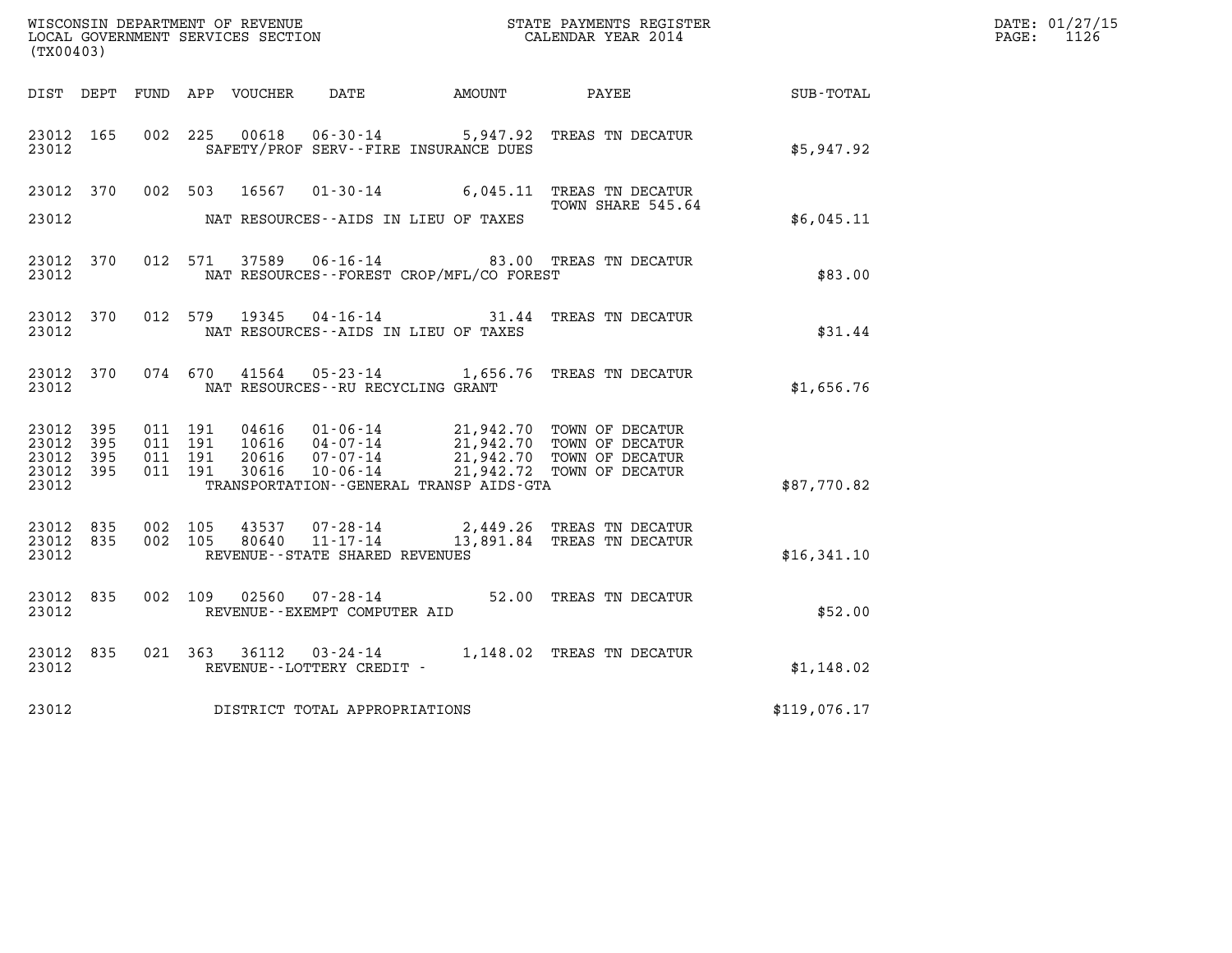| (TX00403)                                |                  |                                                    |         |                                   |                                              |                                                                                                                                                                                                                                           |                                                              | DATE: 01/27/15<br>PAGE: 1127 |
|------------------------------------------|------------------|----------------------------------------------------|---------|-----------------------------------|----------------------------------------------|-------------------------------------------------------------------------------------------------------------------------------------------------------------------------------------------------------------------------------------------|--------------------------------------------------------------|------------------------------|
|                                          |                  |                                                    |         |                                   |                                              |                                                                                                                                                                                                                                           | DIST DEPT FUND APP VOUCHER DATE AMOUNT PAYEE TOTAL SUB-TOTAL |                              |
| 23014                                    | 23014 165        |                                                    |         |                                   | SAFETY/PROF SERV--FIRE INSURANCE DUES        | 002 225 00619 06-30-14 7,601.12 TREAS TN EXETER                                                                                                                                                                                           | \$7,601.12                                                   |                              |
| 23014                                    |                  |                                                    |         |                                   | NAT RESOURCES -- FOREST CROP/MFL/CO FOREST   | 23014 370 012 571 37590 06-16-14 44.91 TREAS TN EXETER                                                                                                                                                                                    | \$44.91                                                      |                              |
| 23014 370<br>23014 370<br>23014          | 23014 370        | 23014 370 012 579<br>012 579<br>012 579<br>012 579 |         |                                   | NAT RESOURCES -- AIDS IN LIEU OF TAXES       | 19346  04-16-14  211.20 TREAS TN EXETER<br>19346  04-16-14  112.53 TREAS TN EXETER<br>19346  04-16-14  16.88 TREAS TN EXETER<br>19346  04-16-14  215.61 TREAS TN EXETER                                                                   | \$556.22                                                     |                              |
| 23014                                    |                  |                                                    |         | NAT RESOURCES--RU RECYCLING GRANT |                                              | 23014 370 074 670 41565 05-23-14 2,273.99 TREAS TN EXETER                                                                                                                                                                                 | \$2,273.99                                                   |                              |
| 23014 395<br>23014<br>23014 395<br>23014 | 395<br>23014 395 | 011 191<br>011 191<br>011 191                      | 011 191 |                                   | TRANSPORTATION - - GENERAL TRANSP AIDS - GTA | $\begin{tabular}{cccc} 04617 & 01-06-14 & 22,477.24 & TOWN OF EXETER \\ 10617 & 04-07-14 & 22,477.24 & TOWN OF EXETER \\ 20617 & 07-07-14 & 22,477.24 & TOWN OF EXETER \\ 30617 & 10-06-14 & 22,477.27 & TOWN OF EXETER \\ \end{tabular}$ | \$89,908.99                                                  |                              |
| 23014                                    |                  |                                                    |         |                                   | TRANSPORTATION - - LRIP/TRIP/MSIP GRANTS     | 23014 395 011 278 31044 11-12-14 26,003.32 TREAS TN EXETER                                                                                                                                                                                | \$26,003.32                                                  |                              |
| 23014 835<br>23014                       |                  | 23014 835 002 105<br>002 105                       |         | REVENUE--STATE SHARED REVENUES    |                                              |                                                                                                                                                                                                                                           | \$11,686.93                                                  |                              |
| 23014                                    | 23014 835        |                                                    |         | REVENUE--EXEMPT COMPUTER AID      |                                              | 002 109 02561 07-28-14 6.00 TREAS TN EXETER<br>REVENUE--EXEMPT COMPUTER ATD                                                                                                                                                               | \$6.00                                                       |                              |
| 23014                                    |                  |                                                    |         | DISTRICT TOTAL APPROPRIATIONS     |                                              |                                                                                                                                                                                                                                           | \$138,081.48                                                 |                              |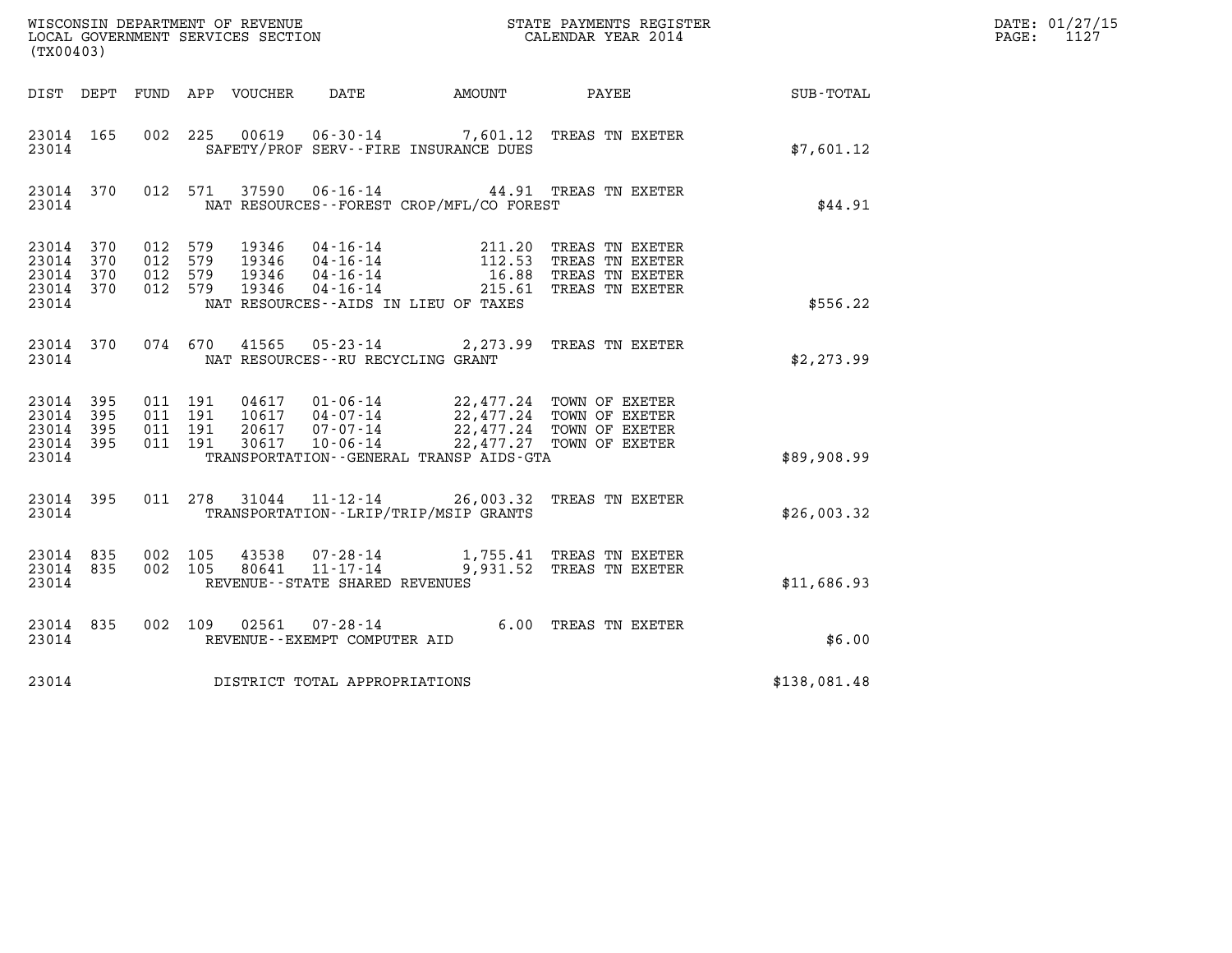| (TX00403)                                 |                          |                                          |                                 | WISCONSIN DEPARTMENT OF REVENUE<br>LOCAL GOVERNMENT SERVICES SECTION |                                           | STATE PAYMENTS REGISTER<br>CALENDAR YEAR 2014                                                                                                                         |               | DATE: 01/27/15<br>$\mathtt{PAGE:}$<br>1128 |
|-------------------------------------------|--------------------------|------------------------------------------|---------------------------------|----------------------------------------------------------------------|-------------------------------------------|-----------------------------------------------------------------------------------------------------------------------------------------------------------------------|---------------|--------------------------------------------|
|                                           |                          |                                          | DIST DEPT FUND APP VOUCHER DATE |                                                                      | <b>AMOUNT</b>                             | PAYEE                                                                                                                                                                 | SUB-TOTAL     |                                            |
| 23016 165<br>23016                        |                          |                                          |                                 |                                                                      | SAFETY/PROF SERV--FIRE INSURANCE DUES     | 002 225 00620 06-30-14 3,540.00 TREAS TN JEFFERSON                                                                                                                    | \$3,540.00    |                                            |
| 23016 370<br>23016                        |                          |                                          |                                 |                                                                      | NAT RESOURCES--FOREST CROP/MFL/CO FOREST  | 012 571 37591 06-16-14 16.43 TREAS TN JEFFERSON                                                                                                                       | \$16.43       |                                            |
| 23016                                     | 23016 370                |                                          |                                 | NAT RESOURCES--RU RECYCLING GRANT                                    |                                           | 074 670 41566 05-23-14 4,843.26 TREAS TN JEFFERSON                                                                                                                    | \$4,843.26    |                                            |
| 23016<br>23016<br>23016<br>23016<br>23016 | 395<br>395<br>395<br>395 | 011 191<br>011 191<br>011 191<br>011 191 | 20618<br>30618                  | 07-07-14                                                             | TRANSPORTATION--GENERAL TRANSP AIDS-GTA   | 04618  01-06-14  30,781.18  TOWN OF JEFFERSON<br>10618  04-07-14  30,781.18  TOWN OF JEFFERSON<br>30,781.18 TOWN OF JEFFERSON<br>10-06-14 30,781.18 TOWN OF JEFFERSON | \$123, 124.72 |                                            |
| 23016 465<br>23016                        |                          |                                          |                                 |                                                                      | MILITARY AFFAIRS - - EMERGENCY MANAGEMENT | 072 365 00034 10-21-14 4,239.13 TREAS TN JEFFERSON                                                                                                                    | \$4,239.13    |                                            |
| 23016 835<br>23016<br>23016               | 835                      | 002 105<br>002 105                       | 43539<br>80642                  | 11-17-14<br>REVENUE - - STATE SHARED REVENUES                        |                                           | 07-28-14 4,147.84 TREAS TN JEFFERSON<br>23,509.93 TREAS TN JEFFERSON                                                                                                  | \$27,657.77   |                                            |
| 23016 835<br>23016                        |                          |                                          |                                 | REVENUE--EXEMPT COMPUTER AID                                         |                                           | 002 109 02562 07-28-14 186.00 TREAS TN JEFFERSON                                                                                                                      | \$186.00      |                                            |
| 23016                                     |                          |                                          |                                 | DISTRICT TOTAL APPROPRIATIONS                                        |                                           |                                                                                                                                                                       | \$163,607.31  |                                            |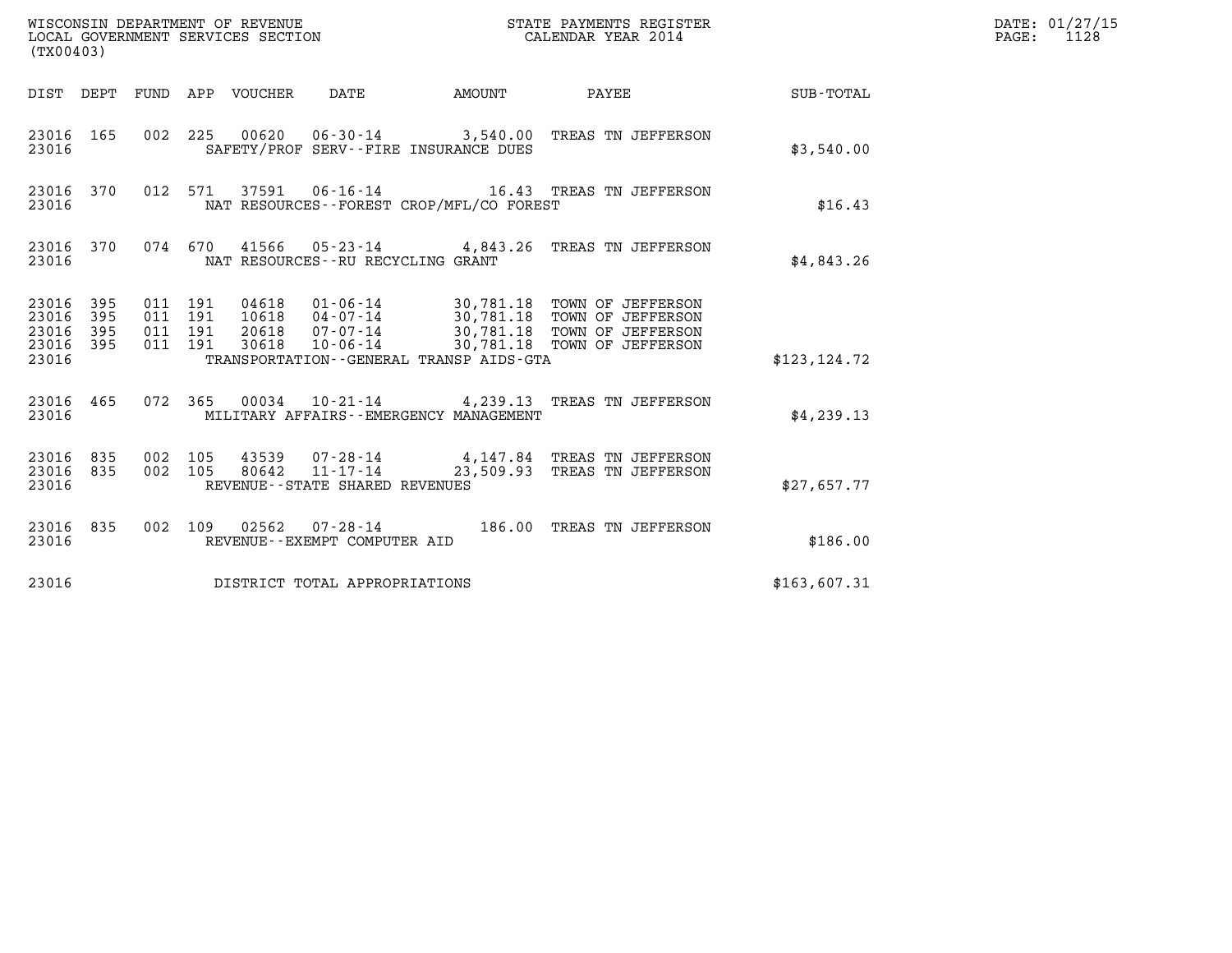| (TX00403)                                         |            |                                          |         |                                  | WISCONSIN DEPARTMENT OF REVENUE<br>LOCAL GOVERNMENT SERVICES SECTION |                                                                                                                                               | STATE PAYMENTS REGISTER<br>CALENDAR YEAR 2014                        |               | DATE: 01/27/15<br>$\mathtt{PAGE:}$<br>1129 |
|---------------------------------------------------|------------|------------------------------------------|---------|----------------------------------|----------------------------------------------------------------------|-----------------------------------------------------------------------------------------------------------------------------------------------|----------------------------------------------------------------------|---------------|--------------------------------------------|
|                                                   |            |                                          |         | DIST DEPT FUND APP VOUCHER DATE  |                                                                      | <b>EXAMPLE THE AMOUNT</b>                                                                                                                     | PAYEE                                                                | SUB-TOTAL     |                                            |
| 23018 165<br>23018                                |            |                                          |         |                                  |                                                                      | SAFETY/PROF SERV--FIRE INSURANCE DUES                                                                                                         | 002 225 00621 06-30-14 2,120.41 TREAS TN JORDAN                      | \$2,120.41    |                                            |
| 23018 370<br>23018                                |            |                                          | 000 001 |                                  | $01\text{DNR}$ $06 - 19 - 14$                                        | NAT RESOURCES-SEVERANCE/YIELD/WITHDRAWAL                                                                                                      | 384.96 TREAS TOWN JORDAN                                             | \$384.96      |                                            |
| 23018 370<br>23018                                |            |                                          | 012 571 |                                  |                                                                      | NAT RESOURCES--FOREST CROP/MFL/CO FOREST                                                                                                      | 37592   06-16-14   181.05   TREAS TN JORDAN                          | \$181.05      |                                            |
| 23018 370<br>23018                                |            |                                          |         |                                  | NAT RESOURCES - - RU RECYCLING GRANT                                 |                                                                                                                                               | 074 670 41567 05-23-14 1,910.39 TREAS TN JORDAN                      | \$1,910.39    |                                            |
| 23018 395<br>23018<br>23018<br>23018 395<br>23018 | 395<br>395 | 011 191<br>011 191<br>011 191<br>011 191 |         | 04619<br>10619<br>20619<br>30619 | $07 - 07 - 14$<br>$10 - 06 - 14$                                     | 01-06-14 23,382.26 TOWN OF JORDAN<br>04-07-14 23,382.26 TOWN OF JORDAN<br>23,382.26 TOWN OF JORDAN<br>TRANSPORTATION--GENERAL TRANSP AIDS-GTA | 23,382.28 TOWN OF JORDAN                                             | \$93,529.06   |                                            |
| 23018 835<br>23018<br>23018                       | 835        | 002 105<br>002 105                       |         | 80643                            | $11 - 17 - 14$<br>REVENUE--STATE SHARED REVENUES                     |                                                                                                                                               | 43540 07-28-14 2,249.65 TREAS TN JORDAN<br>12,748.03 TREAS TN JORDAN | \$14,997.68   |                                            |
| 23018 835<br>23018                                |            |                                          |         |                                  | 002 109 02563 07-28-14<br>REVENUE--EXEMPT COMPUTER AID               |                                                                                                                                               | 90.00 TREAS TN JORDAN                                                | \$90.00       |                                            |
| 23018                                             |            |                                          |         |                                  | DISTRICT TOTAL APPROPRIATIONS                                        |                                                                                                                                               |                                                                      | \$113, 213.55 |                                            |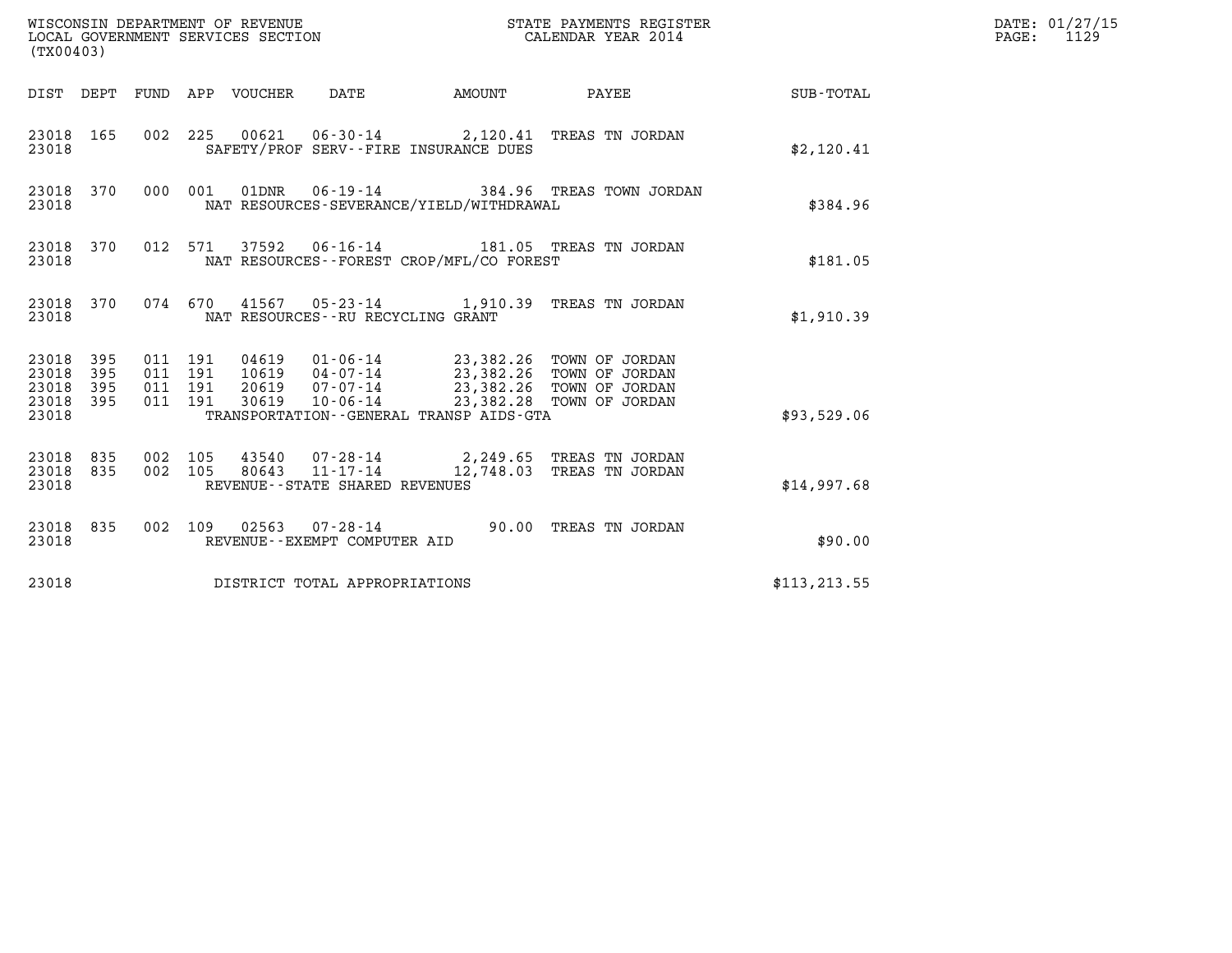| (TX00403)                                                       |                                          |                                 |                                                                                                                                                                                                                                 |               | STATE PAYMENTS REGISTER                                              |             | DATE: 01/27/15<br>$\mathtt{PAGE:}$<br>1130 |
|-----------------------------------------------------------------|------------------------------------------|---------------------------------|---------------------------------------------------------------------------------------------------------------------------------------------------------------------------------------------------------------------------------|---------------|----------------------------------------------------------------------|-------------|--------------------------------------------|
|                                                                 |                                          | DIST DEPT FUND APP VOUCHER DATE |                                                                                                                                                                                                                                 | <b>AMOUNT</b> | PAYEE                                                                | SUB-TOTAL   |                                            |
| 23020 165<br>23020                                              |                                          |                                 | SAFETY/PROF SERV--FIRE INSURANCE DUES                                                                                                                                                                                           |               | 002 225 00622 06-30-14 4,330.66 TREAS TN MONROE                      | \$4,330.66  |                                            |
| 23020 370<br>23020                                              |                                          |                                 | NAT RESOURCES-SEVERANCE/YIELD/WITHDRAWAL                                                                                                                                                                                        |               | 000 001 02DNR 09-11-14 2,627.16 TREAS TOWN MONROE                    | \$2,627.16  |                                            |
| 23020 370<br>23020                                              | 012 571                                  |                                 | NAT RESOURCES - - FOREST CROP/MFL/CO FOREST                                                                                                                                                                                     |               | 37593  06-16-14  43.03  TREAS TN MONROE                              | \$43.03     |                                            |
| 23020 370<br>23020                                              |                                          |                                 | NAT RESOURCES -- RU RECYCLING GRANT                                                                                                                                                                                             |               | 074 670 41568 05-23-14 1,865.14 TREAS TN MONROE                      | \$1,865.14  |                                            |
| 23020 395<br>23020<br>395<br>23020<br>395<br>23020 395<br>23020 | 011 191<br>011 191<br>011 191<br>011 191 |                                 | 04620  01-06-14  17,285.30  TOWN OF MONROE<br>10620  04-07-14  17,285.30  TOWN OF MONROE<br>20620  07-07-14  17,285.30  TOWN OF MONROE<br>30620  10-06-14  17,285.32  TOWN OF MONROE<br>TRANSPORTATION--GENERAL TRANSP AIDS-GTA |               |                                                                      | \$69,141.22 |                                            |
| 23020 835<br>23020 835<br>23020                                 | 002 105<br>002 105                       | 80644                           | 11-17-14<br>REVENUE - - STATE SHARED REVENUES                                                                                                                                                                                   |               | 43541 07-28-14 3,207.87 TREAS TN MONROE<br>18,354.79 TREAS TN MONROE | \$21,562.66 |                                            |
| 23020 835<br>23020                                              |                                          |                                 | REVENUE--EXEMPT COMPUTER AID                                                                                                                                                                                                    |               | 002 109 02564 07-28-14 59.00 TREAS TN MONROE                         | \$59.00     |                                            |
| 23020                                                           |                                          |                                 | DISTRICT TOTAL APPROPRIATIONS                                                                                                                                                                                                   |               |                                                                      | \$99,628.87 |                                            |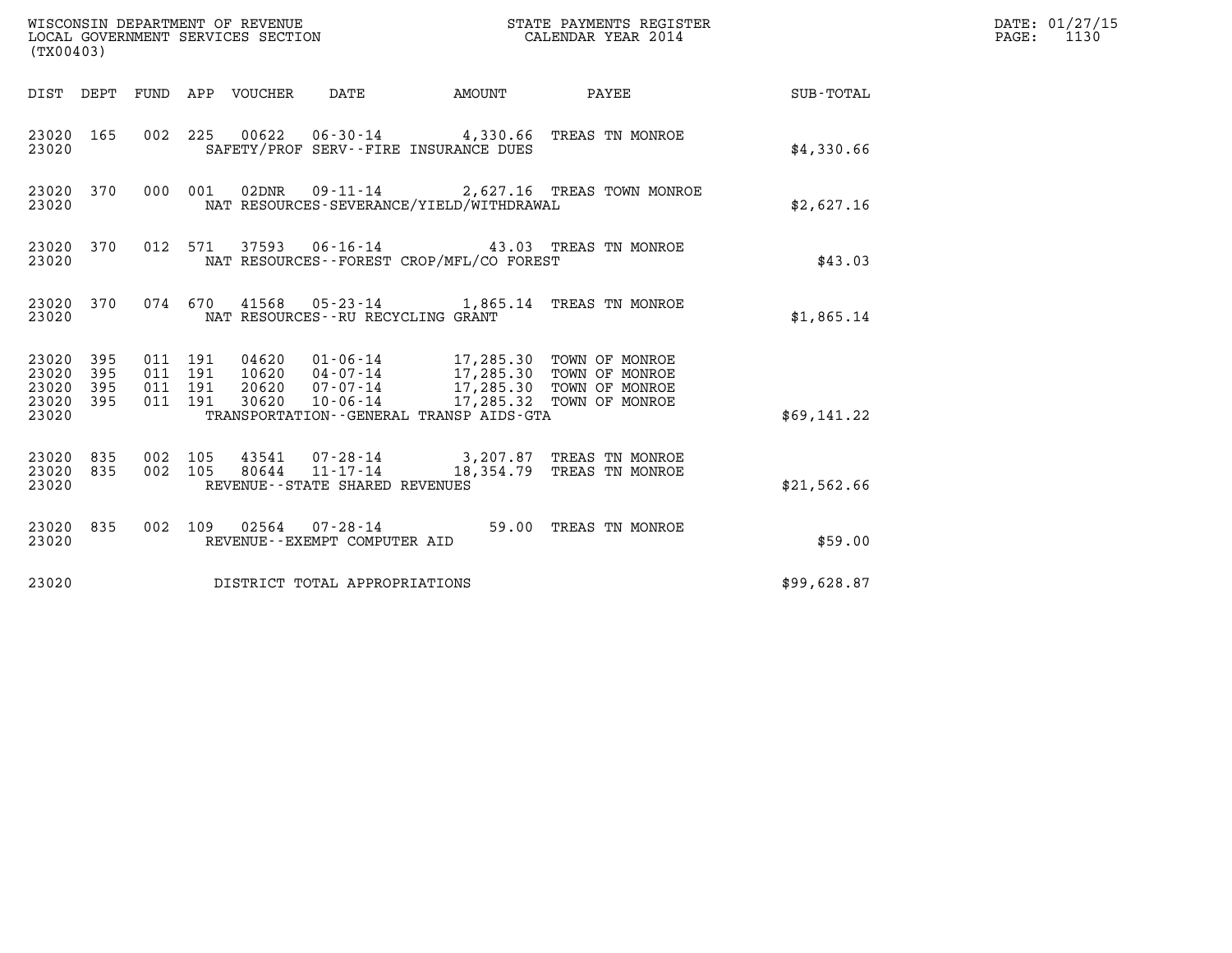| (TX00403)                                         |            |                                          |         |                         |                                                           |                                               |                                                                                                                                                                               |               | DATE: 01/27/15<br>PAGE: 1131 |
|---------------------------------------------------|------------|------------------------------------------|---------|-------------------------|-----------------------------------------------------------|-----------------------------------------------|-------------------------------------------------------------------------------------------------------------------------------------------------------------------------------|---------------|------------------------------|
|                                                   |            |                                          |         |                         |                                                           | DIST DEPT FUND APP VOUCHER DATE AMOUNT        | PAYEE                                                                                                                                                                         | SUB-TOTAL     |                              |
| 23022 165<br>23022                                |            | 002 225                                  |         | 00623                   |                                                           | SAFETY/PROF SERV--FIRE INSURANCE DUES         | 06-30-14 2,149.12 TREAS TN MOUNT PLEASANT                                                                                                                                     | \$2,149.12    |                              |
| 23022 370<br>23022                                |            |                                          | 012 571 |                         |                                                           | NAT RESOURCES - - FOREST CROP/MFL/CO FOREST   | 37594 06-16-14 25.84 TREAS TN MOUNT PLEASANT                                                                                                                                  | \$25.84       |                              |
| 23022 370<br>23022                                |            | 23022 370 012 579<br>012 579             |         |                         |                                                           | NAT RESOURCES--AIDS IN LIEU OF TAXES          | $\begin{array}{cccc} 19347 & 04\cdot 16\cdot 14 & 43.49 & \text{TREAS TN MOUNT PLEASANT} \\ 19347 & 04\cdot 16\cdot 14 & 445.77 & \text{TREAS TN MOUNT PLEASANT} \end{array}$ | \$489.26      |                              |
| 23022 370<br>23022                                |            |                                          |         |                         | NAT RESOURCES--RU RECYCLING GRANT                         |                                               | 074 670 41569 05-23-14 1,161.56 TREAS TN MOUNT PLEASANT                                                                                                                       | \$1,161.56    |                              |
| 23022 395<br>23022<br>23022<br>23022 395<br>23022 | 395<br>395 | 011 191<br>011 191<br>011 191<br>011 191 |         | 04621<br>20621<br>30621 | $10621$ $04-07-14$<br>07-07-14<br>10-06-14                | TRANSPORTATION--GENERAL TRANSP AIDS-GTA       | 01-06-14 20,471.39 TOWN OF MOUNT PLEASANT<br>20,471.39 TOWN OF MOUNT PLEASANT<br>20,471.39 TOWN OF MOUNT PLEASANT<br>20,471.39 TOWN OF MOUNT PLEASANT                         | \$81,885.56   |                              |
| 23022 395<br>23022                                |            |                                          |         | 011 278 08092           |                                                           | TRANSPORTATION - - LRIP/TRIP/MSIP GRANTS      | 03-27-14 23,045.82 TREAS TN MT PLEASANT                                                                                                                                       | \$23,045.82   |                              |
| 23022 395<br>23022                                |            |                                          |         |                         | 011 286 15511 06-17-14                                    | TRANSPORTATION - - ENHANCEMENT GRANTS - - FED | 195,395.48 TREAS TN MT PLEASANT                                                                                                                                               | \$195, 395.48 |                              |
| 23022 835<br>23022 835<br>23022                   |            | 002 105<br>002 105                       |         | 43542<br>80645          | 07-28-14<br>11-17-14<br>REVENUE - - STATE SHARED REVENUES |                                               | 2,232.79 TREAS TN MOUNT PLEASANT<br>12,652.19 TREAS TN MOUNT PLEASANT                                                                                                         | \$14,884.98   |                              |
| 23022 835<br>23022                                |            |                                          |         |                         | 002 109 02565 07-28-14<br>REVENUE - - EXEMPT COMPUTER AID |                                               | 8.00 TREAS TN MOUNT PLEASANT                                                                                                                                                  | \$8.00        |                              |
| 23022                                             |            |                                          |         |                         | DISTRICT TOTAL APPROPRIATIONS                             |                                               |                                                                                                                                                                               | \$319,045.62  |                              |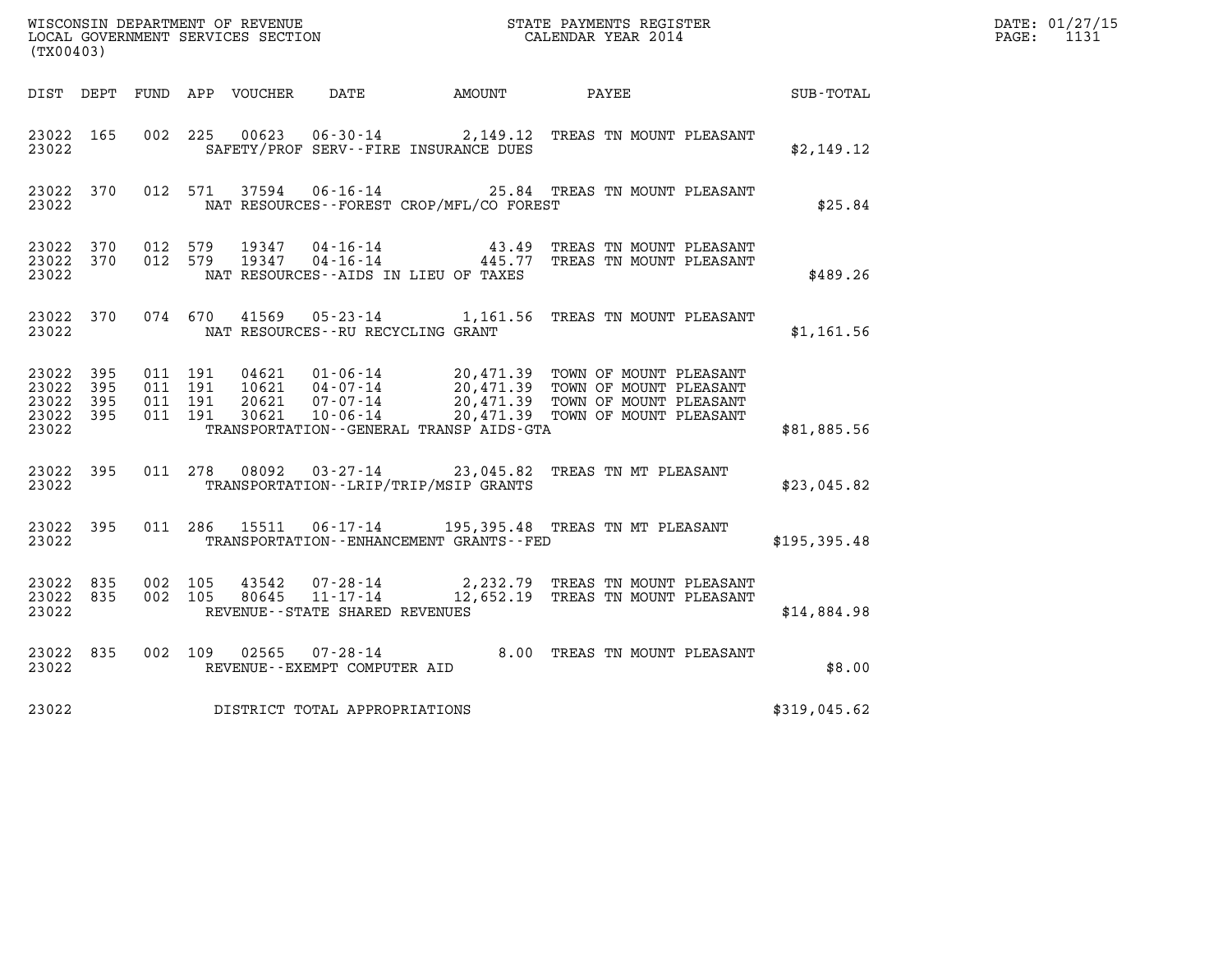| WISCONSIN DEPARTMENT OF REVENUE   | STATE PAYMENTS REGISTER | DATE: 01/27/15 |
|-----------------------------------|-------------------------|----------------|
| LOCAL GOVERNMENT SERVICES SECTION | CALENDAR YEAR 2014      | PAGE:          |

| (TX00403)                                 |                          |                          |                          | WISCONSIN DEPARTMENT OF REVENUE<br>LOCAL GOVERNMENT SERVICES SECTION |                                                                       |                                                                                | STATE PAYMENTS REGISTER<br>CALENDAR YEAR 2014                                                  |               |
|-------------------------------------------|--------------------------|--------------------------|--------------------------|----------------------------------------------------------------------|-----------------------------------------------------------------------|--------------------------------------------------------------------------------|------------------------------------------------------------------------------------------------|---------------|
| DIST                                      | DEPT                     | FUND                     | APP                      | VOUCHER                                                              | DATE                                                                  | AMOUNT                                                                         | PAYEE                                                                                          | SUB-TOTAL     |
| 23024<br>23024                            | 165                      | 002                      | 225                      | 00624                                                                |                                                                       | $06 - 30 - 14$ 5,804.17<br>SAFETY/PROF SERV--FIRE INSURANCE DUES               | TREAS TN NEW GLARUS                                                                            | \$5,804.17    |
| 23024                                     | 370                      | 002                      | 503                      | 16741                                                                | $02 - 05 - 14$                                                        | 5,347.35                                                                       | TREAS TN NEW GLARUS<br><b>TOWN SHARE 1043.62</b>                                               |               |
| 23024                                     |                          |                          |                          |                                                                      | NAT RESOURCES -- AIDS IN LIEU OF TAXES                                |                                                                                |                                                                                                | \$5,347.35    |
| 23024<br>23024                            | 370                      | 012                      | 571                      | 37595                                                                | $06 - 16 - 14$                                                        | NAT RESOURCES - - FOREST CROP/MFL/CO FOREST                                    | 207.76 TREAS TN NEW GLARUS                                                                     | \$207.76      |
| 23024<br>23024<br>23024                   | 370<br>370               | 012<br>012               | 579<br>579               | 19348<br>19348                                                       |                                                                       | 04-16-14 73.81<br>04-16-14 368.66<br>NAT RESOURCES -- AIDS IN LIEU OF TAXES    | TREAS TN NEW GLARUS<br>TREAS TN NEW GLARUS                                                     | \$442.47      |
| 23024<br>23024                            | 370                      |                          | 074 670                  | 41570                                                                | NAT RESOURCES - - RU RECYCLING GRANT                                  | $05 - 23 - 14$ 1,002.30                                                        | TREAS TN NEW GLARUS                                                                            | \$1,002.30    |
| 23024<br>23024<br>23024<br>23024<br>23024 | 395<br>395<br>395<br>395 | 011<br>011<br>011<br>011 | 191<br>191<br>191<br>191 | 04622<br>10622<br>20622<br>30622                                     | $01 - 06 - 14$<br>$04 - 07 - 14$<br>$07 - 07 - 14$<br>$10 - 06 - 14$  | 21,947.99<br>21,947.99<br>21,948.02<br>TRANSPORTATION--GENERAL TRANSP AIDS-GTA | 21,947.99 TOWN OF NEW GLARUS<br>TOWN OF NEW GLARUS<br>TOWN OF NEW GLARUS<br>TOWN OF NEW GLARUS | \$87,791.99   |
| 23024<br>23024<br>23024                   | 835<br>835               | 002<br>002               | 105<br>105               | 43543<br>80646                                                       | $07 - 28 - 14$<br>$11 - 17 - 14$<br>REVENUE - - STATE SHARED REVENUES | 8,269.07                                                                       | 1,457.51 TREAS TN NEW GLARUS<br>TREAS TN NEW GLARUS                                            | \$9,726.58    |
| 23024<br>23024                            | 835                      | 002                      | 109                      | 02566                                                                | $07 - 28 - 14$<br>REVENUE--EXEMPT COMPUTER AID                        |                                                                                | 69.00 TREAS TN NEW GLARUS                                                                      | \$69.00       |
| 23024<br>23024                            | 835                      | 002                      | 501                      | 00002                                                                | $02 - 03 - 14$                                                        | 81.11<br>DOA-PAYMENT FOR MUNICIPAL SERVICES AID                                | TREAS TN NEW GLARUS                                                                            | \$81.11       |
| 23024                                     |                          |                          |                          |                                                                      | DISTRICT TOTAL APPROPRIATIONS                                         |                                                                                |                                                                                                | \$110, 472.73 |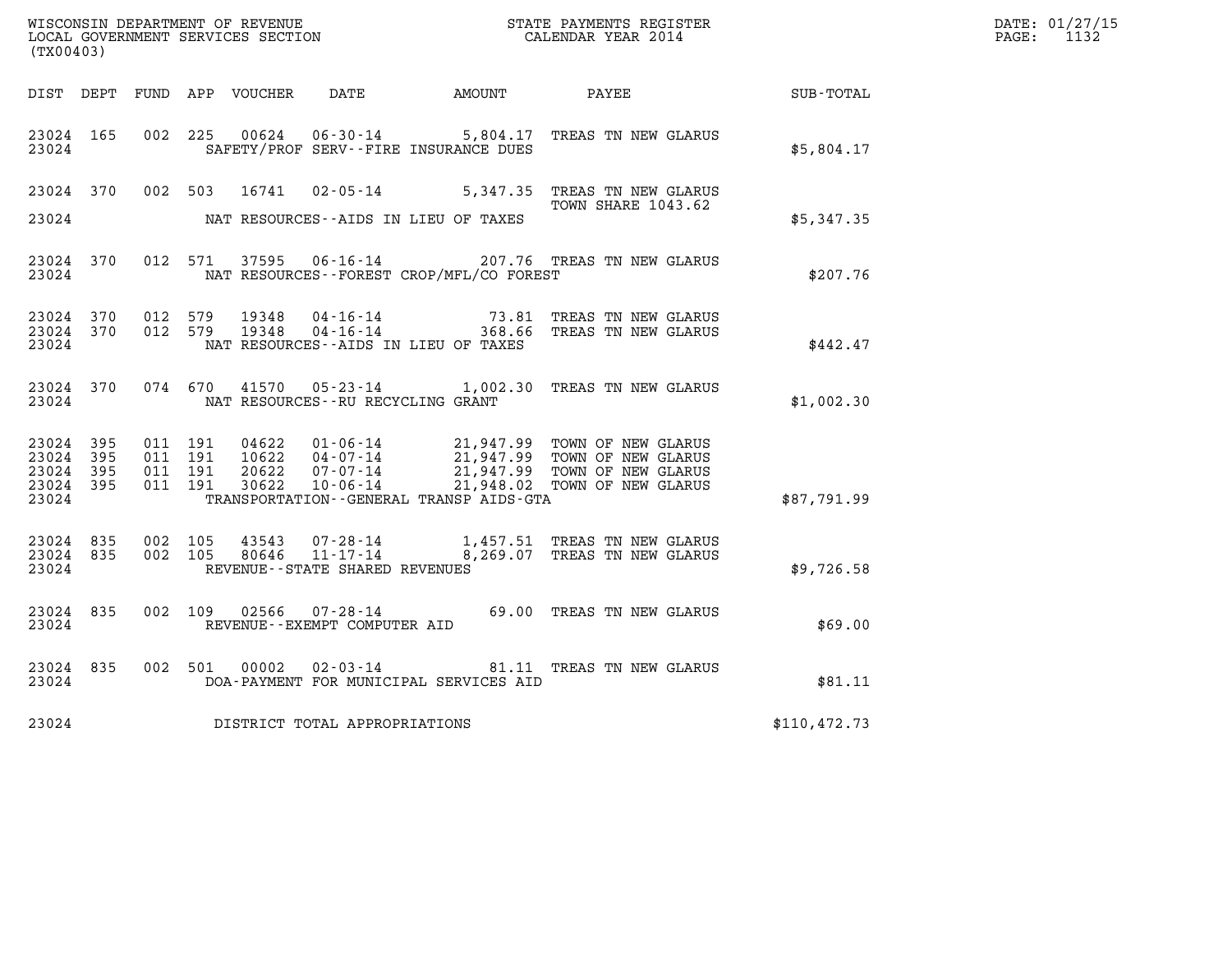| (TX00403)                                         |            |                    |                    |                                  |                                               |                                                                                                                                                                          |              | DATE: 01/27/15<br>$\mathtt{PAGE:}$<br>1133 |
|---------------------------------------------------|------------|--------------------|--------------------|----------------------------------|-----------------------------------------------|--------------------------------------------------------------------------------------------------------------------------------------------------------------------------|--------------|--------------------------------------------|
|                                                   |            |                    |                    | DIST DEPT FUND APP VOUCHER DATE  |                                               | AMOUNT PAYEE                                                                                                                                                             | SUB-TOTAL    |                                            |
| 23026 165<br>23026                                |            |                    |                    |                                  | SAFETY/PROF SERV--FIRE INSURANCE DUES         | 002 225 00625 06-30-14 3,234.52 TREAS TN SPRING GROVE                                                                                                                    | \$3,234.52   |                                            |
| 23026 370<br>23026                                |            |                    |                    |                                  | NAT RESOURCES--FOREST CROP/MFL/CO FOREST      | 012 571 37596 06-16-14 54.33 TREAS TN SPRING GROVE                                                                                                                       | \$54.33      |                                            |
| 23026 370<br>23026                                |            |                    |                    |                                  | NAT RESOURCES--AIDS IN LIEU OF TAXES          | 012 579 19349 04-16-14 32.30 TREAS TN SPRING GROVE                                                                                                                       | \$32.30      |                                            |
| 23026                                             |            |                    |                    |                                  | NAT RESOURCES--RU RECYCLING GRANT             | 23026 370 074 670 41571 05-23-14 1,560.89 TREAS TN SPRING GROVE                                                                                                          | \$1,560.89   |                                            |
| 23026 395<br>23026<br>23026<br>23026 395<br>23026 | 395<br>395 | 011 191<br>011 191 | 011 191<br>011 191 | 04623<br>10623<br>20623<br>30623 | TRANSPORTATION--GENERAL TRANSP AIDS-GTA       | 01-06-14 27,097.60 TOWN OF SPRING GROVE<br>04-07-14 27,097.60 TOWN OF SPRING GROVE<br>07-07-14 27,097.60 TOWN OF SPRING GROVE<br>10-06-14 27,097.60 TOWN OF SPRING GROVE | \$108,390.40 |                                            |
| 23026 835<br>23026 835<br>23026                   |            | 002 105<br>002 105 |                    | 80647                            | 11-17-14<br>REVENUE - - STATE SHARED REVENUES | 43544  07-28-14   1,582.20 TREAS TN SPRING GROVE<br>8,691.92 TREAS TN SPRING GROVE                                                                                       | \$10, 274.12 |                                            |
| 23026 835<br>23026                                |            |                    |                    |                                  | REVENUE--EXEMPT COMPUTER AID                  | 002 109 02567 07-28-14 268.00 TREAS TN SPRING GROVE                                                                                                                      | \$268.00     |                                            |
| 23026                                             |            |                    |                    |                                  | DISTRICT TOTAL APPROPRIATIONS                 |                                                                                                                                                                          | \$123,814.56 |                                            |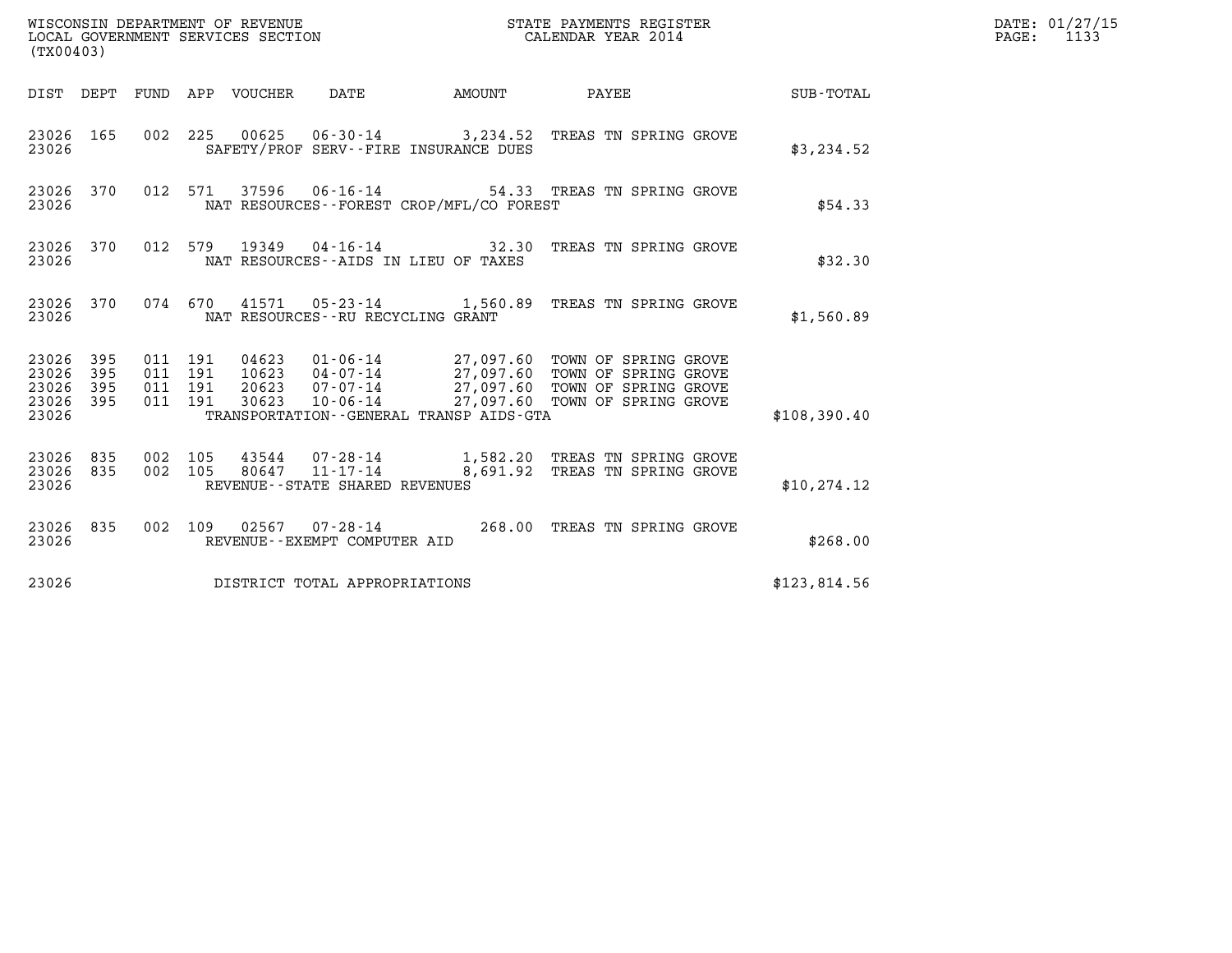| WISCONSIN DEPARTMENT OF REVENUE<br>LOCAL GOVERNMENT SERVICES SECTION<br>(TX00403) |                          |                                                     |     |                                 |                                |                                              | STATE PAYMENTS REGISTER<br>CALENDAR YEAR 2014                                                                                                                                                                                                                                                                                                                                                    |                 | DATE: 01/27/15<br>$\mathtt{PAGE:}$<br>1134 |
|-----------------------------------------------------------------------------------|--------------------------|-----------------------------------------------------|-----|---------------------------------|--------------------------------|----------------------------------------------|--------------------------------------------------------------------------------------------------------------------------------------------------------------------------------------------------------------------------------------------------------------------------------------------------------------------------------------------------------------------------------------------------|-----------------|--------------------------------------------|
|                                                                                   |                          |                                                     |     | DIST DEPT FUND APP VOUCHER DATE |                                | AMOUNT                                       |                                                                                                                                                                                                                                                                                                                                                                                                  | PAYEE SUB-TOTAL |                                            |
| 23028 165<br>23028                                                                |                          |                                                     |     |                                 |                                | SAFETY/PROF SERV--FIRE INSURANCE DUES        | 002 225 00626 06-30-14 4,276.76 TREAS TN SYLVESTER                                                                                                                                                                                                                                                                                                                                               | \$4.276.76      |                                            |
| 23028 370<br>23028                                                                |                          |                                                     |     |                                 |                                | NAT RESOURCES--FOREST CROP/MFL/CO FOREST     | 012 571 37597 06-16-14 22.00 TREAS TN SYLVESTER                                                                                                                                                                                                                                                                                                                                                  | \$22.00         |                                            |
| 23028 370<br>23028                                                                |                          |                                                     |     |                                 |                                | NAT RESOURCES - - RU RECYCLING GRANT         | 074 670 41572 05-23-14 1,128.28 TREAS TN SYLVESTER                                                                                                                                                                                                                                                                                                                                               | \$1,128.28      |                                            |
| 23028 395<br>23028<br>23028<br>23028<br>23028                                     | 395<br>395<br>395<br>395 | 011 191<br>011 191<br>011 191<br>011 191<br>011 191 |     | 30624                           | 10-06-14                       |                                              | $\begin{array}{cccc} 04624 & 01\text{-}06\text{-}14 & 23\text{,}414.02 & \text{TOWN OF SYLVESTER} \\ 10624 & 04\text{-}07\text{-}14 & 23\text{,}414.02 & \text{TOWN OF SYLVESTER} \\ 18192 & 07\text{-}16\text{-}14 & 23\text{,}414.02 & \text{TERS TN SYLVESTER} \\ 20624 & 07\text{-}07\text{-}14 & 23\text{,}414.02 & \text{TOWN OF SYLVESTER} \\ \end{array}$<br>23,414.02 TOWN OF SYLVESTER |                 |                                            |
| 23028                                                                             |                          |                                                     |     |                                 |                                | TRANSPORTATION - - GENERAL TRANSP AIDS - GTA |                                                                                                                                                                                                                                                                                                                                                                                                  | \$117,070.10    |                                            |
| 23028 835<br>23028 835<br>23028                                                   |                          | 002<br>002 105                                      | 105 |                                 | REVENUE--STATE SHARED REVENUES |                                              | 43545  07-28-14   1,495.01   TREAS TN SYLVESTER<br>80648  11-17-14  8,471.71  TREAS TN SYLVESTER                                                                                                                                                                                                                                                                                                 | \$9,966.72      |                                            |
| 23028 835<br>23028                                                                |                          | 002 109                                             |     |                                 | REVENUE--EXEMPT COMPUTER AID   |                                              | 02568  07-28-14  90.00 TREAS TN SYLVESTER                                                                                                                                                                                                                                                                                                                                                        | \$90.00         |                                            |
| 23028                                                                             |                          |                                                     |     |                                 | DISTRICT TOTAL APPROPRIATIONS  |                                              |                                                                                                                                                                                                                                                                                                                                                                                                  | \$132,553.86    |                                            |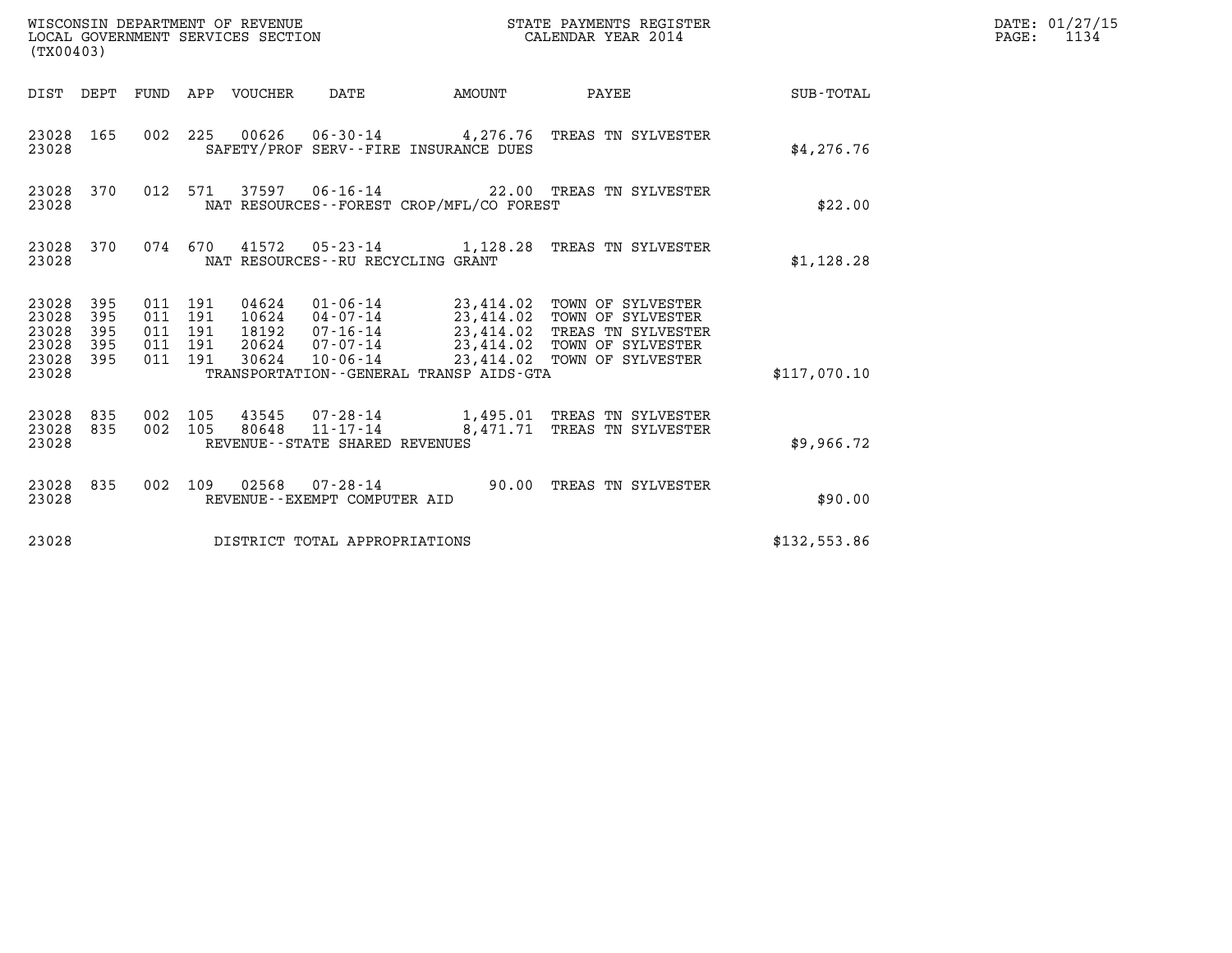| (TX00403)                                                       |                    |                                                                              | WISCONSIN DEPARTMENT OF REVENUE<br>LOCAL GOVERNMENT SERVICES SECTION  |                           | STATE PAYMENTS REGISTER<br>CALENDAR YEAR 2014                                                                                                  |              | DATE: 01/27/15<br>$\mathtt{PAGE}$ :<br>1135 |
|-----------------------------------------------------------------|--------------------|------------------------------------------------------------------------------|-----------------------------------------------------------------------|---------------------------|------------------------------------------------------------------------------------------------------------------------------------------------|--------------|---------------------------------------------|
|                                                                 |                    | DIST DEPT FUND APP VOUCHER                                                   | DATE                                                                  | <b>EXAMPLE THE AMOUNT</b> | PAYEE                                                                                                                                          | SUB-TOTAL    |                                             |
| 23030 165<br>23030                                              |                    |                                                                              | SAFETY/PROF SERV--FIRE INSURANCE DUES                                 |                           | 002 225 00627 06-30-14 2,875.13 TREAS TN WASHINGTON                                                                                            | \$2,875.13   |                                             |
| 23030 370<br>23030                                              |                    | 000 001<br>01DNR                                                             | $06 - 19 - 14$<br>NAT RESOURCES-SEVERANCE/YIELD/WITHDRAWAL            |                           | 258.35 TREAS TOWN WASHINGTON                                                                                                                   | \$258.35     |                                             |
| 23030 370<br>23030                                              |                    | 012 571                                                                      | NAT RESOURCES--FOREST CROP/MFL/CO FOREST                              |                           | 37598  06-16-14  86.59  TREAS TN WASHINGTON                                                                                                    | \$86.59      |                                             |
| 23030 370<br>23030                                              |                    |                                                                              | NAT RESOURCES - - RU RECYCLING GRANT                                  |                           | 074 670 41573 05-23-14 2,121.07 TREAS TN WASHINGTON                                                                                            | \$2,121.07   |                                             |
| 23030 395<br>23030<br>395<br>23030<br>395<br>23030 395<br>23030 |                    | 011 191<br>04625<br>011 191<br>10625<br>011 191<br>20625<br>011 191<br>30625 | 07-07-14<br>$10 - 06 - 14$<br>TRANSPORTATION--GENERAL TRANSP AIDS-GTA |                           | 01-06-14 22,784.21 TOWN OF WASHINGTON<br>04-07-14 22,784.21 TOWN OF WASHINGTON<br>22,784.21 TOWN OF WASHINGTON<br>22,784.22 TOWN OF WASHINGTON | \$91,136.85  |                                             |
| 23030 835<br>835<br>23030<br>23030                              | 002 105<br>002 105 | 43546<br>80649                                                               | 11-17-14<br>REVENUE--STATE SHARED REVENUES                            |                           | 6,596.91 TREAS TN WASHINGTON                                                                                                                   | \$7,761.07   |                                             |
| 23030 835<br>23030                                              |                    |                                                                              | 002 109 02569 07-28-14<br>REVENUE--EXEMPT COMPUTER AID                |                           | 120.00 TREAS TN WASHINGTON                                                                                                                     | \$120.00     |                                             |
| 23030                                                           |                    |                                                                              | DISTRICT TOTAL APPROPRIATIONS                                         |                           |                                                                                                                                                | \$104,359.06 |                                             |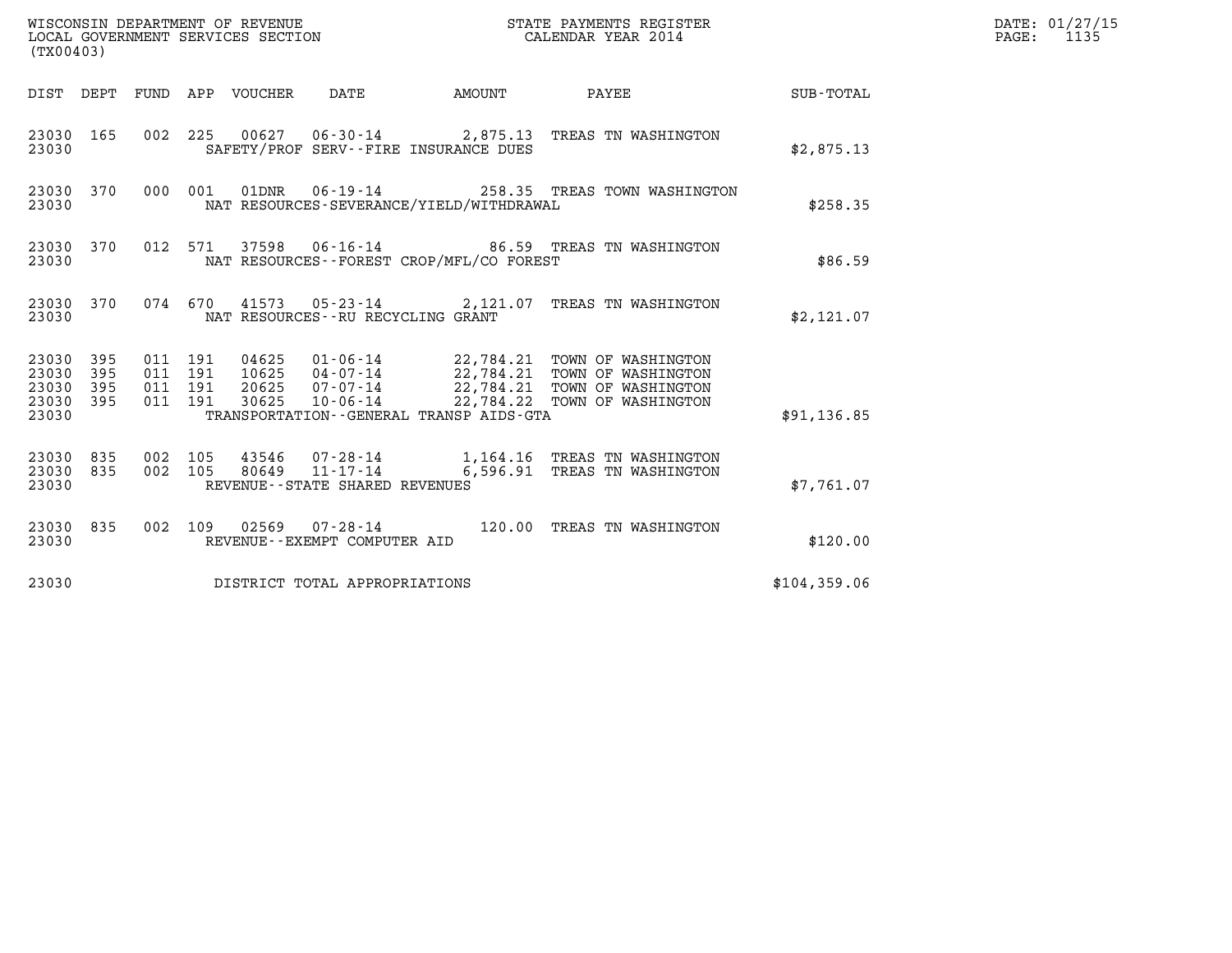| (TX00403)                       |           |                    |         |                |                                                              |                                                                                            |                                                  |                  | DATE: 01/27/15<br>$\mathtt{PAGE:}$<br>1136 |
|---------------------------------|-----------|--------------------|---------|----------------|--------------------------------------------------------------|--------------------------------------------------------------------------------------------|--------------------------------------------------|------------------|--------------------------------------------|
|                                 |           |                    |         |                |                                                              | DIST DEPT FUND APP VOUCHER DATE AMOUNT                                                     | PAYEE                                            | <b>SUB-TOTAL</b> |                                            |
| 23032 165<br>23032              |           |                    | 002 225 | 00628          |                                                              | 06-30-14 3,414.22 TREAS TN YORK<br>SAFETY/PROF SERV--FIRE INSURANCE DUES                   |                                                  | \$3,414.22       |                                            |
| 23032 370<br>23032              |           |                    | 000 001 | 01DNR          |                                                              | NAT RESOURCES-SEVERANCE/YIELD/WITHDRAWAL                                                   | 06-19-14 616.23 TREAS TOWN YORK                  | \$616.23         |                                            |
| 23032 370                       |           |                    |         | 002 503 16742  |                                                              | 02-05-14 8,354.08 TREAS TN YORK                                                            | TOWN SHARE 946.75                                |                  |                                            |
| 23032                           |           |                    |         |                |                                                              | NAT RESOURCES--AIDS IN LIEU OF TAXES                                                       |                                                  | \$8,354.08       |                                            |
| 23032 370<br>23032              |           |                    |         | 012 571 37599  |                                                              | 06-16-14 202.02 TREAS TN YORK<br>NAT RESOURCES--FOREST CROP/MFL/CO FOREST                  |                                                  | \$202.02         |                                            |
| 23032 370<br>23032              |           |                    | 074 670 | 41574          | NAT RESOURCES - - RU RECYCLING GRANT                         | 05-23-14 884.24 TREAS TN YORK                                                              |                                                  | \$884.24         |                                            |
| 23032 395<br>23032              | - 395     | 011 191<br>011 191 |         |                |                                                              | 04626  01-06-14  21,789.22  TOWN OF YORK<br>10626  04-07-14  21,789.22  TOWN OF YORK       |                                                  |                  |                                            |
| 23032 395<br>23032 395<br>23032 |           | 011 191            | 011 191 | 20626<br>30626 | $07 - 07 - 14$<br>10-06-14                                   | TRANSPORTATION--GENERAL TRANSP AIDS-GTA                                                    | 21,789.22 TOWN OF YORK<br>21,789.23 TOWN OF YORK | \$87,156.89      |                                            |
| 23032                           | 23032 465 |                    |         |                |                                                              | 072 365 00138 09-03-14 2,016.03 TREAS TN YORK<br>MILITARY AFFAIRS - - EMERGENCY MANAGEMENT |                                                  | \$2.016.03       |                                            |
| 23032 835<br>23032 835<br>23032 |           | 002 105<br>002 105 |         | 43547<br>80650 | $07 - 28 - 14$<br>11-17-14<br>REVENUE--STATE SHARED REVENUES |                                                                                            | 1,077.93 TREAS TN YORK<br>6,108.30 TREAS TN YORK | \$7,186.23       |                                            |
| 23032 835<br>23032              |           | 002 109            |         |                | REVENUE--EXEMPT COMPUTER AID                                 | 02570  07-28-14  1.00 TREAS TN YORK                                                        |                                                  | \$1.00           |                                            |
| 23032                           |           |                    |         |                | DISTRICT TOTAL APPROPRIATIONS                                |                                                                                            |                                                  | \$109,830.94     |                                            |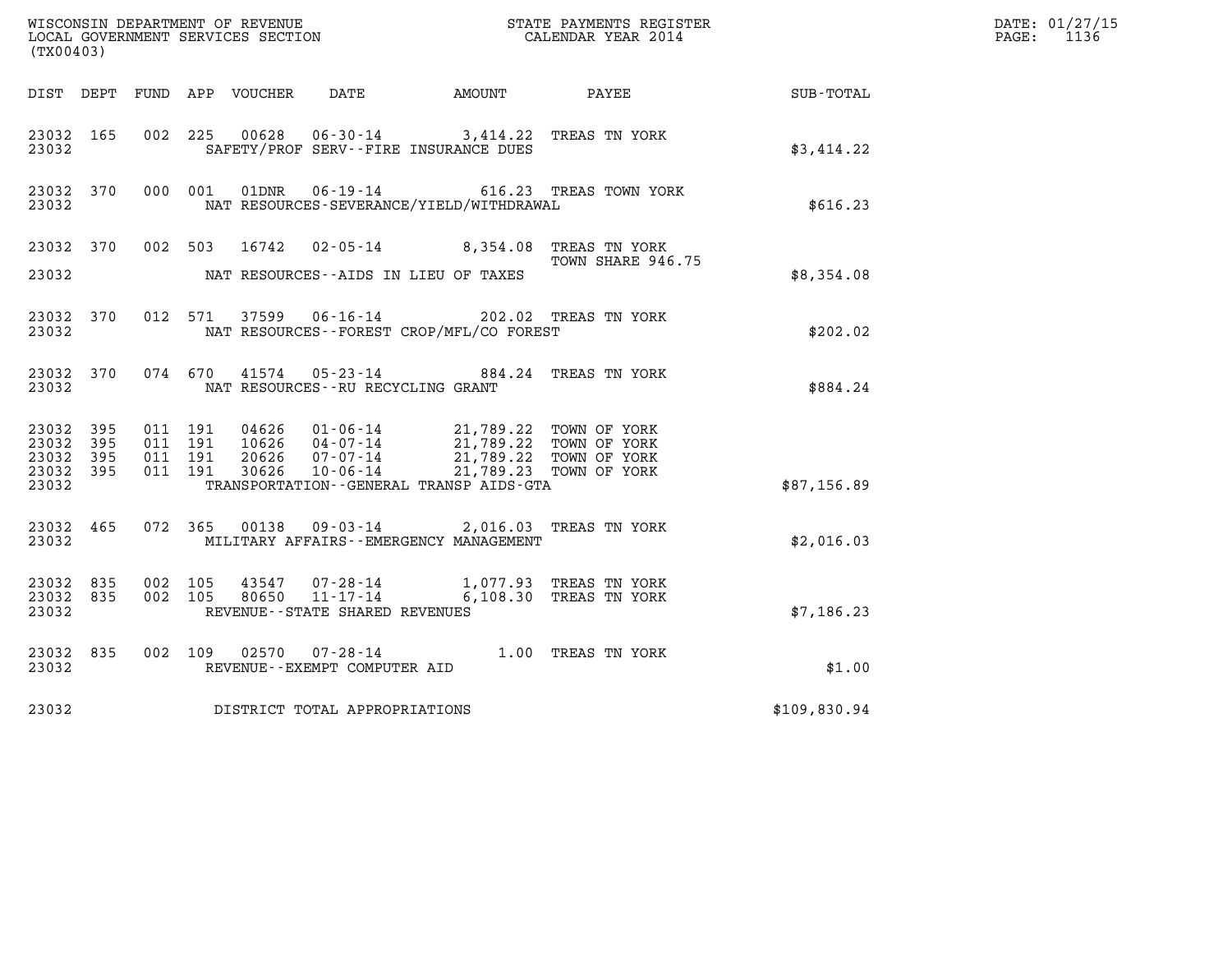| (TX00403)                                                 |                                 |         |                               |                                                 | ${\tt WISCONSIM\ DEPARTMENT\ OF\ REVENUE}\qquad \qquad {\tt STATE\ PAYMENTS\ REGISTER}\nonumber\\ {\tt LOCAL\ GOVERNMENT\ SERVICES\ SECTION}\qquad \qquad {\tt CALENDAR\ YEAR\ 2014}$                                          |              | DATE: 01/27/15<br>PAGE: 1137 |
|-----------------------------------------------------------|---------------------------------|---------|-------------------------------|-------------------------------------------------|--------------------------------------------------------------------------------------------------------------------------------------------------------------------------------------------------------------------------------|--------------|------------------------------|
|                                                           |                                 |         |                               |                                                 | DIST DEPT FUND APP VOUCHER DATE AMOUNT PAYEE PATE SUB-TOTAL                                                                                                                                                                    |              |                              |
|                                                           | 23101 165<br>23101              |         |                               | SAFETY/PROF SERV--FIRE INSURANCE DUES           | 002 225 00629 06-30-14 2,192.29 TREAS VIL ALBANY                                                                                                                                                                               | \$2,192.29   |                              |
|                                                           | 23101                           |         |                               | NAT RESOURCES--AIDS IN LIEU OF TAXES            | 23101 370 012 579 19350 04-16-14 30.07 TREAS VIL ALBANY                                                                                                                                                                        | \$30.07      |                              |
|                                                           | 23101                           |         |                               | NAT RESOURCES--RU RECYCLING GRANT               | 23101 370 074 670 41575 05-23-14 9,702.98 TREAS VIL ALBANY                                                                                                                                                                     | \$9,702.98   |                              |
|                                                           |                                 |         |                               | 23101 TRANSPORTATION - HIGHWAY SAFETY - FEDERAL | 23101 395 011 185 20728 08-11-14 3,994.72 TREAS VIL ALBANY                                                                                                                                                                     | \$3,994.72   |                              |
| 23101 395<br>23101 395<br>23101 395<br>23101 395<br>23101 |                                 | 011 191 | 011 191<br>011 191<br>011 191 | TRANSPORTATION--GENERAL TRANSP AIDS-GTA         |                                                                                                                                                                                                                                | \$59,124.23  |                              |
|                                                           | 23101 435<br>23101              |         |                               | HS--AMBULANCE FUNDING ASSISTANCE GRANTS         | 005 162 01HSD 09-08-14 4,049.25 TREAS VILL ALBANY                                                                                                                                                                              | \$4,049.25   |                              |
|                                                           | 23101 455<br>23101              |         |                               | JUSTICE -- LAW ENFORCEMENT TRAINING             | 002 231 01076 02-11-14 1,280.00 TREAS VIL ALBANY                                                                                                                                                                               | \$1,280.00   |                              |
| 23101                                                     | 23101 835 002 105<br>23101 835  |         | 002 105                       | REVENUE--STATE SHARED REVENUES                  | 43548  07-28-14  50,667.72  TREAS  VIL ALBANY<br>80651  11-17-14  211,421.91  TREAS  VIL ALBANY                                                                                                                                | \$262,089.63 |                              |
|                                                           | 23101 835<br>23101 835<br>23101 |         |                               | REVENUE--EXEMPT COMPUTER AID                    | $\begin{array}{cccc} 002 & 109 & 02571 & 07\texttt{-}28\texttt{-}14 & 312.00 & \texttt{TREAS} \text{ VIL ALBANY} \\ 002 & 109 & 05126 & 07\texttt{-}28\texttt{-}14 & 1,302.00 & \texttt{TREAS} \text{ VIL ALBANY} \end{array}$ | \$1,614.00   |                              |
|                                                           |                                 |         |                               | 23101 DOA-PAYMENT FOR MUNICIPAL SERVICES AID    | 23101 835 002 501 00002 02-03-14 99.08 TREAS VIL ALBANY                                                                                                                                                                        | \$99.08      |                              |
|                                                           |                                 |         |                               | 23101 DISTRICT TOTAL APPROPRIATIONS             |                                                                                                                                                                                                                                | \$344,176.25 |                              |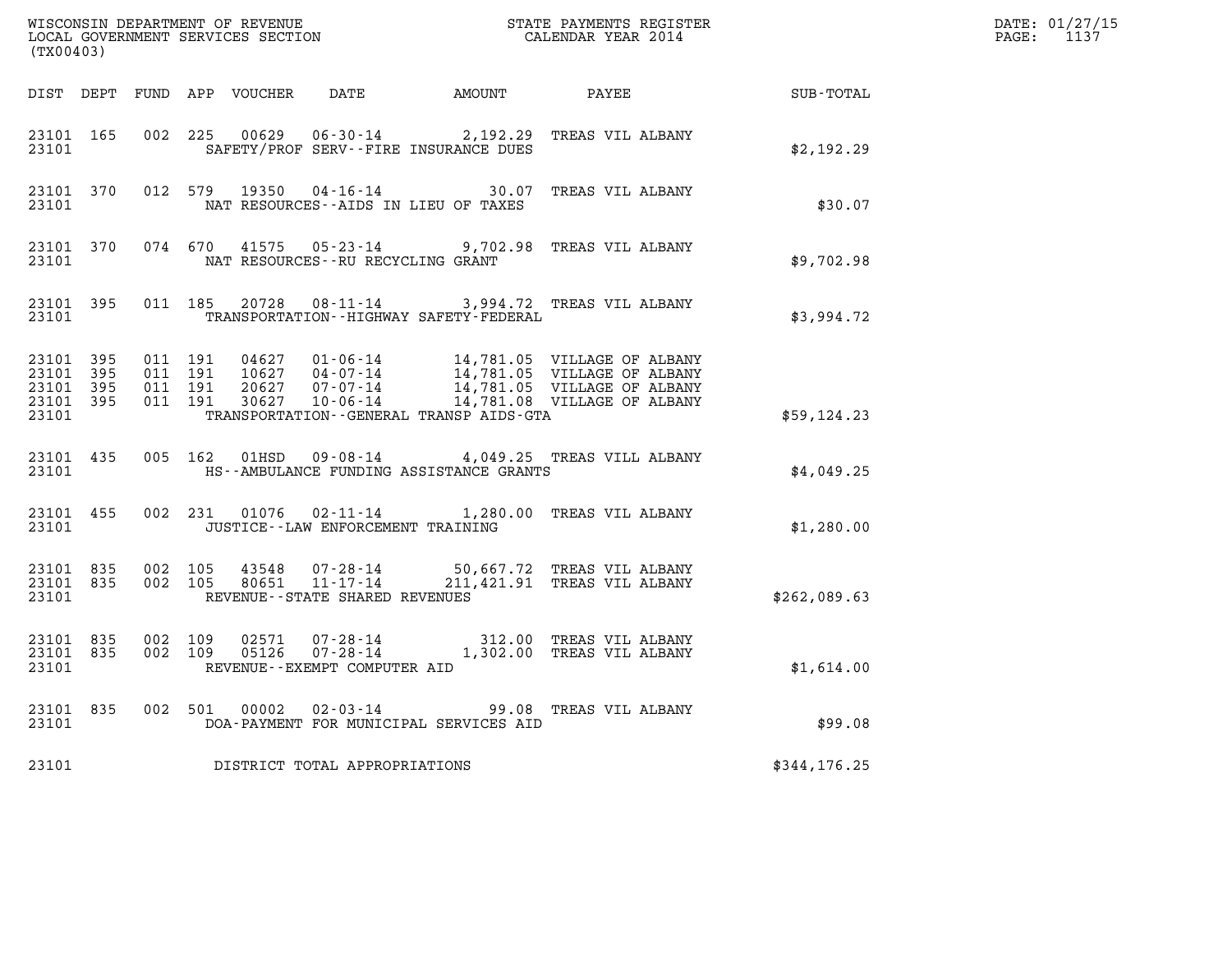| (TX00403)                                     |                   |                   |                            |                         |                                                                                    |                                                                                         |                                                                             |               | DATE: 01/27/15<br>$\mathtt{PAGE}$ :<br>1138 |
|-----------------------------------------------|-------------------|-------------------|----------------------------|-------------------------|------------------------------------------------------------------------------------|-----------------------------------------------------------------------------------------|-----------------------------------------------------------------------------|---------------|---------------------------------------------|
|                                               |                   |                   | DIST DEPT FUND APP VOUCHER |                         | DATE                                                                               | AMOUNT                                                                                  | <b>PAYEE</b> FOUND THE PAYEE                                                | SUB-TOTAL     |                                             |
| 23109                                         | 23109 165         |                   | 002 225                    |                         |                                                                                    | SAFETY/PROF SERV--FIRE INSURANCE DUES                                                   | 00630  06-30-14  3,144.67  TREAS VIL BROOKLYN                               | \$3,144.67    |                                             |
| 23109                                         | 23109 370         |                   |                            |                         |                                                                                    | NAT RESOURCES - - RECREATION RESOURCE - FED                                             | 012 583 01604 02-18-14 5,000.00 TREAS VIL BROOKLYN                          | \$5,000.00    |                                             |
| 23109<br>23109                                | 370               |                   |                            |                         |                                                                                    | NAT RESOURCES--URBAN FORESTRY GRANTS                                                    | 012 587 01719 02-25-14 22,161.31 TREAS VIL BROOKLYN                         | \$22,161.31   |                                             |
| 23109                                         | 23109 370         |                   |                            |                         |                                                                                    | NAT RESOURCES--RU RECYCLING GRANT                                                       | 074 670 41576 05-23-14 3,167.73 TREAS VIL BROOKLYN                          | \$3,167.73    |                                             |
| 23109                                         | 23109 370         |                   |                            |                         |                                                                                    | NAT RESOURCES--RU CONSOLIDATED GRANT                                                    | 074 673 41576 05-23-14 367.97 TREAS VIL BROOKLYN                            | \$367.97      |                                             |
| 23109<br>23109                                | 395               |                   |                            |                         |                                                                                    | TRANSPORTATION - - HIGHWAY SAFETY - FEDERAL                                             | 011 185 04767 02-24-14 4,000.00 TREAS VIL BROOKLYN                          | \$4,000.00    |                                             |
| 23109<br>23109<br>23109<br>23109 395<br>23109 | 395<br>395<br>395 |                   |                            |                         |                                                                                    | TRANSPORTATION--GENERAL TRANSP AIDS-GTA                                                 |                                                                             | \$47,218.87   |                                             |
| 23109<br>23109                                | 435               |                   |                            |                         |                                                                                    | HS--AMBULANCE FUNDING ASSISTANCE GRANTS                                                 | 005 162 01HSD 09-08-14 4,289.04 TREAS VILL BROOKLYN                         | \$4,289.04    |                                             |
| 23109<br>23109                                | 435               |                   |                            |                         |                                                                                    | 005 163 01LGS 11-17-14 1,000.00 BROOKLYN EMS<br>HS--PREPAID MEDICAL TRANSPORT REIMBURSE |                                                                             | \$1,000.00    |                                             |
| 23109<br>23109                                | 455               |                   | 002 231                    |                         | $01180$ $02 - 11 - 14$                                                             | 480.00<br>JUSTICE - - LAW ENFORCEMENT TRAINING                                          | TREAS VIL BROOKLYN                                                          | \$480.00      |                                             |
| 23109<br>23109<br>23109                       | 835<br>835        | 002<br>002        | 105<br>105                 | 43549<br>80652          | $07 - 28 - 14$<br>$11 - 17 - 14$<br>REVENUE - - STATE SHARED REVENUES              |                                                                                         | 22,704.42 TREAS VIL BROOKLYN<br>127,658.38 TREAS VIL BROOKLYN               | \$150, 362.80 |                                             |
| 23109<br>23109<br>23109<br>23109              | 835<br>835<br>835 | 002<br>002<br>002 | 109<br>109<br>109          | 02325<br>02572<br>05127 | $07 - 28 - 14$<br>$07 - 28 - 14$<br>$07 - 28 - 14$<br>REVENUE--EXEMPT COMPUTER AID | 200.00                                                                                  | 91.00 TREAS VIL BROOKLYN<br>TREAS VIL BROOKLYN<br>637.00 TREAS VIL BROOKLYN | \$928.00      |                                             |
| 23109                                         |                   |                   |                            |                         | DISTRICT TOTAL APPROPRIATIONS                                                      |                                                                                         |                                                                             | \$242, 120.39 |                                             |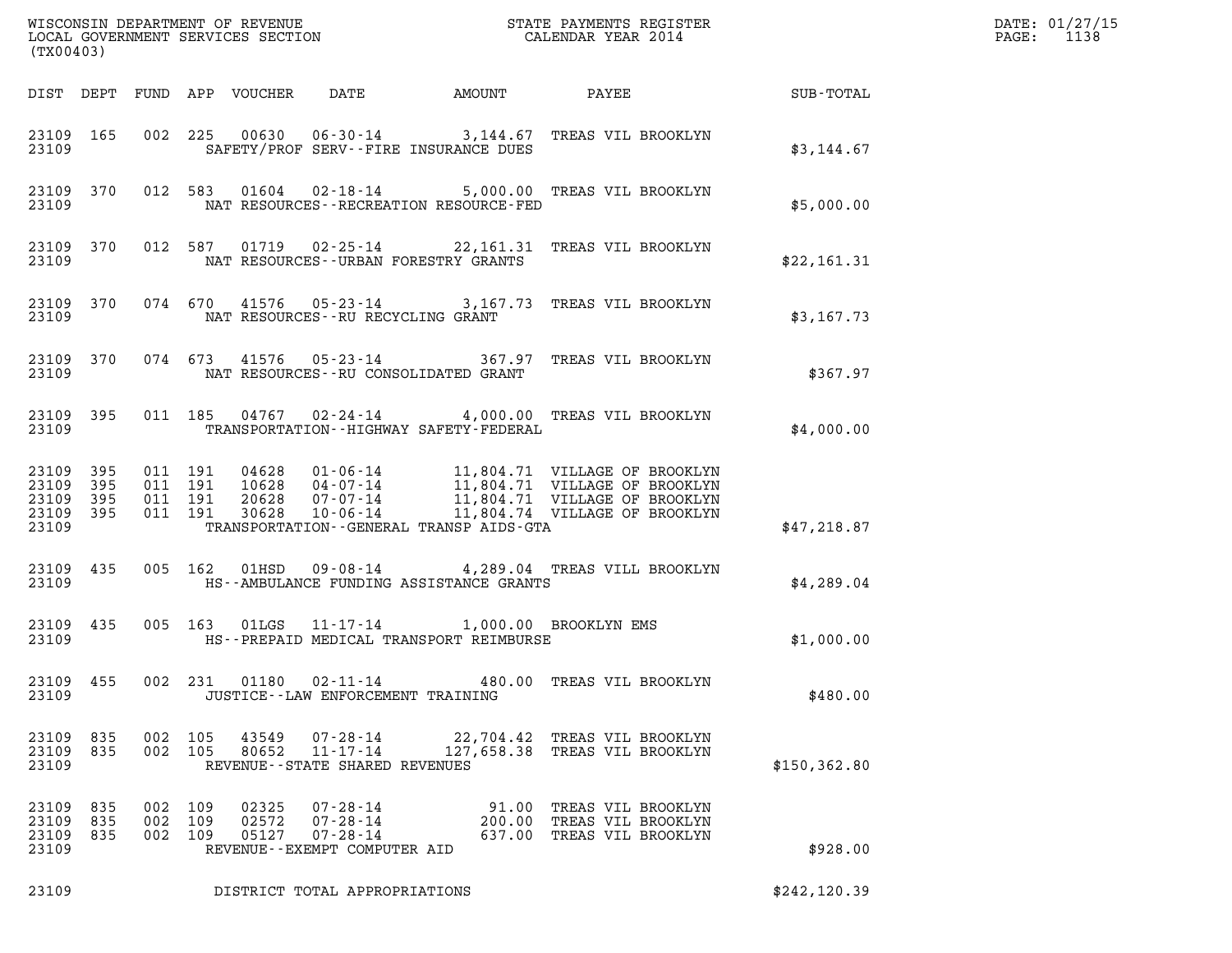| WISCONSIN DEPARTMENT OF REVENUE   | STATE PAYMENTS REGISTER | DATE: 01/27/15 |
|-----------------------------------|-------------------------|----------------|
| LOCAL GOVERNMENT SERVICES SECTION | CALENDAR YEAR 2014      | 1139<br>PAGE:  |

| (TX00403)                                                             |                          |                                                                                                                                                               |                |                                                                                                                                  |                  |
|-----------------------------------------------------------------------|--------------------------|---------------------------------------------------------------------------------------------------------------------------------------------------------------|----------------|----------------------------------------------------------------------------------------------------------------------------------|------------------|
| DIST<br>DEPT                                                          | FUND                     | APP<br>VOUCHER<br>DATE                                                                                                                                        | AMOUNT         | PAYEE                                                                                                                            | <b>SUB-TOTAL</b> |
| 23110<br>165<br>23110                                                 | 002                      | 00631<br>225<br>06-30-14<br>SAFETY/PROF SERV--FIRE INSURANCE DUES                                                                                             | 521.12         | TREAS VIL BROWNTOWN                                                                                                              | \$521.12         |
| 370<br>23110<br>23110<br>370<br>23110                                 | 012<br>012               | 579<br>19351<br>$04 - 16 - 14$<br>579<br>19351<br>$04 - 16 - 14$<br>NAT RESOURCES -- AIDS IN LIEU OF TAXES                                                    | 68.20<br>57.20 | TREAS VIL BROWNTOWN<br>TREAS VIL BROWNTOWN                                                                                       | \$125.40         |
| 23110<br>370<br>23110                                                 | 074                      | 670<br>41577<br>NAT RESOURCES - - RU RECYCLING GRANT                                                                                                          |                | 05-23-14 1,570.63 TREAS VIL BROWNTOWN                                                                                            | \$1,570.63       |
| 23110<br>395<br>23110<br>395<br>23110<br>395<br>23110<br>395<br>23110 | 011<br>011<br>011<br>011 | 191<br>04629<br>01-06-14<br>191<br>10629<br>04-07-14<br>$07 - 07 - 14$<br>191<br>20629<br>191<br>30629<br>10-06-14<br>TRANSPORTATION--GENERAL TRANSP AIDS-GTA |                | 3,556.58 VILLAGE OF BROWNTOWN<br>3,556.58 VILLAGE OF BROWNTOWN<br>3,556.58 VILLAGE OF BROWNTOWN<br>3,556.60 VILLAGE OF BROWNTOWN | \$14, 226.34     |
| 835<br>23110<br>23110<br>835<br>23110                                 | 002<br>002               | 105<br>43550<br>07-28-14<br>105<br>80653<br>11-17-14<br>REVENUE - - STATE SHARED REVENUES                                                                     | 70,003.43      | 12,350.21 TREAS VIL BROWNTOWN<br>TREAS VIL BROWNTOWN                                                                             | \$82,353.64      |
| 23110<br>835<br>23110                                                 | 002                      | 109<br>02573<br>$07 - 28 - 14$<br>REVENUE - - EXEMPT COMPUTER AID                                                                                             | 33.00          | TREAS VIL BROWNTOWN                                                                                                              | \$33.00          |
| 23110                                                                 |                          | DISTRICT TOTAL APPROPRIATIONS                                                                                                                                 |                |                                                                                                                                  | \$98,830.13      |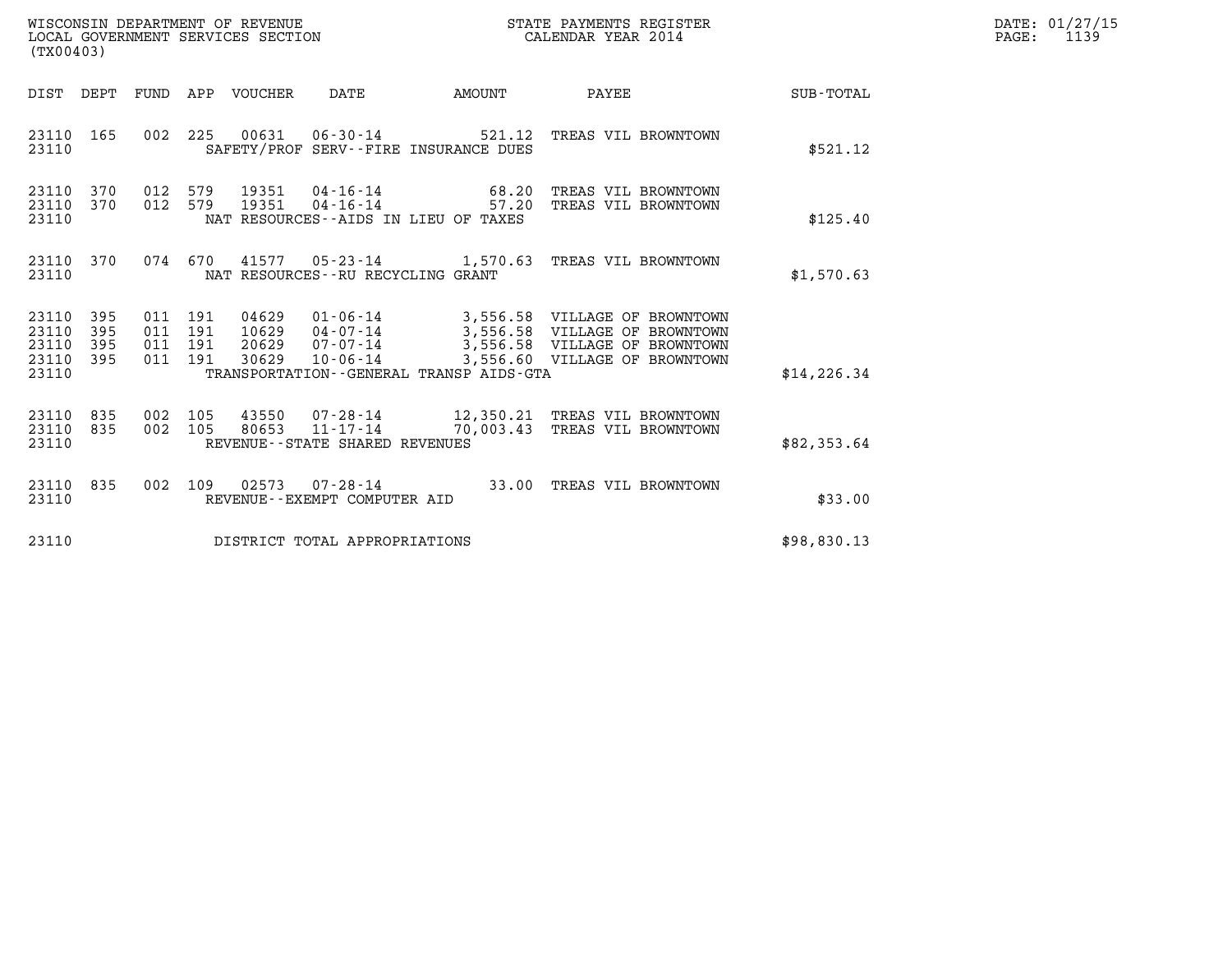| (TX00403)                                             |     |                    |                                      |                                                                | WISCONSIN DEPARTMENT OF REVENUE                               STATE PAYMENTS REGISTER LOCAL GOVERNMENT SERVICES SECTION                                 CALENDAR YEAR 2014                           |              | DATE: 01/27/15<br>1140<br>$\mathtt{PAGE}$ : |
|-------------------------------------------------------|-----|--------------------|--------------------------------------|----------------------------------------------------------------|------------------------------------------------------------------------------------------------------------------------------------------------------------------------------------------------------|--------------|---------------------------------------------|
|                                                       |     |                    | DIST DEPT FUND APP VOUCHER           | DATE                                                           | AMOUNT PAYEE                                                                                                                                                                                         | SUB-TOTAL    |                                             |
| 23151 165<br>23151                                    |     |                    |                                      | SAFETY/PROF SERV--FIRE INSURANCE DUES                          | 002 225 00632 06-30-14 2,713.40 TREAS VIL MONTICELLO                                                                                                                                                 | \$2,713.40   |                                             |
| 23151 370<br>23151                                    |     |                    | 012 579                              | NAT RESOURCES--AIDS IN LIEU OF TAXES                           | 19352  04-16-14  9.11  TREAS VIL MONTICELLO                                                                                                                                                          | \$9.11       |                                             |
| 23151 370<br>23151                                    |     |                    | 074 670                              | NAT RESOURCES--RU RECYCLING GRANT                              | 41578  05-23-14  7,303.69  TREAS VIL MONTICELLO                                                                                                                                                      | \$7,303.69   |                                             |
| 23151 395<br>23151 395<br>23151<br>23151 395<br>23151 | 395 | 011 191<br>011 191 | 011 191<br>011 191                   | TRANSPORTATION--GENERAL TRANSP AIDS-GTA                        | 04630 01-06-14 17,252.24 VILLAGE OF MONTICELLO<br>10630 04-07-14 17,252.24 VILLAGE OF MONTICELLO<br>20630 07-07-14 17,252.24 VILLAGE OF MONTICELLO<br>30630 10-06-14 17,252.25 VILLAGE OF MONTICELLO | \$69,008.97  |                                             |
| 23151 455<br>23151                                    |     |                    |                                      | 002 231 01587 02-21-14<br>JUSTICE - - LAW ENFORCEMENT TRAINING | 640.00 TREAS VIL MONTICELLO                                                                                                                                                                          | \$640.00     |                                             |
| 23151 835<br>23151 835<br>23151                       |     |                    | 002 105<br>43551<br>002 105<br>80654 | $11 - 17 - 14$<br>REVENUE - - STATE SHARED REVENUES            | 07-28-14 49,309.11 TREAS VIL MONTICELLO<br>223,751.09 TREAS VIL MONTICELLO                                                                                                                           | \$273,060.20 |                                             |
| 23151 835<br>23151 835<br>23151                       |     |                    | 002 109<br>02574<br>002 109<br>05128 | REVENUE--EXEMPT COMPUTER AID                                   | 07-28-14 683.00 TREAS VIL MONTICELLO<br>07-28-14 185.00 TREAS VIL MONTICELLO                                                                                                                         | \$868.00     |                                             |
| 23151 835<br>23151                                    |     |                    |                                      | REVENUE--LOTTERY CREDIT -                                      | 021 363 36113 03-24-14 877.12 TREAS VIL MONTICELLO                                                                                                                                                   | \$877.12     |                                             |
| 23151                                                 |     |                    |                                      | DISTRICT TOTAL APPROPRIATIONS                                  |                                                                                                                                                                                                      | \$354,480.49 |                                             |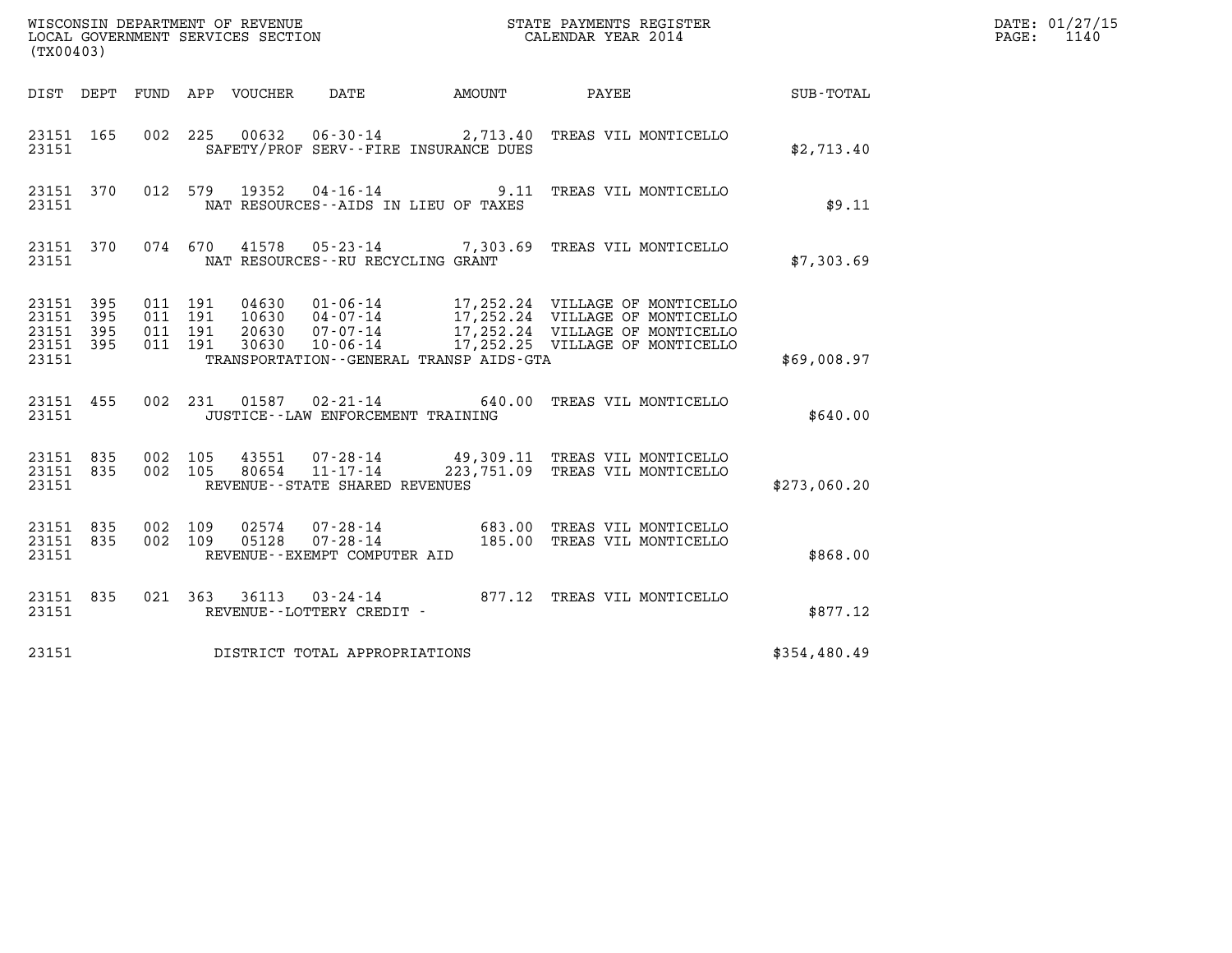| (TX00403)                                             |     |                                          |                                 |                                                     |                                             |                                                                                                  |               | DATE: 01/27/15<br>$\mathtt{PAGE:}$<br>1141 |
|-------------------------------------------------------|-----|------------------------------------------|---------------------------------|-----------------------------------------------------|---------------------------------------------|--------------------------------------------------------------------------------------------------|---------------|--------------------------------------------|
|                                                       |     |                                          | DIST DEPT FUND APP VOUCHER DATE |                                                     |                                             | AMOUNT PAYEE SUB-TOTAL                                                                           |               |                                            |
| 23161 165<br>23161                                    |     |                                          |                                 |                                                     | SAFETY/PROF SERV--FIRE INSURANCE DUES       | 002 225 00633 06-30-14 6,289.35 TREAS VIL NEW GLARUS                                             | \$6,289.35    |                                            |
| 23161                                                 |     |                                          |                                 | NAT RESOURCES--AIDS IN LIEU OF TAXES                |                                             | 23161 370 012 579 19353 04-16-14 177.56 TREAS VIL NEW GLARUS                                     | \$177.56      |                                            |
| 23161                                                 |     |                                          |                                 | NAT RESOURCES--RU RECYCLING GRANT                   |                                             | 23161 370 074 670 41579 05-23-14 7,774.29 TREAS VIL NEW GLARUS                                   | \$7,774.29    |                                            |
| 23161 395<br>23161 395<br>23161 395<br>23161          |     | 011 185<br>011 185<br>011 185            |                                 |                                                     | TRANSPORTATION - - HIGHWAY SAFETY - FEDERAL |                                                                                                  | \$21,350.00   |                                            |
| 23161 395<br>23161<br>23161 395<br>23161 395<br>23161 | 395 | 011 191<br>011 191<br>011 191<br>011 191 |                                 |                                                     | TRANSPORTATION--GENERAL TRANSP AIDS-GTA     |                                                                                                  | \$128,492.04  |                                            |
| 23161 455<br>23161                                    |     |                                          |                                 | JUSTICE--LAW ENFORCEMENT TRAINING                   |                                             | 002 231 01611 02-24-14 480.00 TREAS VIL NEW GLARUS                                               | \$480.00      |                                            |
| 23161 835<br>23161 835<br>23161                       |     | 002 105<br>002 105                       | 43552<br>80655                  | REVENUE--STATE SHARED REVENUES                      |                                             | 07-28-14 78,596.11 TREAS VIL NEW GLARUS<br>11-17-14 163,303.19 TREAS VIL NEW GLARUS              | \$241,899.30  |                                            |
| 23161 835<br>23161 835<br>23161                       |     | 002 109<br>002 109                       |                                 | REVENUE--EXEMPT COMPUTER AID                        |                                             | 02575  07-28-14  3,299.00 TREAS VIL NEW GLARUS<br>05129  07-28-14  5,560.00 TREAS VIL NEW GLARUS | \$8,859.00    |                                            |
| 23161 835<br>23161                                    |     | 002 501                                  | 00002                           | $02 - 03 - 14$                                      | DOA-PAYMENT FOR MUNICIPAL SERVICES AID      | 477.26 TREAS VIL NEW GLARUS                                                                      | \$477.26      |                                            |
| 23161 835<br>23161                                    |     |                                          |                                 | 021 363 36114 03-24-14<br>REVENUE--LOTTERY CREDIT - |                                             | 4,302.36 TREAS VIL NEW GLARUS                                                                    | \$4,302.36    |                                            |
| 23161                                                 |     |                                          |                                 | DISTRICT TOTAL APPROPRIATIONS                       |                                             |                                                                                                  | \$420, 101.16 |                                            |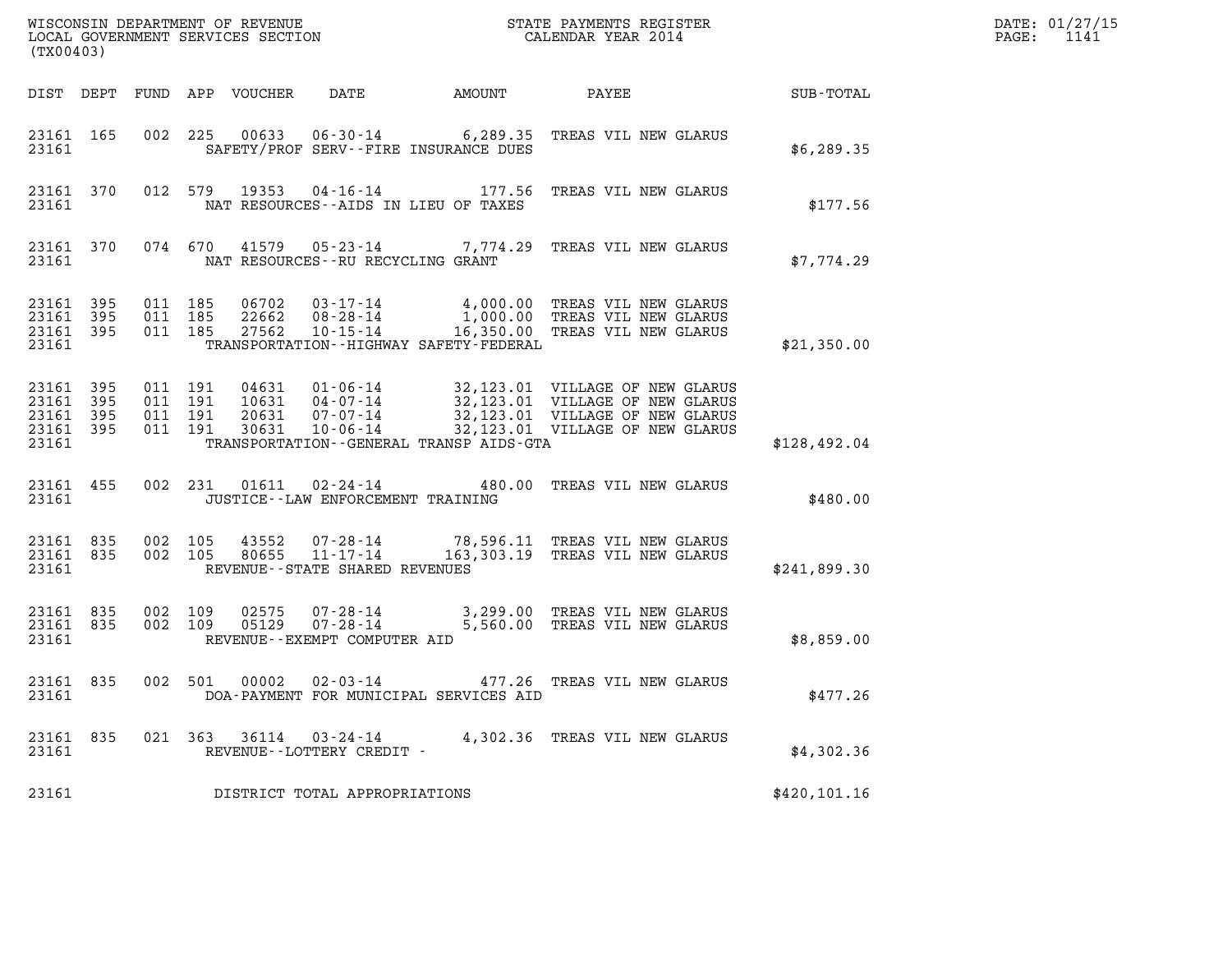| (TX00403)                                         |             |                               |                               |                                  |                                                                               |        |                                            |                                                                                                                                                                          |                | DATE: 01/27/15<br>$\mathtt{PAGE}$ :<br>1142 |
|---------------------------------------------------|-------------|-------------------------------|-------------------------------|----------------------------------|-------------------------------------------------------------------------------|--------|--------------------------------------------|--------------------------------------------------------------------------------------------------------------------------------------------------------------------------|----------------|---------------------------------------------|
|                                                   |             |                               |                               | DIST DEPT FUND APP VOUCHER       | DATE                                                                          | AMOUNT |                                            | PAYEE SUB-TOTAL                                                                                                                                                          |                |                                             |
| 23206 165<br>23206                                |             |                               |                               |                                  | SAFETY/PROF SERV--FIRE INSURANCE DUES                                         |        |                                            | 002 225 00634 06-30-14 7,313.61 TREAS CITY BRODHEAD                                                                                                                      | \$7,313.61     |                                             |
| 23206 370<br>23206                                |             |                               |                               |                                  | NAT RESOURCES--AIDS IN LIEU OF TAXES                                          |        |                                            | 012 579 19354 04-16-14 9.91 TREAS CITY BRODHEAD                                                                                                                          | \$9.91         |                                             |
| 23206 370<br>23206                                |             |                               |                               | 074 670 41580                    | NAT RESOURCES--RU RECYCLING GRANT                                             |        |                                            | 05-23-14 12,320.20 TREAS CITY BRODHEAD                                                                                                                                   | \$12,320.20    |                                             |
| 23206 370<br>23206                                |             |                               | 074 673                       | 41580                            | NAT RESOURCES - - RU CONSOLIDATED GRANT                                       |        |                                            | 05-23-14 858.59 TREAS CITY BRODHEAD                                                                                                                                      | \$858.59       |                                             |
| 23206 395<br>23206<br>23206<br>23206 395<br>23206 | 395<br>395  | 011 162<br>011 162<br>011 162 | 011 162                       | 06029<br>12029<br>22029<br>32029 | 07-07-14<br>10-06-14                                                          |        | TRANSPORTATION - - CONNECTING HIGHWAY AIDS | 01-06-14 5,286.71 CITY OF BRODHEAD<br>04-07-14 5,286.71 CITY OF BRODHEAD<br>07-07-14 5,286.71 CITY OF BRODHEAD<br>5,286.71 CITY OF BRODHEAD<br>5,286.74 CITY OF BRODHEAD | \$21,146.87    |                                             |
| 23206 395<br>23206<br>23206<br>23206 395<br>23206 | 395<br>-395 | 011 191                       | 011 191<br>011 191<br>011 191 | 04632<br>10632<br>20632<br>30632 | 07-07-14<br>10-06-14                                                          |        | TRANSPORTATION - - GENERAL TRANSP AIDS-GTA | 01-06-14 35,732.83 CITY OF BRODHEAD<br>04-07-14 35,732.83 CITY OF BRODHEAD<br>35,732.83 CITY OF BRODHEAD<br>35,732.85 CITY OF BRODHEAD                                   | \$142,931.34   |                                             |
| 23206 455<br>23206                                |             |                               |                               |                                  | JUSTICE -- LAW ENFORCEMENT TRAINING                                           |        |                                            | 002 231 01176 02-11-14 1,760.00 TREAS CITY BRODHEAD                                                                                                                      | \$1,760.00     |                                             |
| 23206 465<br>23206                                |             |                               |                               |                                  |                                                                               |        | MILITARY AFFAIRS - - EMERGENCY MANAGEMENT  | 072  365  00067  11-03-14  55,393.64  TREAS CITY BRODHEAD                                                                                                                | \$55,393.64    |                                             |
| 23206 835<br>23206                                | 23206 835   | 002 105                       |                               |                                  | 002 105 43553 07-28-14<br>80656 11-17-14<br>REVENUE - - STATE SHARED REVENUES |        |                                            | 188,449.34 TREAS CITY BRODHEAD<br>619,478.71 TREAS CITY BRODHEAD                                                                                                         | \$807,928.05   |                                             |
| 23206 835<br>23206 835<br>23206 835<br>23206      |             | 002 109<br>002 109<br>002 109 |                               | 02576<br>03222<br>05130          | $07 - 28 - 14$<br>$07 - 28 - 14$<br>REVENUE--EXEMPT COMPUTER AID              |        |                                            | 07-28-14 8,755.00 TREAS CITY BRODHEAD<br>60.00 TREAS CITY OF BRODHEAD<br>810.00 TREAS CITY BRODHEAD                                                                      | \$9,625.00     |                                             |
| 23206 835<br>23206                                |             |                               |                               |                                  | REVENUE--LOTTERY CREDIT -                                                     |        |                                            | 021  363  36115  03-24-14  5,228.74  TREAS CITY BRODHEAD                                                                                                                 | \$5,228.74     |                                             |
| 23206                                             |             |                               |                               |                                  | DISTRICT TOTAL APPROPRIATIONS                                                 |        |                                            |                                                                                                                                                                          | \$1,064,515.95 |                                             |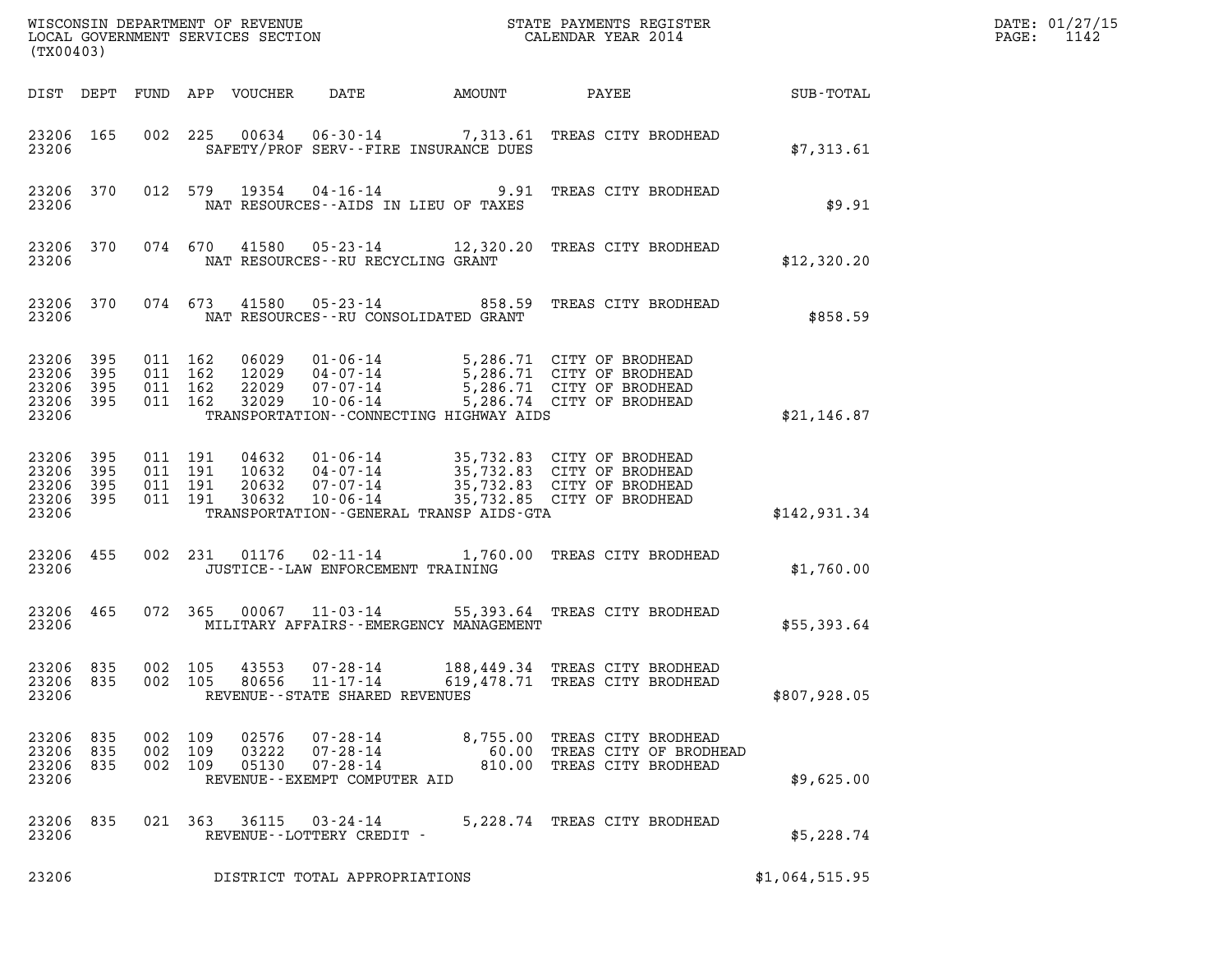| (TX00403)                                                                                                                                                                                                                                                                                                                                                                                                      | DATE: 01/27/15<br>1143<br>$\mathtt{PAGE:}$ |
|----------------------------------------------------------------------------------------------------------------------------------------------------------------------------------------------------------------------------------------------------------------------------------------------------------------------------------------------------------------------------------------------------------------|--------------------------------------------|
| DATE<br>DIST DEPT<br>FUND APP VOUCHER<br>AMOUNT<br>PAYEE                                                                                                                                                                                                                                                                                                                                                       | SUB-TOTAL                                  |
| 002 225 00635 06-30-14 27,816.88 TREAS CITY MONROE<br>23251 165<br>23251<br>SAFETY/PROF SERV--FIRE INSURANCE DUES                                                                                                                                                                                                                                                                                              | \$27,816.88                                |
| 23251 370<br>002 941<br>02040<br>03-25-14 45,000.00 TREAS CITY MONROE<br>23251<br>NAT RESOURCES-GENERAL OPERATIONS-FEDERAL                                                                                                                                                                                                                                                                                     | \$45,000.00                                |
| 23251 370<br>072 667 00610 04-21-14 7,106.34 TREAS CITY MONROE<br>23251<br>NAT RESOURCES--PECFA AIDS                                                                                                                                                                                                                                                                                                           | \$7,106.34                                 |
| 23251 370<br>074 670 41581 05-23-14 71,486.54 TREAS CITY MONROE<br>23251<br>NAT RESOURCES--RU RECYCLING GRANT                                                                                                                                                                                                                                                                                                  | \$71,486.54                                |
| 23251 370<br>074 673 41581 05-23-14 2,807.30 TREAS CITY MONROE<br>23251<br>NAT RESOURCES--RU CONSOLIDATED GRANT                                                                                                                                                                                                                                                                                                | \$2,807.30                                 |
| 23251 395<br>011 162<br>06030<br>01-06-14 11,573.98 CITY OF MONROE<br>23251<br>11,573.98 CITY OF MONROE<br>11,573.98 CITY OF MONROE<br>395<br>011 162<br>12030<br>04-07-14<br>23251 395<br>011 162<br>22030<br>07-07-14<br>11,573.98 CITY OF MONROE<br>23251 395<br>011 162<br>32030<br>$10 - 06 - 14$<br>23251<br>TRANSPORTATION--CONNECTING HIGHWAY AIDS                                                     | \$46, 295.92                               |
| 23251 395<br>011 177<br>16022<br>06-04-14 26,338.00 CITY OF MONROE<br>06-30-14 26,338.00 TREAS CITY MONROE<br>07-07-14 26,338.00 CITY OF MONROE<br>09-30-14 26,337.00 CITY OF MONROE<br>23251 395<br>011 177<br>16351<br>23251<br>395<br>011 177<br>24022<br>23251 395<br>011 177<br>26022<br>15,803.00 CITY OF MONROE<br>011 177<br>42022<br>23251 395<br>12-30-14<br>23251<br>TRANSPORTATION - - TRANSIT AID | \$121,154.00                               |
| 23251 395<br>011 182<br>02813<br>$02 - 05 - 14$<br>28,619.00 TREAS CITY MONROE<br>64,607.00 TREAS CITY MONROE<br>33,157.00 TREAS CITY MONROE<br>23251 395<br>011 182<br>26783<br>10-09-14<br>23251 395<br>011 182<br>30166<br>11-07-14<br>23251<br>TRANSPORTATION - - TRANSIT AIDS - FEDERAL                                                                                                                   | \$126, 383.00                              |
| 011 185<br>04106<br>4,000.00 MONROE POLICE DEPT<br>23251 395<br>02-18-14<br>23251 395<br>011 185<br>31183<br>$11 - 17 - 14$<br>530.98 TREAS CITY MONROE<br>23251<br>TRANSPORTATION--HIGHWAY SAFETY-FEDERAL                                                                                                                                                                                                     | \$4,530.98                                 |
| 23251 395<br>011 191<br>04633<br>$01 - 06 - 14$<br>99,096.93 CITY OF MONROE<br>23251<br>- 395<br>011 191<br>10633<br>$04 - 07 - 14$<br>99,096.93 CITY OF MONROE<br>23251<br>395<br>191<br>20633<br>99,096.93 CITY OF MONROE<br>011<br>$07 - 07 - 14$<br>23251 395<br>011 191<br>30633<br>$10 - 06 - 14$<br>99,096.95 CITY OF MONROE<br>23251<br>TRANSPORTATION - - GENERAL TRANSP AIDS - GTA                   | \$396,387.74                               |
| 23251 455<br>002 231 01585 02-21-14<br>3,840.00 TREAS CITY MONROE                                                                                                                                                                                                                                                                                                                                              |                                            |